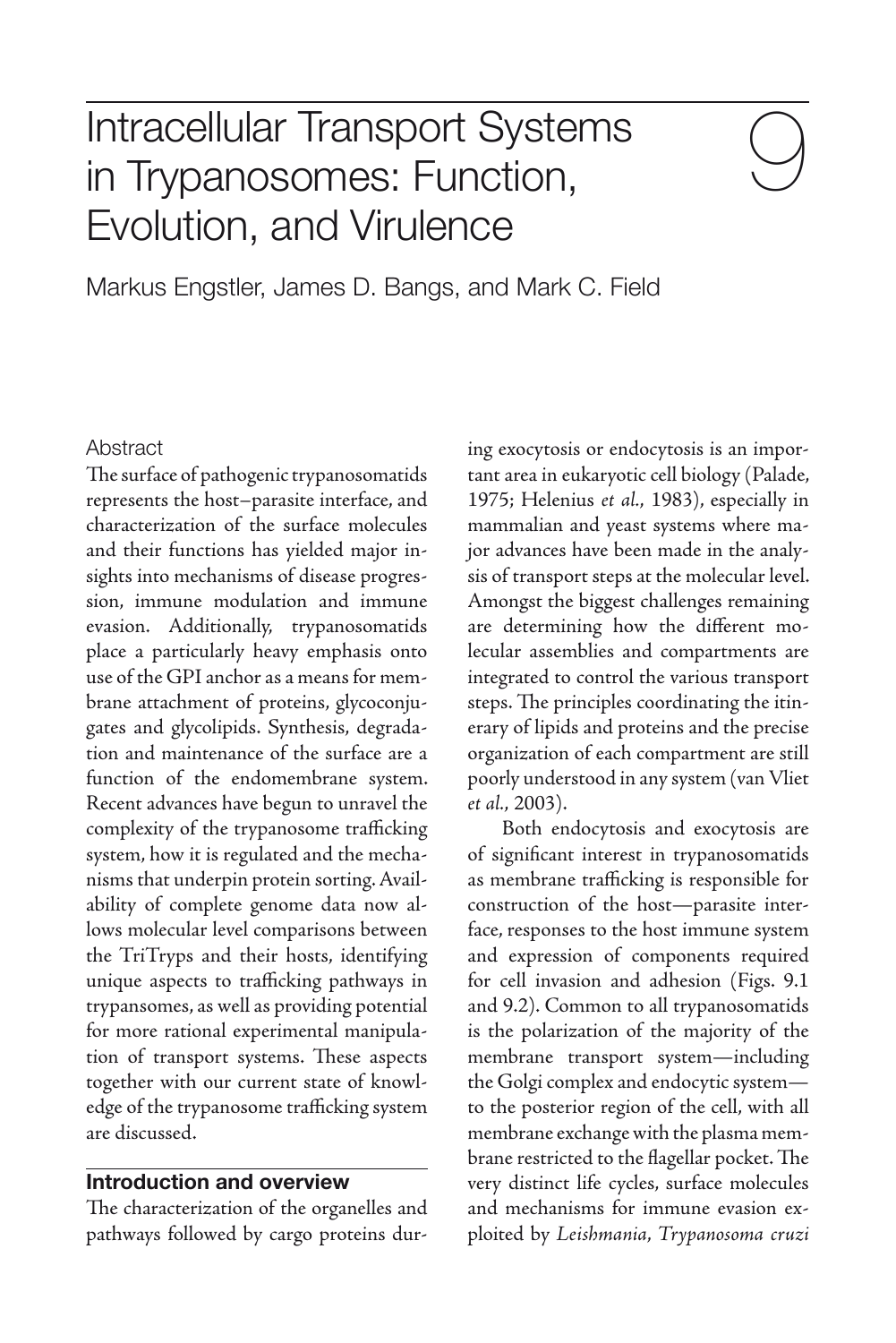

**Figure 9.1** Ultrastructure of the posterior part of bloodstream stage *Trypanosoma brucei*. The images show representative electron micrographs of non-dividing trypanosomes. (A) Overview of the intracellular membrane system between the flagellar pocket and the nuclear area. (B) Enlarged view of the flagellar pocket with budding clathrin-coated pits. (C) Early endosomes and recycling endosome can locate in close proximity to the single Golgi. (D) Detailed view of the Golgi apparatus and the ER exit site. (E) Recycling endosomes are flat and extended cisternae. For details see text. AC, acidocalcisome; BZ, budding zone; CCP, clathrin-coated pit; EE, early endosome; ER, endoplasmic reticulum; EXC, exocytic carrier; F, flagellum; FAZ, flagellar attachment zone; FP, flagellar pocket; G, Golgi apparatus; GL, glycosome; L, lysosome; LE, late endosome; MT-FAZ; microtubules of the flagellar attachment zone; PMT, pellicular microtubules; RE, recycling endosome; SC, surface coat; size bars: 1 µm (images: M. Morphew, J. R. McIntosh and M. Engstler).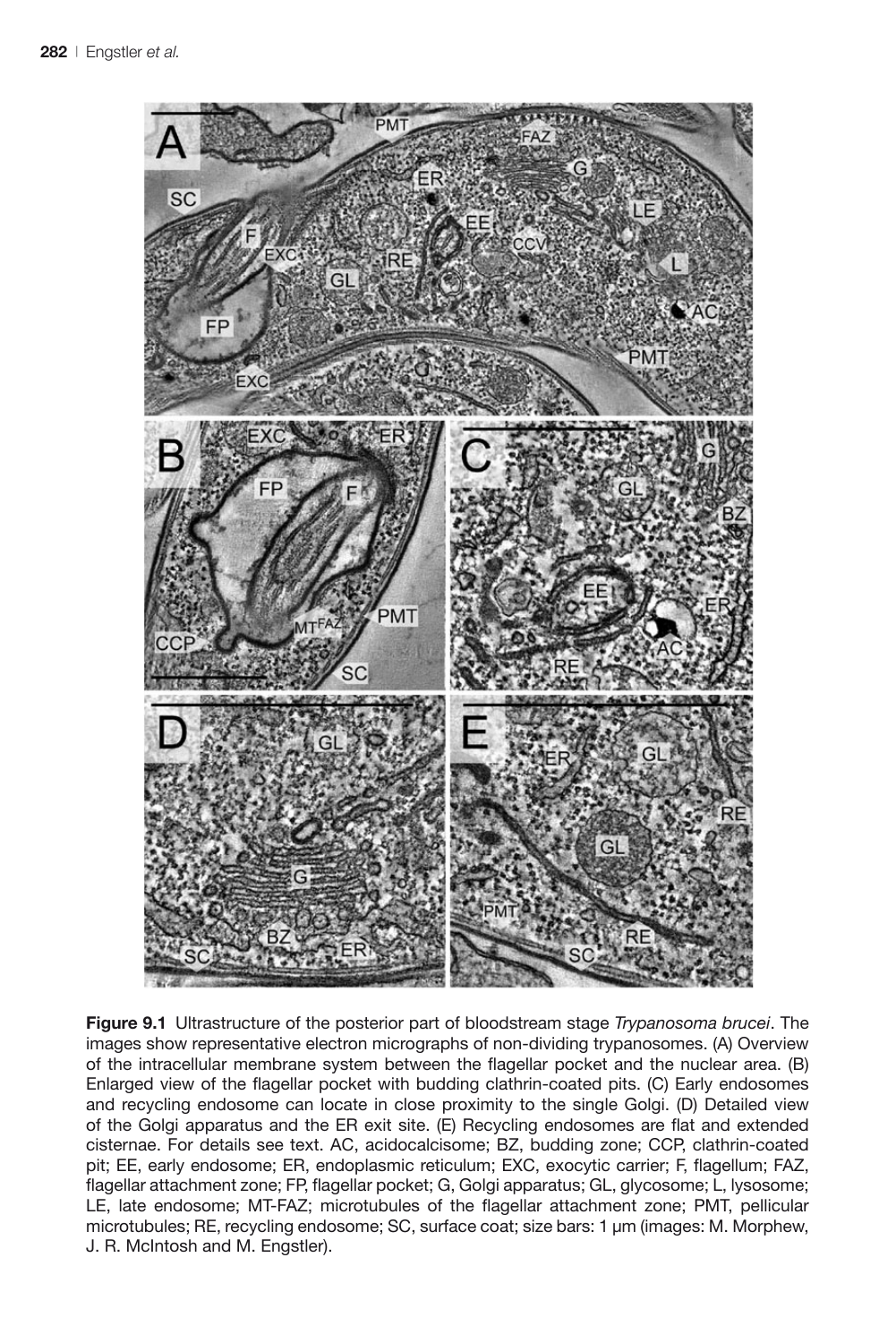and Trypanosoma brucei are likely to be reflected in specific adaptations within the secretory system. A very strong emphasis on synthesis and surface expression of macromolecules linked to the membrane via a glycosylphosphatidylinositol (GPI) membrane anchor in all of these organisms may require specializations within the exocytic pathway. Antigenic variation in African trypanosomes mediated by the variant surface glycoprotein and production of highly complex glycoconjugates related to the lipophosphoglycan (LPG) in Leishmania, are all linked to virulence mechanisms in the mammalian and insect hosts (Ilg 2000a,b; Spath et al., 2003). In the African trypanosome a massive increase in endocytic capacity and proteolytic activity within the recycling system in mammalian stages may reflect activation of a further immune evasion system.

Genome data are providing insights into the likely presence or absence of proteins and pathways involved in trafficking. Following emergence of RNA interference, completion and annotation of the genome together with significant technical advances, trypanosome molecular cell biology has now become an accessible and attractive model system, with a valuable contribution to offer to specialized and evolutionarily divergent biological problems as well as in exploring protozoan parasite virulence systems. The highly organized trypanosome cell architecture and programmed changes to structure and function during development provide unique opportunities to study regulation of secretion, endocytosis, recycling and the destruction of membranes and proteins.

# **Trypanosome endomembrane systems**

Trypanosomes reveal a unique cellular architecture. In contrast to most eukaryotes,

the organism contains one Golgi (in the bloodstream stage) and a single lysosome, both located within the posterior part of the cell, together with essentially the entire endosomal system (Field and Carrington, 2004; Overath and Engstler, 2004). The flagellar pocket (FP), a flask-shaped invagination of the plasma membrane, continuous with the pellicular and flagellar membrane, surrounding the emerging flagellum and representing  $~5\%$  of the total cellular membrane area is the only site for communication between endomembranes and the cell surface by exocytosis and endocytosis (Overath et al., 1997; Grünfelder et al., 2002; Gull, 2003); the lack of pellicular microtubules in the pocket area may explain this exclusivity. A hemidesmosome-like zone encloses the pocket neck making it a secluded, yet extracellular, compartment that contains an electron-dense carbohydrate-rich matrix. Molecules entering the flagellar pocket have to pass through the hemidesmosomal zone and/or the pocket matrix. There are no conclusive data on the exclusion limit or rates of diffusion in either direction, little information on factors controlling access to the pocket, or on the physical properties or biochemical constituents of the lumen of the pocket (but see Atrih et al., 2005). While the density of the variant surface glycoprotein (VSG) coat in the flagellar pocket equals that of the pellicular plasma membrane, other proteins are clearly enriched in the pocket membrane. This is especially true for receptors, which in the flagellar pocket are protected from attack by the host's immune system. The GPI-anchored transferrin receptor (TfR) shuttles between endosomes and the flagellar pocket, but is virtually absent from the pellicular cell surface. Membrane turnover at the flagellar pocket is exceptionally high. After internalization cell surface proteins (e.g. VSG, TfR, ISGs) are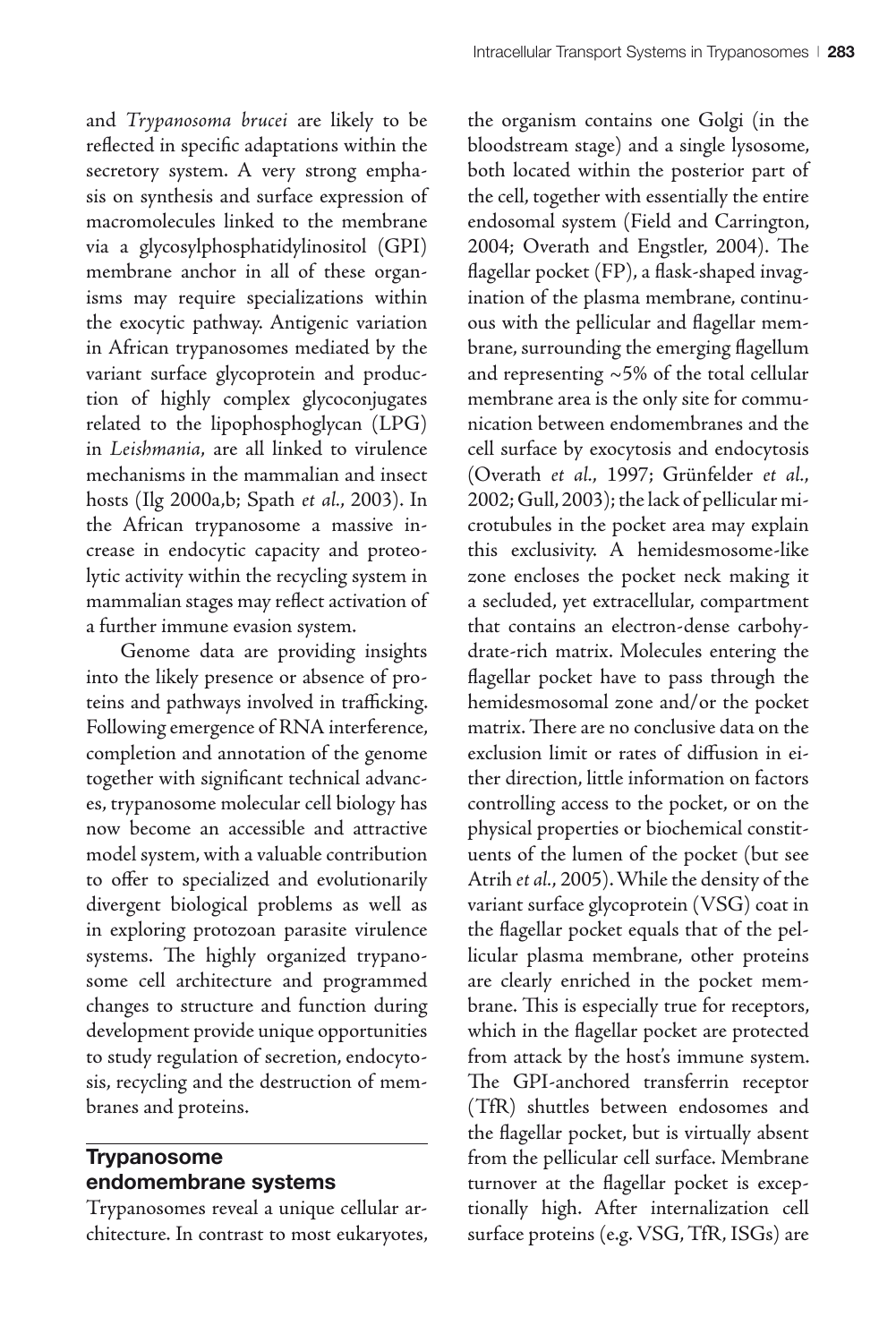

diluted and re-concentrated in endosomal membranes to a very similar extend (about 10-fold) (Engstler et al., 2004; Engstler et al., unpublished). The functional role of the flagellar pocket machinery in secretion and internalization of molecules remains to be analysed but the possession of a pocket structure may influence integration between intracellular membrane systems and the cell surface, with significant consequences for sorting and targeting of cargo molecules (Overath and Engstler, 2004).

# **Endoplasmic reticulum and Golgi apparatus**

The ER consists of a system of tubes and cisternae (sac-like structures) (Voeltz et al., 2002). Portions of the ER membrane are continuous with the outer membrane of the nuclear envelope, and the luminal space of the ER is continuous with the nuclear intramembrane space (Mattaj, 2004). While in most eukaryotes the ER is distributed throughout the cytoplasm, in T. brucei the ER is more distinct. A sheet-like system of interconnected, cisternal membranes attaches to a specific subset of four subpellicular microtubules that mark the flagellar attachment zone (FAZ) (Ersfeld and Gull,  $2001$ ). The ER stretches beneath the FAZ from the anterior pole of the cell to the FP. A distinct, tubular part of the ER passes by the FP and reaches to the posterior of the cell. The elongated, polarized structure of the trypanosome ER could be reflective of a functional compartmentalization of this organelle. When compared to other cells, the ER of T. brucei bloodstream stage cells, at ~25% of total internal membrane, represents less of the total cellular membrane. This area doubles early in the cell cycle (M. Samwer and M. Engstler, in preparation).

In the posterior half of the cell, the ER features an exit site intimately connected to the location of the Golgi and is characterized by an extensive network of tubular structures and abundant variable sized vesicles. The bloodstream stage Golgi typically consists of 5–8 discrete stacked cisternae (Grab et al., 1987). Abundant budding of predominantly clathrin-coated vesicles occurs from the rims of all Golgi-cisternae. The size of those vesicles is smaller than that of plasma membrane-derived or endosomal clathrin-coated vesicles (Engstler, unpublished). In the procyclic stage, the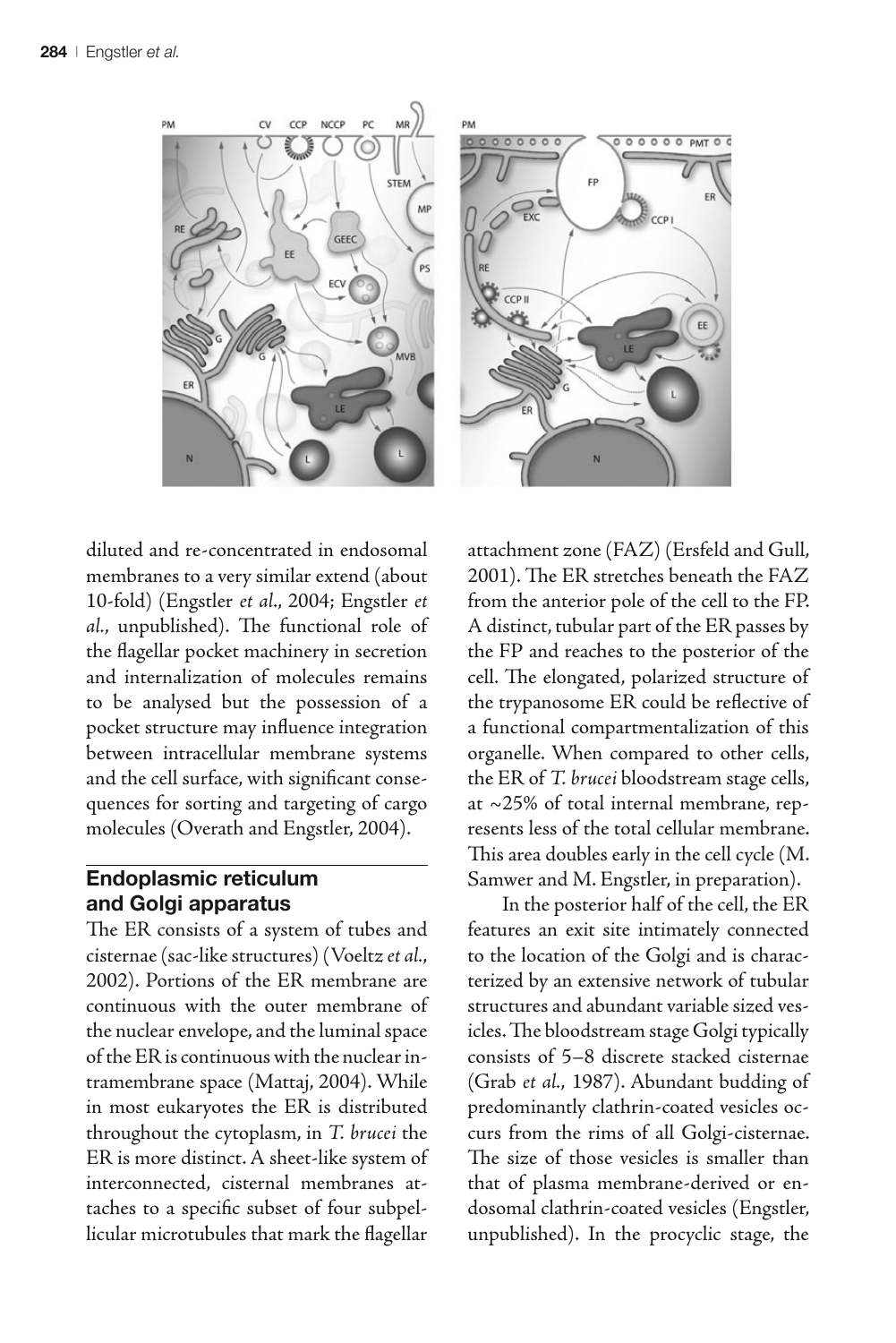**Figure 9.2 (opposite)** Comparison of secretory and endosomal traffic in bloodstream stage *Trypanosoma brucei* and in other eukaryotes. The left panel shows a schematic overview of membrane pathways discussed in the mammalian or yeast systems. There are several portals of entry into the cell. Clathrin-mediated internalization is the best-known endocytic process (Robinson, 1987; Kirchhausen *et al.*, 2005). It is widely accepted that transmembrane proteins, especially, receptors and their ligands, are concentrated in clathrin-coated pits (CCP) due to the interaction of sequence motifs in their cytoplasmic domains with constituents of the clathrincoat (Sorkin, 2004). After loss of the clathrin coat, the internalized vesicles fuse with one another and with existing early endosomes (EE) (Woodman, 2000; Lemmon, 2001; Maxfield and McGraw, 2004). Non-clathrin processes often lack specific markers and are believed to be less concentrative (Kirkham and Parton, 2005). Caveolae (CV) are small invaginations (50–60nm) at the cell surface that are commonly defined by the presence of caveolin. Caveolae can form vesicles, however, this seems to be a rather sporadic event that requires stimulating signals (Anderson, 1998; Nabi and Le, 2003; Nichols, 2003; Parton and Richards, 2003). Phagocytosis (PC) is defined as the uptake of large particles by an actin dependent process. This process and likewise the STEM pathway (surface-connected tubules entering macrophages) occur habitually in specialized cells such as in macrophages (Jutras and Desjardins, 2005; Stuart and Ezekowitz, 2005; Touret *et al.*, 2005). Macropinocytosis comprises membrane ruffling (MR) and can result in the formation of large endocytic compartments (MP) when the "ruffle" fuses back with the plasma membrane (Kirkham and Parton, 2005). From non-clathrin-coated pits (NCCP), GPI-anchored proteins are trafficked to RAB5-negative early endosomes (GEEC; GPIanchored-protein-enriched early endosomal compartment). From EE and GEEC, membrane and proteins are trafficked via multivesicular bodies (MVBs) and late endosomes (LE) to the lysosomes (L). Recycling to the plasma membrane occurs either directly from early endosomes or via recycling endosomes (RE). To which degree secretory cargo is routed from the Golgi (G) directly or via recycling endosomes to the plasma membrane (PM) is still a matter of debate. In trypanosomes (right panel), all membrane and surface proteins are internalized at the flagellar pocket (FP) in clathrin-coated pits of distinct size (CCP I). These vesicles fuse to circular early endosomes, from which a second class of clathrin-coated pits (CCP II) buds that carries fluid phase cargo via late endosomes to the single lysosome. The bulk of membrane and embedded proteins are sorted in the flat, sheet-like recycling endosome (RE). From this compartment CCPs II abundantly bud carrying cargo and endocytosed ligands via late endosomes to the lysosome. The recycling endosome gives rise to disk-shaped exocytic carriers (EXC), which transport membrane and concentrated surface proteins back to the flagellar pocket. As in the mammalian system, it is as yet unclear to which degree traffic from the Golgi to the plasma membrane occurs via endosomes or directly. CCP I, clathrin-coated pit class I; CCP II, clathrincoated pit class II; CCP, clathrin-coated pit; CV, calveolae; ECV, endosomal carrier vesicle; EE, early endosome; ER, endoplasmic reticulum; EXC, exocytic carrier; FP, flagellar pocket; G, Golgi apparatus; GEEC, GPI-anchored-protein-enriched early endosomal compartment; L, lysosome; LE, late endosome; MP, macropinosome; MR, membrane ruffling; MVB, multivesicular body; N, nucleus; NCCP, non-clathrin-coated pit; PC, phagocytosis; PM, plasma membrane; PMT, pellicular microtubules; PS, phagosome; RE, recycling endosome; STEM, surface-connected tubules entering macrophages

Golgi apparatus is almost double in size and contains significantly more cisterna. The Golgi is one of the earliest organelles to replicate during mitosis, and recent evidence suggests this process may require PI3P (Field et al., 2000, M.C.F. and Belinda Hall, unpublished data). Recent elegant work has shown that Golgi duplication in T. brucei is intimately connected to the formation of a new ER export site and involves transfer of material from the old Golgi stack (He et al., 2004).

#### **The endosomal system**

Classifications of endosomal compartments tend to highlight particular characteristics such as morphology, function and composition. Intracompartmental pH,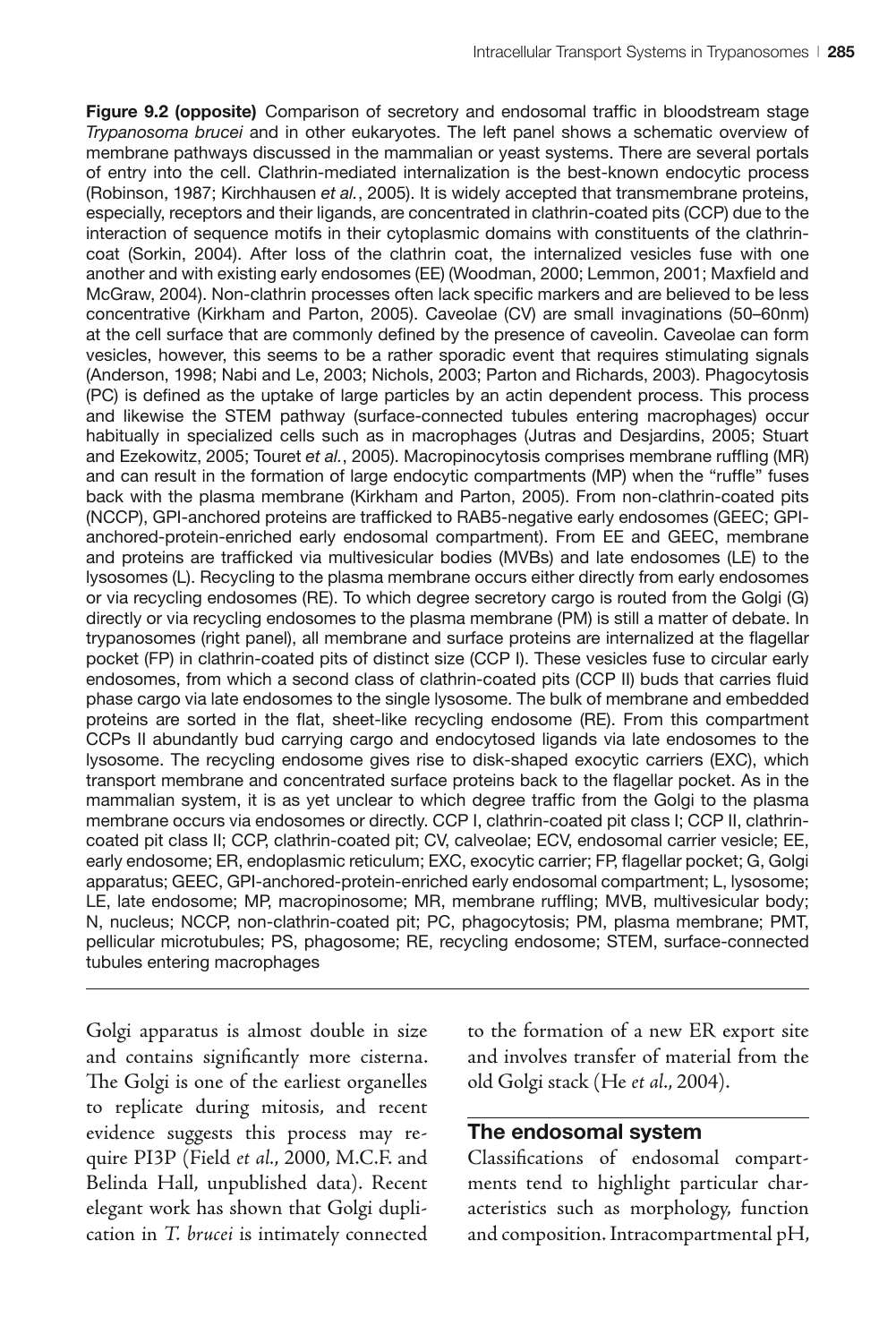lipid composition and cytoskeletal organization have been suggested as principal determinants of the orderly flow of material through endosomes but the distinction between compartments can be lost at the molecular level (Gruenberg and Maxfield, 1995; Vorisek, 2000; Sachse et al., 2002). Many proteins that "mark" a particular organelle can shuttle between their typical locations and other sites within the cell (Bishop, 2003), and appointing a single protein as marker for an entire organelle oversimplifies.

In view of the highly dynamic nature of endosomal subcompartments we will use the classical terms of "early", "late" and "recycling endosome". All three compartments have been identified in trypanosomes by the presence of accepted molecular markers. The characteristic morphology and distinct intracellular localization of endocytic subcompartments in T. brucei provides unique opportunities for studies on the interface between different endosome types. In fact, trypanosomes may challenge some generally acknowledged features of endosome structure–function relationships.

# Early endosome

Like other cells, trypanosomes deliver internalized material to early endosomes (EE). In most cell types, early endosomes are peripherally located. They appear as tubular–vesicular structures with a luminal pH of  $\sim$ 5.5–6.0. In contrast, the T. brucei early endosomes are predominantly located close to the nucleus, where they are juxtaposed to late endosomes (Field et al., 1998; Grünfelder et al., 2003; Engstler et al., 2004). Structurally, trypanosome EE appear as rather large circular cisternae and are morphologically distinct from the more irregularly shaped late endosomes (Engstler et al., 2004). Interestingly, the

individual cell contains not more than four EE (Engstler, unpublished). The small GT-Pase Rab5, and early endosome antigen 1 (EEA1) have been implicated in the fusion of coated-pit-derived primary endocytic vesicles with EE (McBride. 1999; Woodman. 2000; Simpson and Jones. 2005); this machinery is likely conserved in T. brucei (Pal et al., 2002; and see below).

The EE acts as primary branch point; cargo can be directed for recycling or to late endosomes. As a consequence of lower EE luminal pH many ligands are uncoupled from their receptors represents the first step in sorting (Kurten. 2003). In trypanosomes uncoupling occurs predominantly in the recycling endosome, while fluid phase cargo can be segregated in both compartments (M. Engstler, unpublished).

To maintain the endosomal membrane balance is an essential task of all eukaryotic cells (Steinman et al., 1983). In mammalian cells membrane is removed from EE by detachment of narrow diameter tubules favouring sorting of recycled membrane from soluble molecules. Hence internalized membrane proteins would be routed from the EE with the bulk membrane by default (Rodriguez-Boulan et al., 2005; Verma and Hong, 2005). Thus, sorting in early endosomes is based to a large extend on the geometry of the compartment (Maxfield and McGraw, 2004). In trypanosomes the characteristic pinching off of tubules from EE has not been observed. Do these cells then lack the geometric sorting system that appears to function in sorting from early endosomes in other eukaryotes? Recent studies suggest that T. brucei in fact employs rather sophisticated geometric sorting, however, mainly at a later stage during the endosomal itinerary (Engstler et al., 2004; Overath and Engstler. 2004; Engstler, unpublished).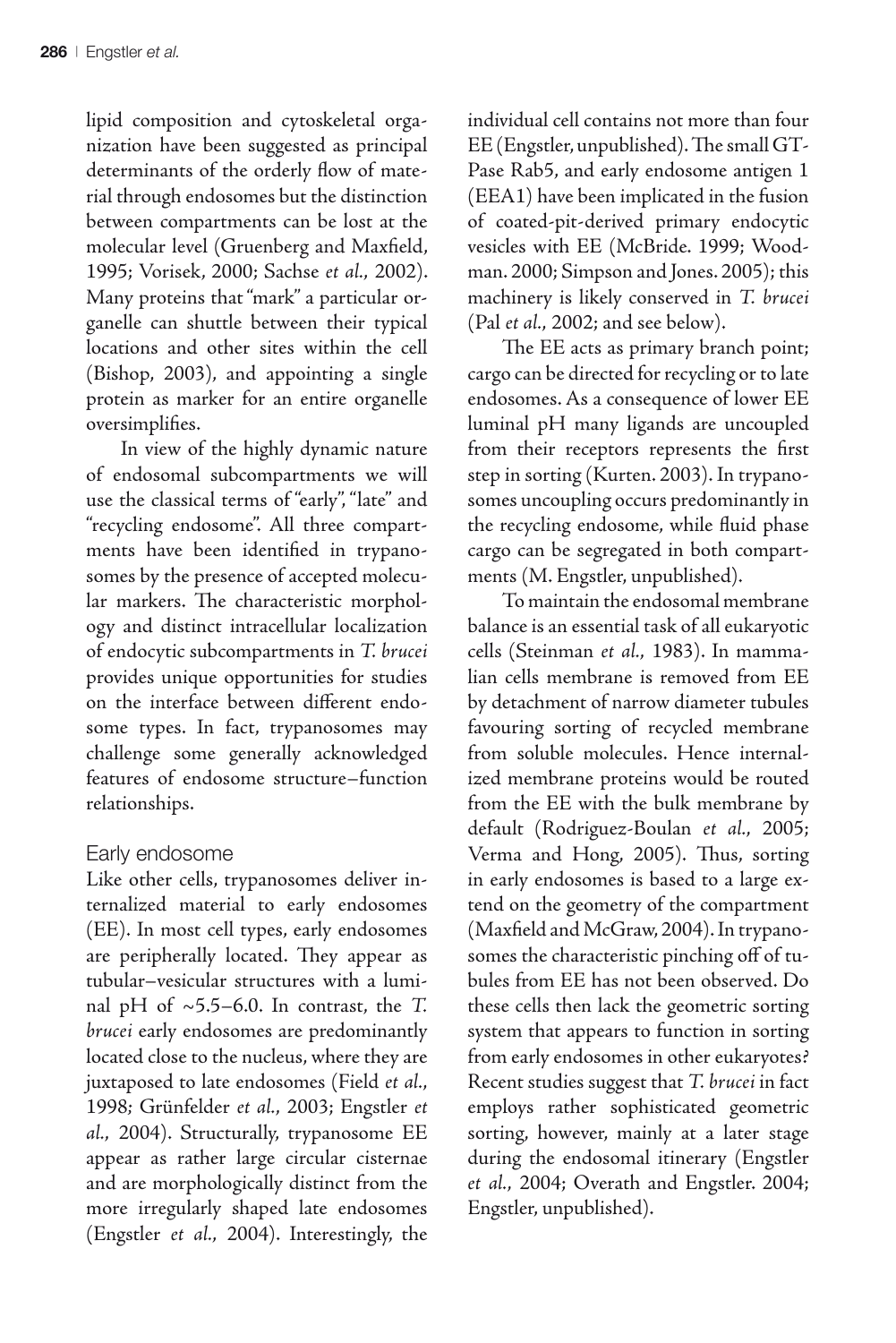#### Recycling endosomes

Recycling endosomes (RE) continuously exchange membrane with late endocytic compartments, the plasma membrane, and the trans-Golgi-network (TGN) (Mallard, 1998). In the mammalian system two main routes have been described that direct material back to the cell surface from EE (Mayor et al., 1993; Palfrey and Artalejo, 1998). Recycling molecules can either be delivered directly back to the plasma membrane or be trafficked to RE (Mayor et al., 1993; Hao and Maxfield, 2000). The molecular differences regulating sorting of components back to the plasma membrane via the direct or indirect recycling route are not known. In fact, it has proven technically difficult to analyse the rapid recycling of membrane proteins, and thus, it is not known what fraction returns to the surface using the direct route. In mammalian cells the RE is primarily a group of tubules (diameter 50–70 nm) that are associated with microtubules. REs can be distributed widely throughout the cytoplasm or be mostly clustered around the microtubuleorganizing centre (Sonnichsen et al., 2000; Lin et al., 2002).

In trypanosomes, REs are the most prominent endosomal structure. Recent 3-D electron microscopic studies have shown that T. brucei bloodstream stage cells contain one giant, flat and fenestrated recycling endosome, which stretches from the flagellar pocket region throughout the posterior part of the cell (M. Murphy, C.G. Grünfelder, P. Overath, J.R. McIntosh and M. Engstler, in preparation). The endocytosed membrane along with fluid cargo is transported with biphasic kinetics via EEs to the RE (Engstler et al., 2004). In this "recycling factory", ligands uncouple from their receptors and are sorted together with endocytosed fluid phase cargo into small clathrin coated vesicles (CCV class II), which abundantly bud from the rims of the cisternal recycling endosome. CCV class II have two destinations within the cell: late endosomes and the lysosome. The CCV class II are devoid of VSG, transferrin receptor and some transmembrane proteins (e.g. invariant surface glycoproteins (ISGs); M. Engstler, unpublished). Thus, by a negative mechanism, GPI-anchored proteins are passively (i.e. by default) concentrated in the recycling endosome of T. brucei (Grünfelder et al., 2003). Interestingly, the recycling endosome that carries the concentrated VSG eventually gives rise to small, disk-shaped carriers that fuse with the flagellar pocket. These Rab11-positive exocytic carriers (EXCs) are profusely found within the posterior part of the cell (Grünfelder et al., 2003). Since the RE is a long-lived compartment, transport from the recycling endosome demands the formation of vesicles or tubules as transport intermediates. Trypanosomes appear to avoid the formation of tubular transport intermediates, but rather employ clathrin-coated vesicles and disk-shaped carriers. It has been a matter of debate to whether the clathrin machinery is involved in sorting of recycling cargo or is just required for the physical formation of vesicles. To this end, the endocytic itinerary in trypanosomes appears to provide a more clear-cut answer, for protists at least.

Though from RE molecules can be sorted to several different intracellular destinations, the majority return to the cell surface. In mammalian cells recycling rates of many proteins and lipids are similar (Koval and Pagano, 1989; Maier et al., 2002; Bishop, 2003), suggesting that protein-sorting signals are not important for export from recycling endosomes. Many trypanosomal proteins lack classical cytoplasmic sorting signals and recycling rates of transmembrane proteins are identical or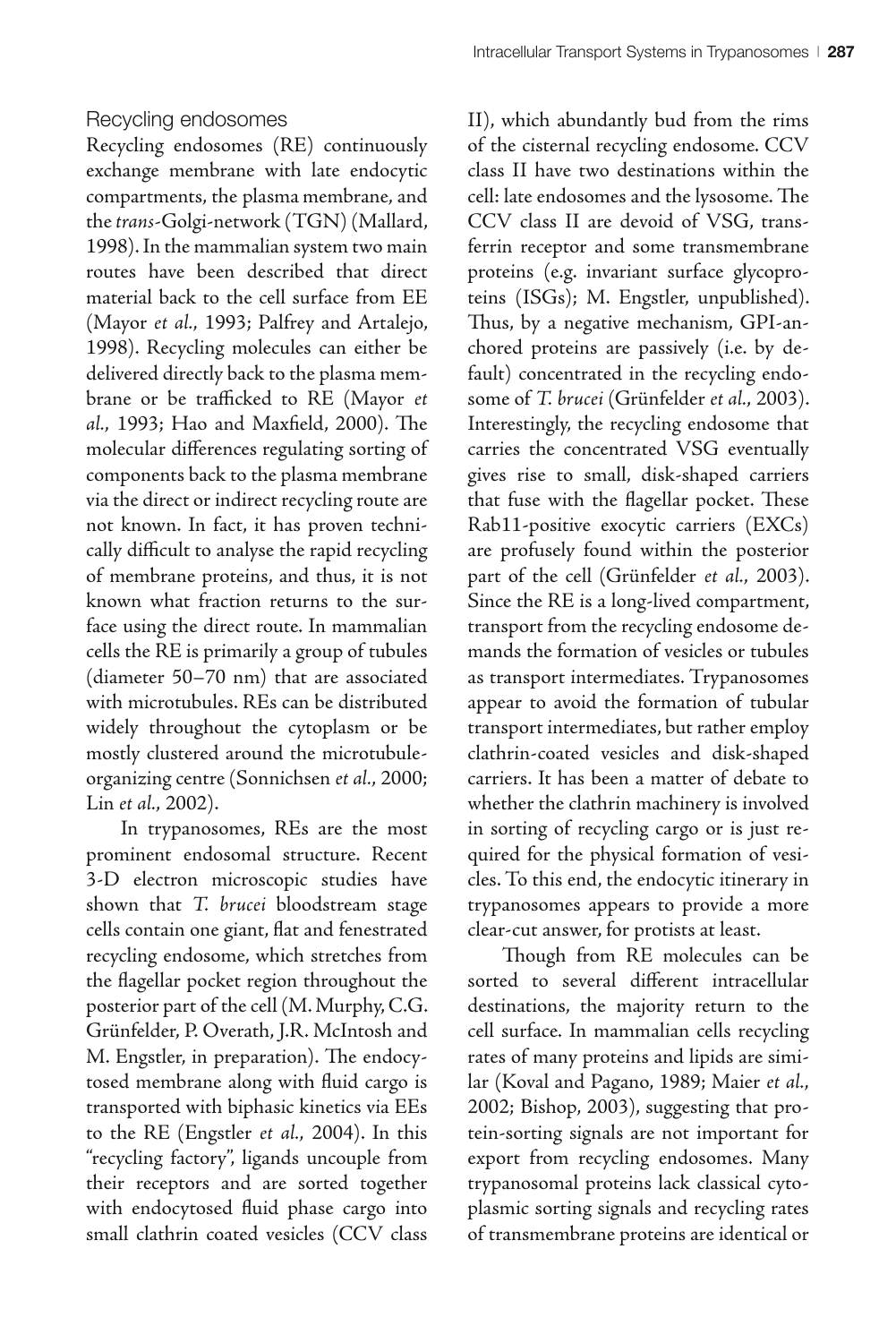very similar to that of bulk membrane (M. Engstler, unpublished).

#### Late endosome

From early endosomes, proteins are also routed to late endosomes/lysosomes (Piper and Luzio, 2001; Gruenberg and Stenmark, 2004). Generally, proteins delivered to this pathway will be degraded and sorting to late endosomes is supposed to be particularly well controlled (Rouille et al., 2000; Bonifacino and Traub, 2003; Raiborg et al., 2003). The association between early and late endosomes is still debated. According to the endosome maturation model (Murphy 1991), EE are formed de novo, mainly by fusion of clathrin-coated vesicles (CCVs). The late endosome is thought to be refractory to fusion with plasma-membrane derived material and represents the remnant of the early endosomal compartment after exhaustion of recycling to the plasma membrane. The alternative model postulates that the EE is a stable compartment preserved by the balance of arriving and departing membrane material (Griffiths and Gruenberg 1991). Membrane destined for late endosomes leaves early endosomes in the form of endosomal carrier vesicles (ECVs). These spheroids are relatively large (400 nm) and contain internal vesicles. They fuse with late endosomes in a microtubule-dependent manner. Trypanosomes appear to lack ECV-related structures. Instead, membrane and cargo is delivered to late endosomes from both EE and RE in the form of clathrin-coated vesicles. It appears feasible that those CCVs class II are the only transport intermediates between endosomal compartments in trypanosomes. Furthermore, late endosomes in trypanosomes appear as morphologically clearly distinct units. The approximately six late endosomes that are observed in each cell are irregularly shaped and can be easily

distinguished from the neighbouring circular early endosomes. The fact that even by electron tomography no "maturing" early endosomes have been found favours the view that late endosomes in T. brucei likely constitute a stable compartment. Thus, at least in trypanosomes the ongoing debate between the "maturation" and "stable compartment" models of endosome biogenesis can apparently be addressed. Furthermore, the clathrin-dependent mechanism of membrane delivery to late endosomes may not be unique to trypanosomes, since endosomal clathrin-coated pits have been described in mammalian cells.

A morphological landmark of the late endosomal pathway is a compartment with a characteristic accumulation of vesicles in its lumen. These structures are termed multivesicular bodies (MVBs) (Raiborg et al., 2003; Gruenberg and Stenmark, 2004). Endocytosed tracers that are destined to be degraded reach MVBs after being segregated from recycling receptors, but before reaching the lysosomes. Whether MVBs are a form of late endosomes or transport intermediates between early and late endosomes is a matter of definition or believe. In fact, all endosomes along the degradation pathway contain multivesicular elements, including regions of the early endosome (Piper and Luzio, 2001). In trypanosomes only very few MVBs can be observed and those are either Rab5- or Rab7-positive (Engstler, unpublished). While the early endosomal MVB(s) appears as circular structure(s), the late endosomal MVBs are irregularly shaped. Thus, once again, in trypanosomes, these compartments can be distinguished simply by morphology.

# **Internalization and endosomal sorting of GPIanchored proteins**

GPI-anchored proteins are plasma membrane proteins and subject to internaliza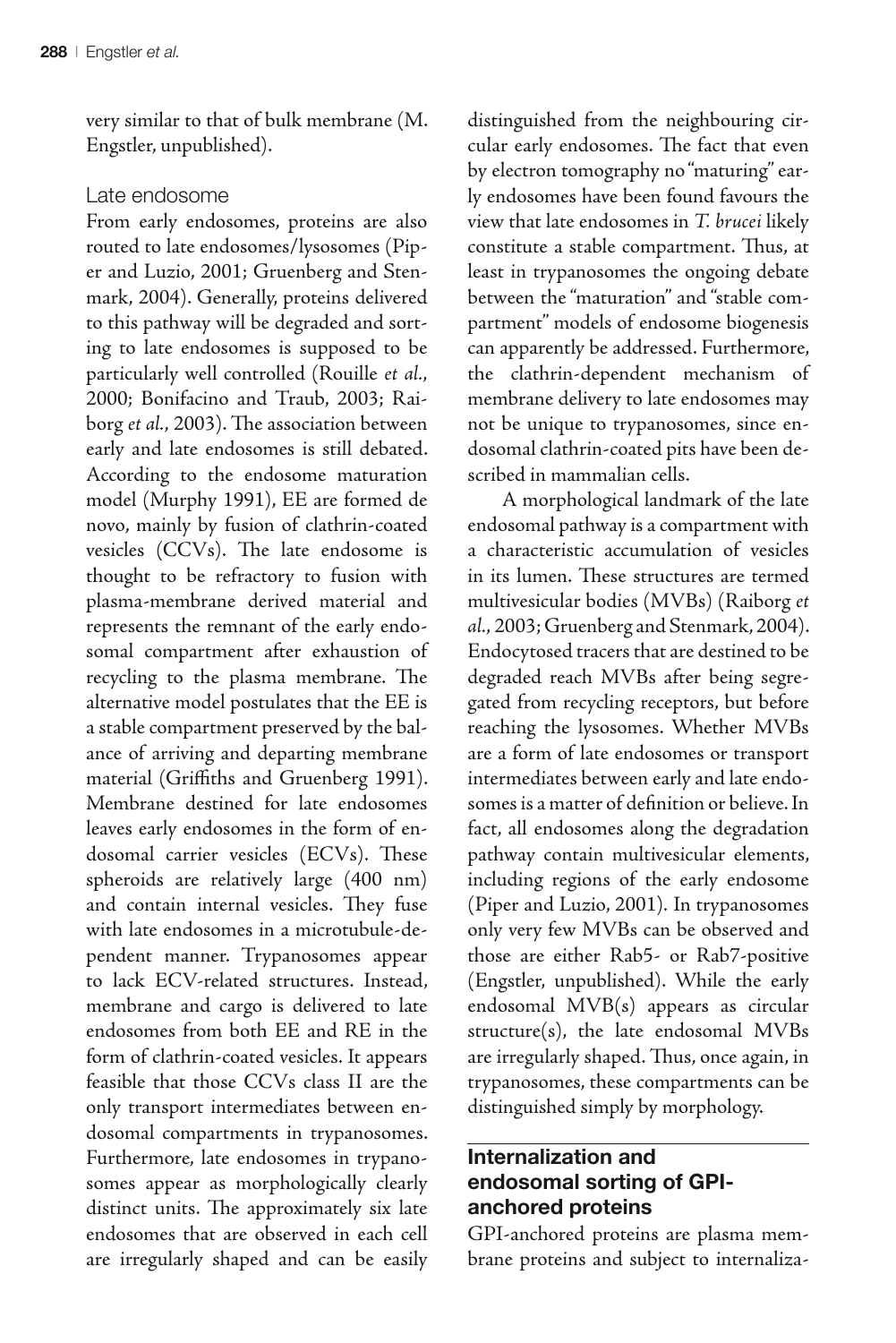tion, downregulation and degradation (Skretting et al., 1999; Muniz and Riezman, 2000; Butikofer et al., 2001; Chatterjee and Mayor, 2001; Mayor and Riezman, 2004). Similarly to soluble luminal proteins, GPI-anchored proteins cannot be recognized by cytosolic components and are believed to either interact with transmembrane proteins, or to be sorted via their biophysical properties. Current knowledge about endosomal trafficking and sorting of GPI-anchored proteins is still unsatisfactory, at least in part due to their low abundance. Just 0.5% of surface proteins in mammalian cells are GPI-anchored and there are up to 200 different GPI-proteins. In trypanosomes a single GPI-anchored protein (VSG) covers the plasma membrane of bloodstream stage cells, and a small family of procyclins dominates the insect stage cell surface. GPIanchored proteins are found in various endosomes, which has been interpreted as evidence for the existence of several internalization pathways (see Fig. 9.2). Thus, it appears to be finally accepted that there is no specialized internalization mechanism for GPI-proteins. The same is true for trypanosomes, simply because there is only one endocytic pathway. T. brucei restricts the internalization of plasma membrane and embedded proteins to clathrin-mediated endocytosis (Allen et al., 2003; Grünfelder et al., 2003; Overath and Engstler 2004)**.** Rather large clathrin vesicles (CCV class I) abundantly bud from the FP. Every second six new CCVs are rapidly transported by an actin-dependent mechanism to early endosomes, which locate approximately 4 microns away from the pocket. In the steady state, about 60–70 CCV class I can be found in the posterior part of the cell (Overath and Engstler, 2004). Thus, the high abundance of GPI-anchored proteins, the localized and exclusive mecha-

nism of plasma membrane internalization, and the amazingly high capacity of the endocytosis machinery, provide good opportunities for studying trafficking and sorting of lipid-anchored proteins.

Recently, new mechanisms for internalization of GPI-anchored proteins from the plasma membrane have been described (Sabharanjak et al., 2002). A dynaminindependent internalization pathway has been postulated, which is distinct from clathrin- or caveolin mediated uptake. This GEEC (GPI-anchored-protein-enriched early endosomal compartment) pathway involves trafficking of GPI-anchored proteins to RAB5-negative early endosomes. At least in bloodstream stage T. brucei, there is no unambiguous evidence for the existence of a GEEC pathway or specialized early endosomes. Using VSG as a prototypic GPI-anchored protein, the acid phosphatase TbMBAP1 as a resident transmembrane protein and fluorescent lipids as marker for the plasma membrane, no differences in the kinetics of delivery to Rab5-positive early endosomes or divergences in the early localization of the reporters could be detected (M. Engstler, unpublished).

In mammals and yeast GPI-anchored proteins are internalized with low efficiency. The GPI anchor itself has been suggested as the retention determinant of GPI-anchored proteins in RE (Chatterjee and Mayor, 2001). Furthermore, GPIanchored proteins appear to be recycled significantly slower than transmembrane proteins or lipids. How a lipid modification could retain a protein more efficiently in a membrane compartment than a bulky trans-membrane domain is not easily comprehensible. Theoretically, GPI-anchored proteins should be internalized from the cell surface and recycled at a similar rate or even faster than membrane proteins that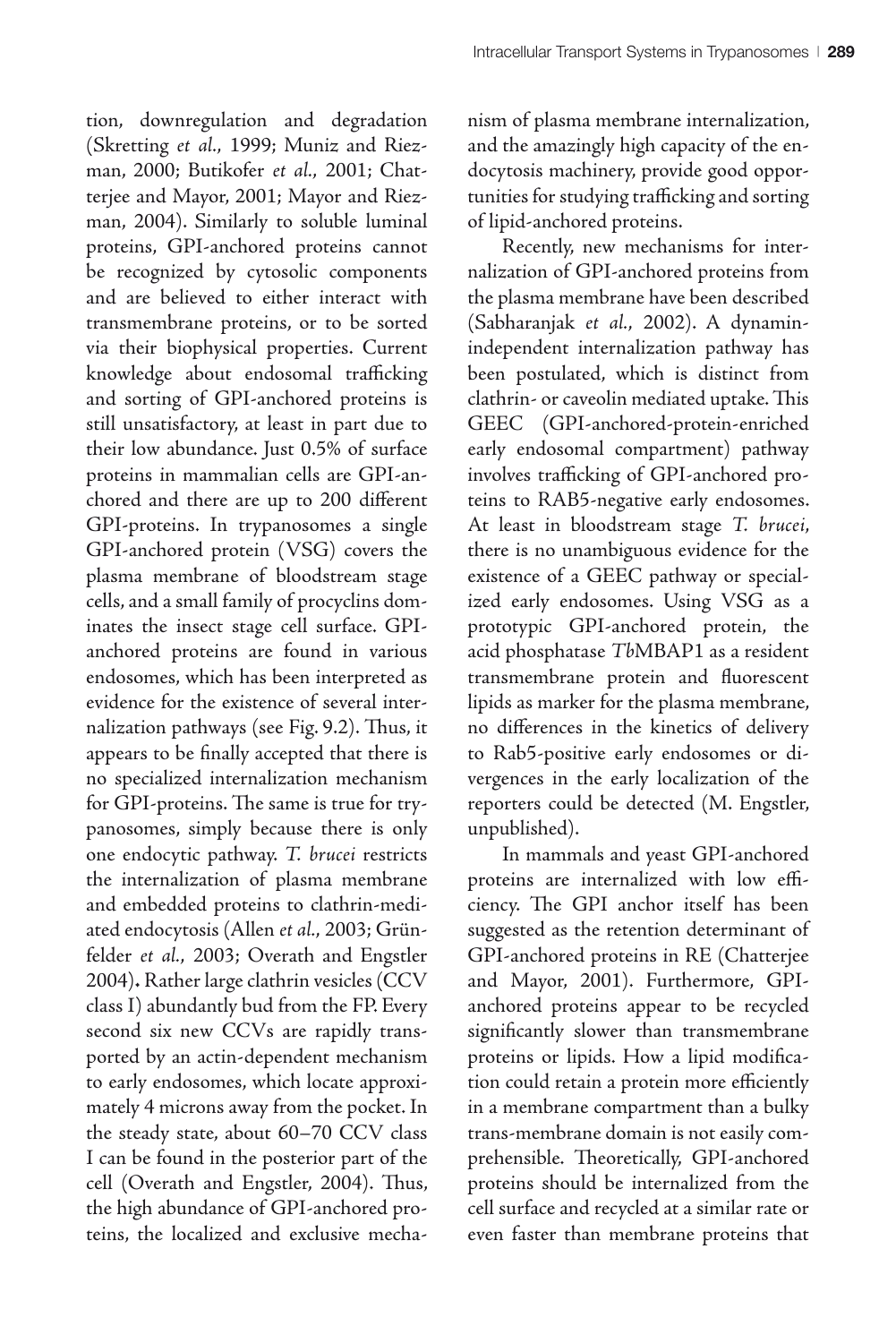lack sorting motifs. This is in fact true for trypanosomes. The GPI-anchored VSG is endocytosed with the same (extremely fast) kinetics as the plasma membrane dye FM 1–43FX. Furthermore, a mutated membrane-bound acid phosphatase (Engstler et al., 2005), lacking the C-terminal acidic cluster sorting motif, is endocytosed and recycled with similar kinetics as VSG (M. Engstler, unpublished). Recycling endosomes appear to be the main sorting station of GPI-anchored proteins. However, unlike yeast or mammalian cells, trafficking through recycling endosomes in T. brucei is not rate-limiting. In fact, the delivery from early endosomes follows biphasic kinetics, with one part of VSG or reporter proteins being delivered very rapidly to the recycling endosome, while the other half arrives significantly later. The reason for this is a detour of part of the internalized membrane and embedded proteins to late endosomes. Interestingly, this material is not delivered to the lysosome but is re-directed to recycling endosomes, albeit with comparatively slow kinetics. Since the density of VSG on the cell surface is essential for survival of the parasite in vivo and in vitro, the variant surface glycoprotein must be concentrated on recycling to the FP. Lipid-rafts have been suggested as a driving force behind the recycling of GPI-anchored proteins (Mayor et al., 1998; Varma and Mayor, 1998; Lipardi et al., 2000; Ikonen, 2001; Brown, 2002; Sharma et al., 2002; Paladino, 2004; Polishchuk et al., 2004; Sangiorgio et al., 2004). In T. brucei GPI-anchored proteins are probably concentrated in recycling endosomes by withdrawal of membrane in the form of clathrin-coated vesicles. This has been shown for VSG (Grünfelder et al., 2003; Engstler et al., 2004), but is also true for the transferrin receptor and even for reporter proteins such as GPI-an-

chored GFP (K. Bayer and M. Engstler, submitted).

Furthermore, the number of GPI anchors per protein can influence the fate of membrane proteins. Native dimeric VSG (two GPI anchors) is efficiently excluded from lysosomal degradation and is extremely stable  $(t_{1/2} > 30 \text{ h})$  (Bulow et al., 1989; Seyfang et al., 1990), while transferrin receptor (1 GPI anchor) is slowly directed to the lysosome  $(t_{1/2} \sim 1.5$ h) (Mussman et al., 2004; Schwartz et al., 2005). Soluble VSG mutants (0 GPI anchor) are rapidly delivered to the lysosome and degraded  $(t_{1/2} \sim 45 \text{ min})$  (Triggs and Bangs, 2003). Recombinant reporters with one GPI anchor apparently segregate between cell surface delivery and lysosomal degradation (Chung et al., 2004; Schwartz et al., 2005). How this parsing occurs in not clear but is probably a function of the physical properties of each reporter as it cycles through the system. Interestingly, if a single GPI anchored reporter is able to access the external plasma membrane it can be shed with an intact GPI anchor, probably as a result of the use of the short chain fatty acid myristate  $(C_{14:0})$  in bloodstream form GPI anchors (Ferguson et al., 1985). The homodimeric structure of VSG provides two GPI anchors insuring that the coat is firmly cell associated in intact trypanosomes.

How GPI-proteins are excluded from entry into budding vesicles remains to be elucidated. Endocytosed lipids are routed to different intracellular locations (van Meer and Simons, 1988; Koval and Pagano, 1989; Kobayashi et al., 1998; Edidin, 2003; Gruenberg, 2003; van Meer and Sprong, 2004; Holthuis and Levine, 2005), and can be recycled to the cell surface through an itinerary that is indistinguishable from rapidly recycling proteins.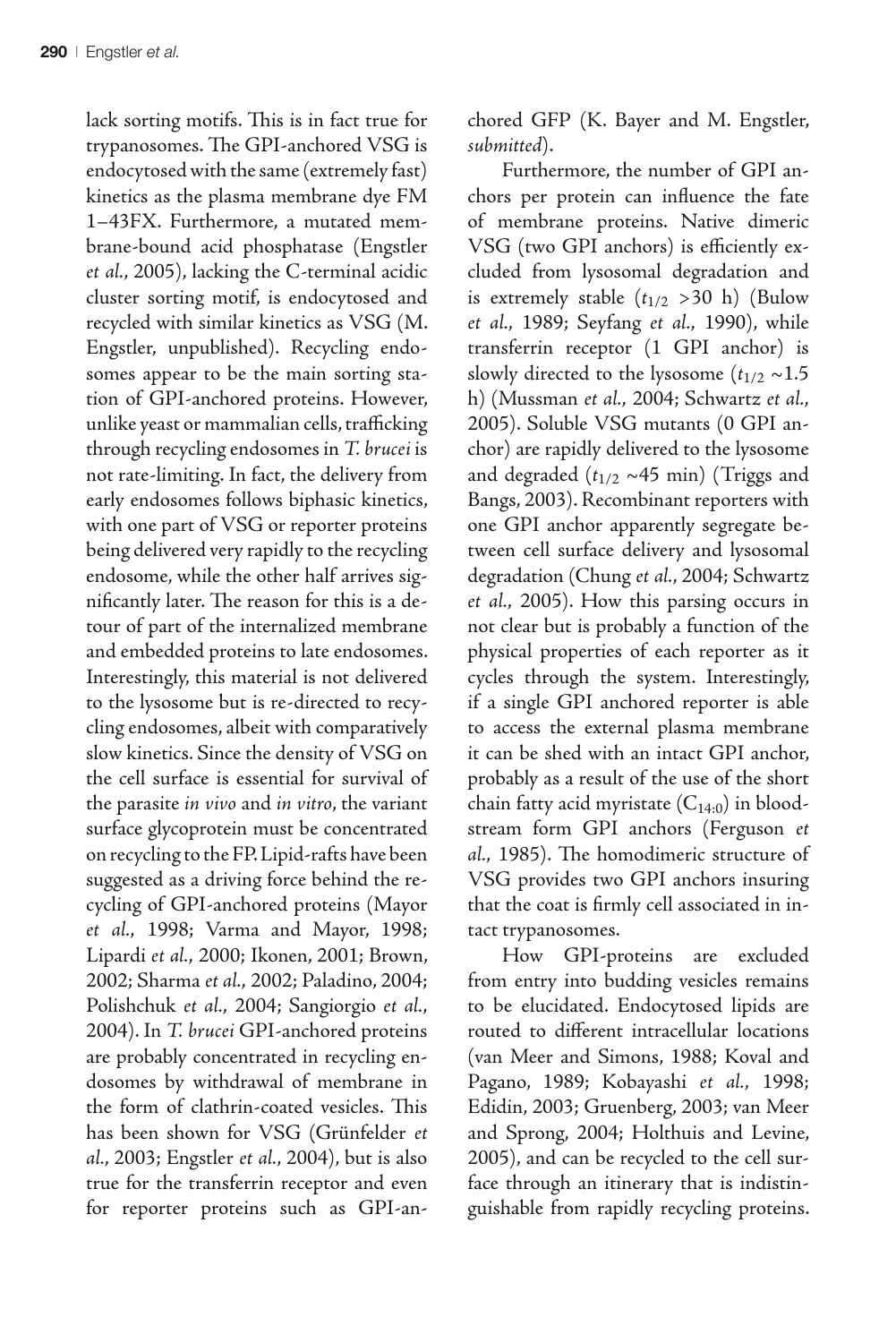This is especially evident in trypanosomes supporting the hypothesis that most internalized molecules do not require positive sorting signals for recycling to the cell surface. The chemical properties of both the head groups and the hydrophobic portions of lipids could act as sorting determinants (Helms and Zurzolo, 2004) and the lipid composition of membranes can influence protein sorting.

Many aspects of the trypanosome secretory and endocytosis systems render these parasites attractive objects for studies on the molecular determinants and mechanisms that underlie membrane trafficking, including the shear abundance of GPI-anchored VSG, the rapid clathrin-dependent endocytosis occurring exclusively at the FP membrane, the well-defined endosomal architecture and the singular major organelles.

# **Early secretory pathway, ER chaperones, folding, quality control and exocytosis**

The major products of the secretory systems of the TriTryp Kinetoplastida are highly unique, both from each other and higher eukaryotes. For T. brucei both major life stages are dominated by GPI anchored proteins. VSG probably accounts for 90% of polypeptide delivered to the cell surface, and the VSG fold is probably conserved in several other surface antigens, specifically the invariant surface glycoproteins (ISGs) and the transferrin receptor ESAG6/7. By contrast Leishmania invests considerably in GPI-anchored complex glycolipids and glyoconjugates (LPG) in addition to surface proteins. T. cruzi expresses a family of heavily glycosylated mucin molecules; again these proteins are attached to the cell surface via a GPI anchor (see Chapter 10).

The first step of the secretory pathway, regardless of final protein topology or destination, is the import of nascent polypeptides into the ER lumen. Thus sequestered from the reducing environment of the cytosol newly synthesized polypeptides are operated on by an integrated machinery to achieve the correct folding state, disulfide formation, and specific modifications, e.g. addition of N-glycans or GPI anchors, to the final mature protein. Only when the protein attains the native fold is it available for transport from the ER. Proteins that fail to pass this quality control process are typically diverted into a degradative pathway referred to as ER-associated degradation (ERAD). Functional studies and database searching reveals that trypanosomes are likely able carry out all of these processes similarly to other eukaryotes. However, certain key players present in other systems are absent, and in this regard trypanosomes may provide insight into what is a minimal secretory synthesis machine.

# Synthesis and ER import

In eukaryotes import of secretory proteins can be co-translational or post-translational and is mostly dependent on aminoterminal signal sequences that are removed during translocation (Rapoport et al., 1999; Fewell et al., 2001). Co-translational import involves recognition of the signal sequence by signal recognition particle (SRP), a cytosolic ribonucleoprotein complex of 7SL RNA and six conserved proteins. The trypanosomal SRP is unusual in that it is composed of 7SL RNA and four of the conserved proteins (SRP72, SRP68, SRP54 and SRP19), whilst the missing Alu-binding subunits are apparently replaced by a tRNA-like molecule (Lustig et al., 2005). Post-translational transport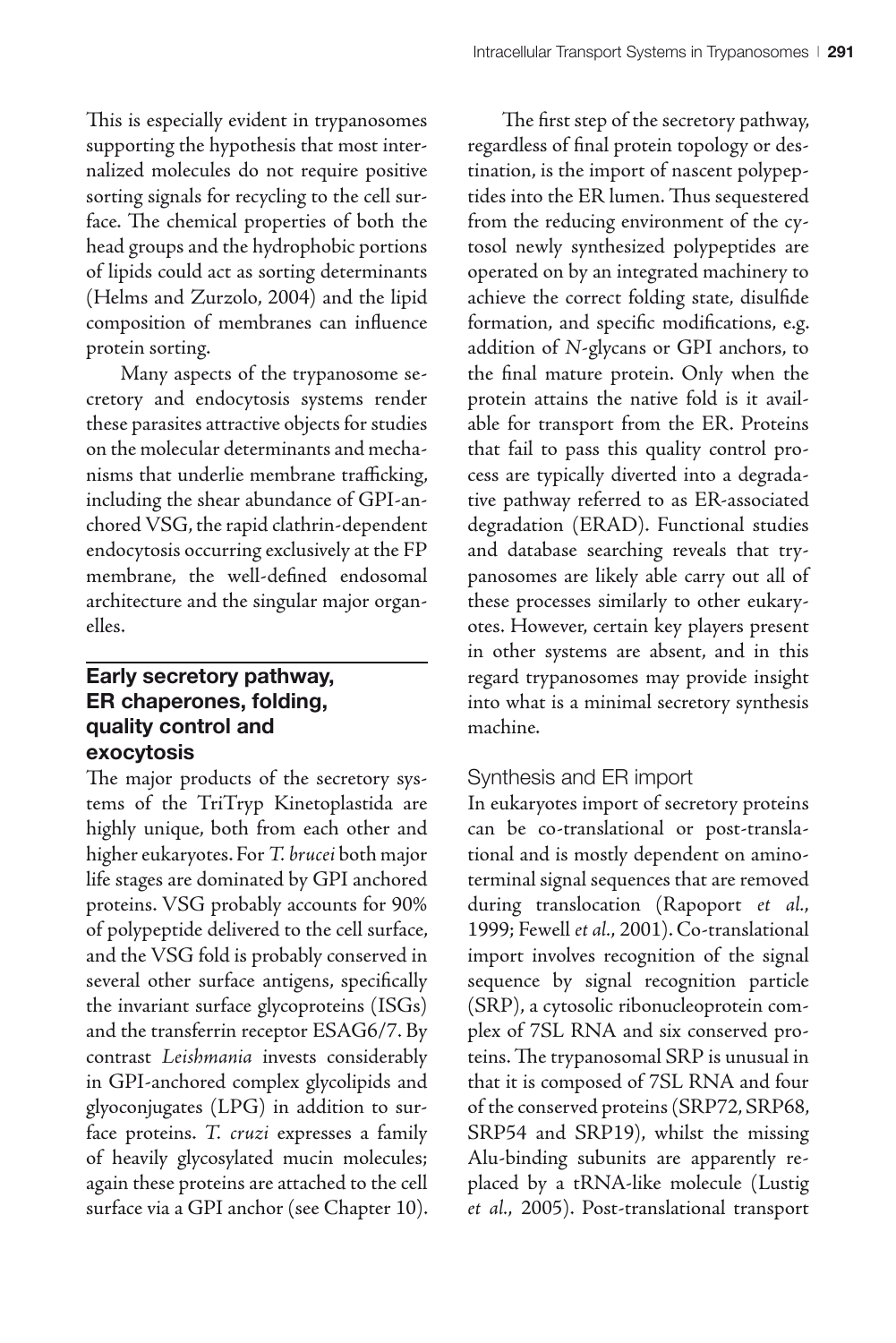utilizes cytoplasmic chaperones of the HSP70 gene family to maintain fully translated proteins in an unfolded state prior to translocation. In either case the signal sequence, in conjunction with SRP or alone, mediates interaction with the translocon, an oligomeric protein translocation pore composed of  $Sec61\alpha\beta\gamma$  and  $Sec62/63$ . Of these factors, orthologues for only Sec61A, Sec  $61\gamma$  and Sec $63$  are clearly present in the trypanosome genome. This may indicate that a minimal translocon exists in divergent eukaryotes or, given that several of these factors are very small hydrophobic membrane proteins, divergence has occurred to the point where identification by BLAST fails. Nevertheless, both SRPdependent and -independent translocation are known to occur in trypanosomes. RNAi knockdown of SRP54 is lethal but surprisingly does not block the initial translocation of endogenous reporters that represent soluble, type I transmembrane, and GPI-anchored topologies (Liu et al., 2002). Similarly, knockdown of the SRPindependent pathway components Ssa1 and Sec71p (also known as Sec66) is lethal but does not block translocation of EP procyclin (S. Michaeli, personal communication). EP procyclin was also translocated in the SRP54 knockdown indicating that secretory proteins in trypanosomes may have some latitude in utilization of these two distinct pathways.

#### Folding and quality control

During translocation into the ER most secretory glycoproteins are modified by addition of preformed Glc3Man9GlcNAc2 oligosaccharides to N-linked glycosylation sites (Helenius and Aebi, 2004). Once translocated into the lumen secretory polypeptides encounter a complex machinery of molecular chaperones that function to catalyze protein folding in a process generally referred to as quality control (Trombetta and Parodi, 2003; Kleizen and Braakman, 2004). The first component is the HSP70 family member BiP, which acts as a gatekeeper on the luminal side of the translocon and thus is the first chaperone encountered. It binds nascent proteins via exposed hydrophobic segments of the unfolded polypeptide chain. BiP then passes the folding substrate onto enzymes that catalyze folding, GRP94 (endoplasmin), and disulfide formation, protein disulfide isomerase (PDI). An alternative mechanism for holding unfolded polypeptides are the related ER lectins, membranebound calnexin and soluble calreticulin, which bind to monoglucosylated N-linked glycans generated by the action of ER resident glucosidases I and II. Bound proteins are released and enter into a cycle of further deglucosylation and reglucosylation mediated by glucosidase II and UDP-Glc: glycoprotein glucosyltransferase (UGGT) that is specific for unfolded glycoproteins (Fewell et al., 2001; Trombetta and Parodi, 2003; Helenius and Aebi, 2004). Chaperones and the PDI homologue Erp57 associated with the lectin–substrate complex assist in folding. This cycle continues until the substrate protein is either folded, and therefore no longer recognized by UGGT, or is targeted as a terminally misfolded. The best-documented route to ERAD is further N-glycan trimming by ER  $\alpha$ 1,2mannosidase I to generate a Man<sub>8</sub>GlcNAc<sub>2</sub> structure that is recognized by another ER lectin called EDEM. Proteins with such structures are then targeted for retrotranslocation via the Sec61 translocon for degradation by the cytoplasmic proteasomal system. ER trimming of N-glycans also occurs on properly folded proteins, so how misfolded proteins are selectively targeted for ERAD is not clear.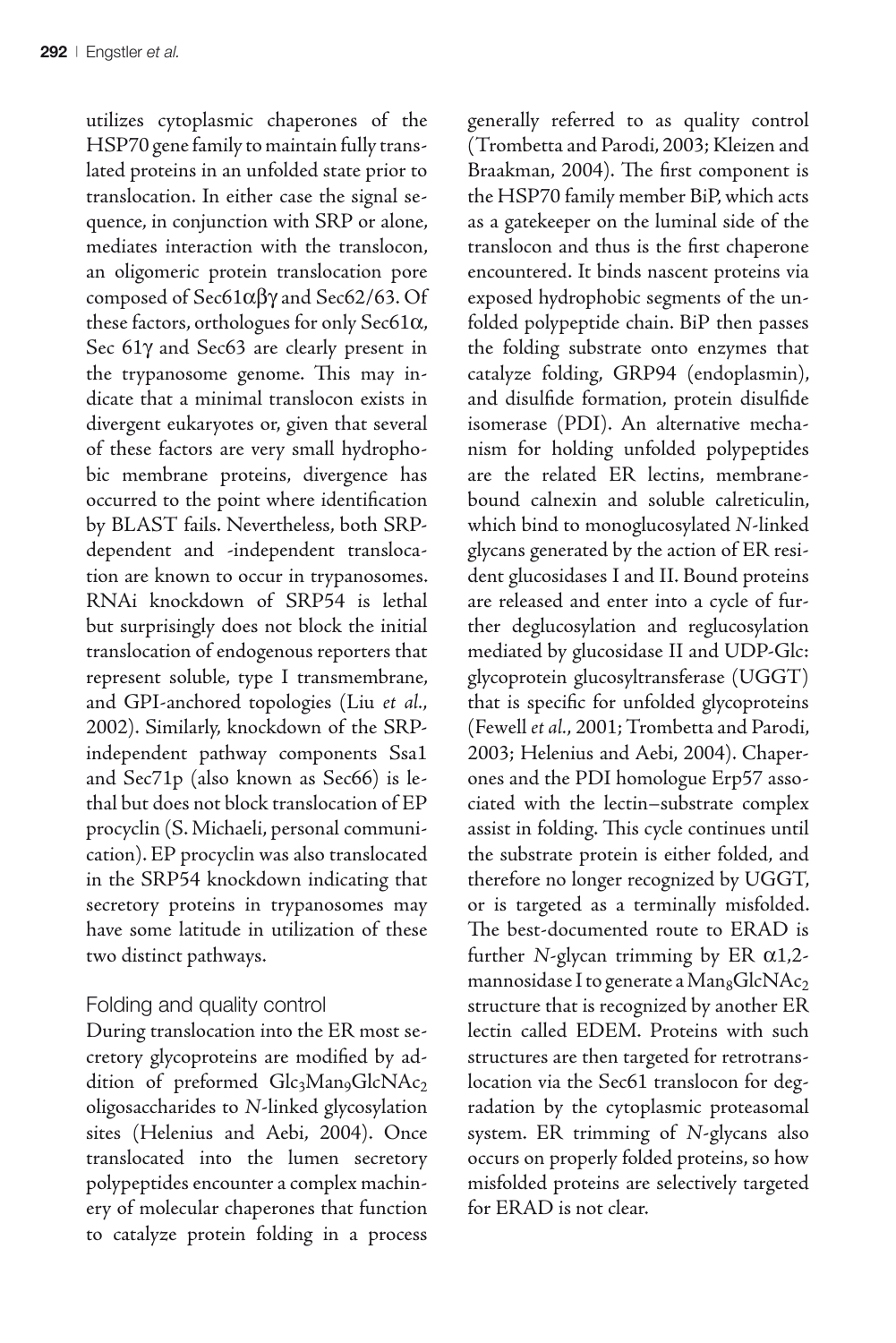Trypanosomes have many of the components of this machinery. A BiP homologue was the first characterized marker for the early secretory pathway in trypanosomes and, characteristic of molecular chaperones, it interacts transiently with newly synthesized VSG (Bangs et al., 1993; Bangs et al., 1996). Recent evidence indicates that BiP is essential (Subrahamin et al., 2005). There is a clear GRP94 homologue that interestingly was first identified in Leishmania in a screen for defects in LPG synthesis (Descoteaux et al., 2002). A PDI homologue (PDI-2, originally called BS2) was identified in the pre-genomic era in a screen for developmentally regulated proteins (Hsu et al., 1989), but has subsequently been characterized as a lysosomal/ endosomal protein, as has a second homologue, PDI-1 (Rubotham et al., 2005). However, this localization is not exclusive because both homologues also prominently localize to the ER ( JD Bangs, unpublished observations), suggesting possible dual functions, and consistent with the presence of a C-terminal tetrapeptide ER retrieval signal (KQDL) in PDI-2 (discussed below) (Bangs et al., 1996). The T. brucei genome contains three additional PDI-like sequences (Tb927.7.5790, Tb927.4.2450, Tb927.5.1020), all of which have likely N-terminal signal sequences, but only a single W**C**GH**C** redox motif and thus are more analogous to thioredoxins than PDI or Erp57. One of these (Tb927.5.1020) has an apparent type I membrane topology with a cytoplasmic domain that ends in the sequence KKRN. This sequence conforms to the KKXX motif established as an ER retrieval signal for type I transmembrane proteins in other systems (Pelham, 1995). No KKXX motif has been identified or validated in African trypanosomes, and if this proves functional it will reveal that these parasites have adopted an unusual

strategy for achieving the standard eukaryotic profile of ER chaperones. There is also a clear Ero1 homologue in T. brucei. For both HSPs and PDIs functional analysis of these gene families will be required to determine which have important roles in protein folding, either by RNAi or by direct biochemical approaches.

Trypanosomatid protozoa, including African trypanosomes, also have a functional lectin-mediated quality control system, albeit with some interesting variations (Parodi 1998). Indeed, these variations were critical in the discovery of the calnexin/calreticulin cycle. First, trypanosome lipid-linked N-glycan donors are nonglucosylated and only after the oligomannose structure is transferred to protein is a single glucose attached by UGGT (Parodi et al., 1983). It is precisely because the trypanosome precursor was known to be non-glucosylated that subsequent glucosylation of protein-linked oligosaccharides, i.e. UGGT activity, was unequivocally demonstrated. In all other systems addition of a glucose residue cannot be readily distinguished from incomplete trimming by ER glucosidase II (Parodi et al., 1993). Second, since only a single glucose residue is added there is no need for an ER glucosidase I activity, which is absent in trypanosomes. There is the expected glucosidase II activity ( Jones et al., 2005), consistent with the observation that ER glucosidase inhibitors disrupt glycoprotein synthesis and trafficking in trypanosomes (Kelley et al., 1995; Jones et al., 2005). VSG isolated from these cells retained additional glucose residues but no major growth defect or trafficking phenotype was reported. Finally, trypanosomes have two calreticulin genes, but no homologue of calnexin is present in any of the TriTryp genomes, indicating that a single lectin:chaperone system is sufficient. Furthermore, knockout of calre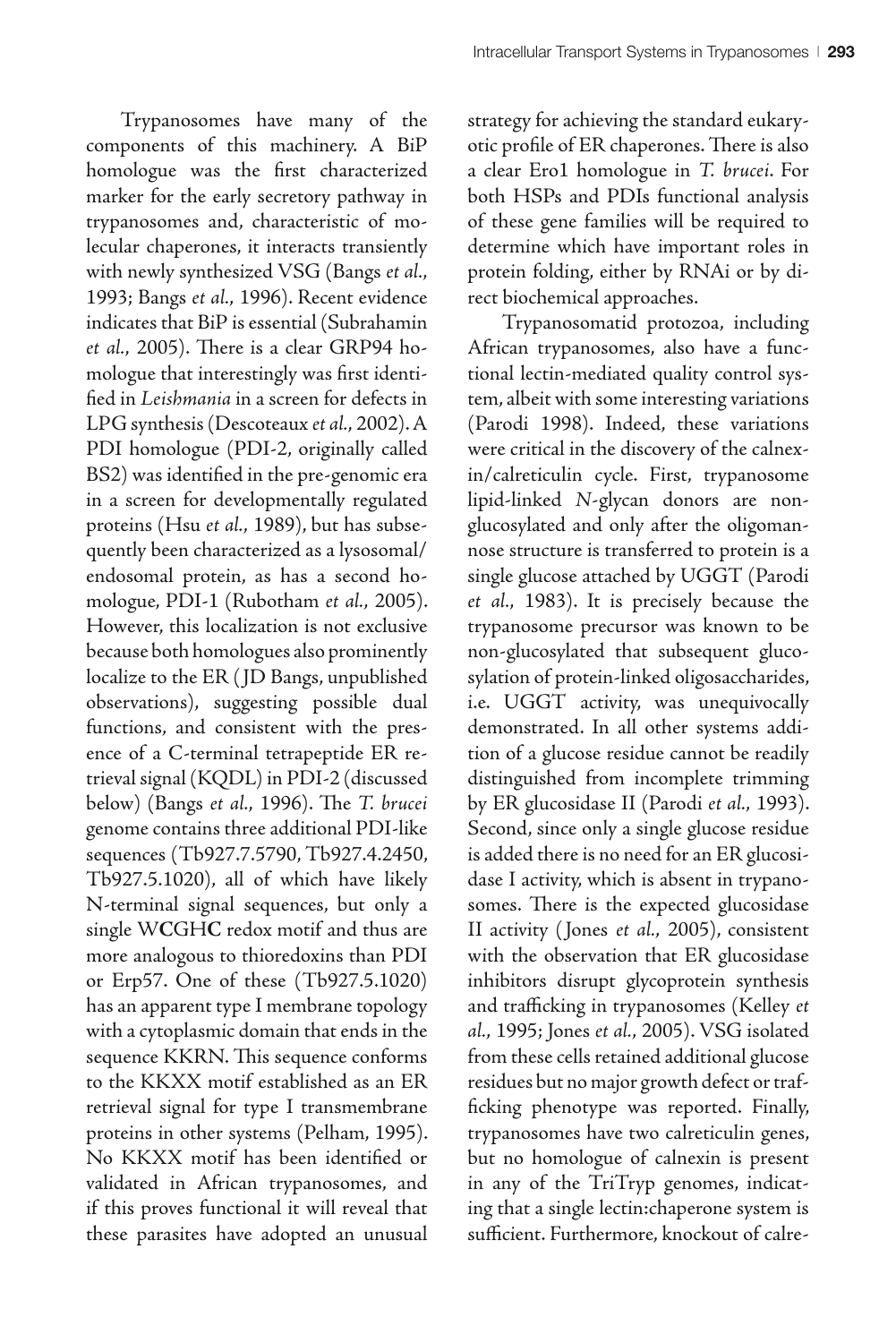ticulin in T. cruzi had comparatively minor effects on secretion of cruzipain suggesting that there is considerable flexibility in the protein folding pathways of these parasites (Conte et al., 2003). Overall these studies suggest that disruption of the transient glucosylation quality control system within the trypanosome ER is tolerated, at least in culture.

Does ER quality control feed into ERAD in trypanosomes? Trypanosomes have a well-defined cytosolic proteasomal system (Li et al., 2002), and querying the database with the yeast ER  $\alpha$ 1,2-mannosidase I and EDEM sequences identifies the same array of four highly related genes (Tb927.8.2910–2940). All are currently annotated as ER mannosidase I, however, three considerations argue that they are actually EDEM homologues. First, the match is much stronger when queried with EDEM than mannosidase. Second, like bona fide EDEM, the trypanosomal homologues are missing two cysteine residues that form an intramolecular disulfide bond essential for catalysis (Lipari and Herscovics, 1996; Hosokawa et al., 2001; Jakob et al., 2001). Third, these proteins have putative N-terminal signal sequences and are likely to be ER luminal proteins like EDEM (Olivari et al., 2005), rather than type II membrane proteins like ER mannosidase I. Thus, it is likely that trypanosomes have an ERAD system, although functional data are currently lacking (but see below).

Detailed investigations into VSG exocytosis have provided an exceptionally well-documented itinerary for this protein, as well as suggesting the presence of a quality control system. VSGs are synthesized in the ER where they are subject to rapid Nglycosylation and GPI-addition. (Bangs et al., 1986, Ferguson et al., 1986, Duszenko et al., 1988). As mentioned above, VSG transiently interacts with BiP (Bangs et al.,

1996), and also rapidly dimerizes within the ER (McDowell et al., 1998; Triggs and Bangs, 2003). It then trafficks rapidly to the Golgi ( $t_{1/2}$  ~15 min) where it is subject to processing of both N- and GPI-glycans, followed by rapid delivery to the surface. Transport to the Golgi requires both Rab1 and Rab2 isoforms (Dhir et al., 2004). Interestingly, a VSG bearing several point mutations designed to disrupt the central alpha helices is retained as an aggregate in the ER when expressed in procyclic trypanosomes, and is degraded in a proteasomal inhibitor-sensitive manner (Triggs and Bangs, unpublished data). Also deletion mutations predicted to affect VSG secondary structure, and point mutations designed to block GPI addition, result in decreased expression and reduced surface transport (Wang et al., 2003, Boehme et al., 2002). Collectively these results are consistent with an operative quality control system, including ERAD, in African trypanosomes. The specific role of N-glycans in VSG quality control is likely to differ between specific VSGs. Mutation of the single N-glycan addition site in MITat1.4 VSG suggested that N-glycosylation is required for efficient expression (Wang et al., 2003), whereas a more systematic mutation analysis of several VSGs (including MITat1.4) indicates that N-glycosylation is dispensable for surface routing of VSG (N. Jones M. Mues, I. Subota, M. Carrington and M. Engstler, in preparation). The latter results are broadly consistent with earlier studies with the inhibitor tunicamycin that pointed against an essential role for N-glycosylation in VSG secretion (Ferguson et al., 1986; Bangs et al., 1986).

#### ER localization machinery

Luminal ER proteins must themselves be deliberately targeted to the compartment where they perform their functions. The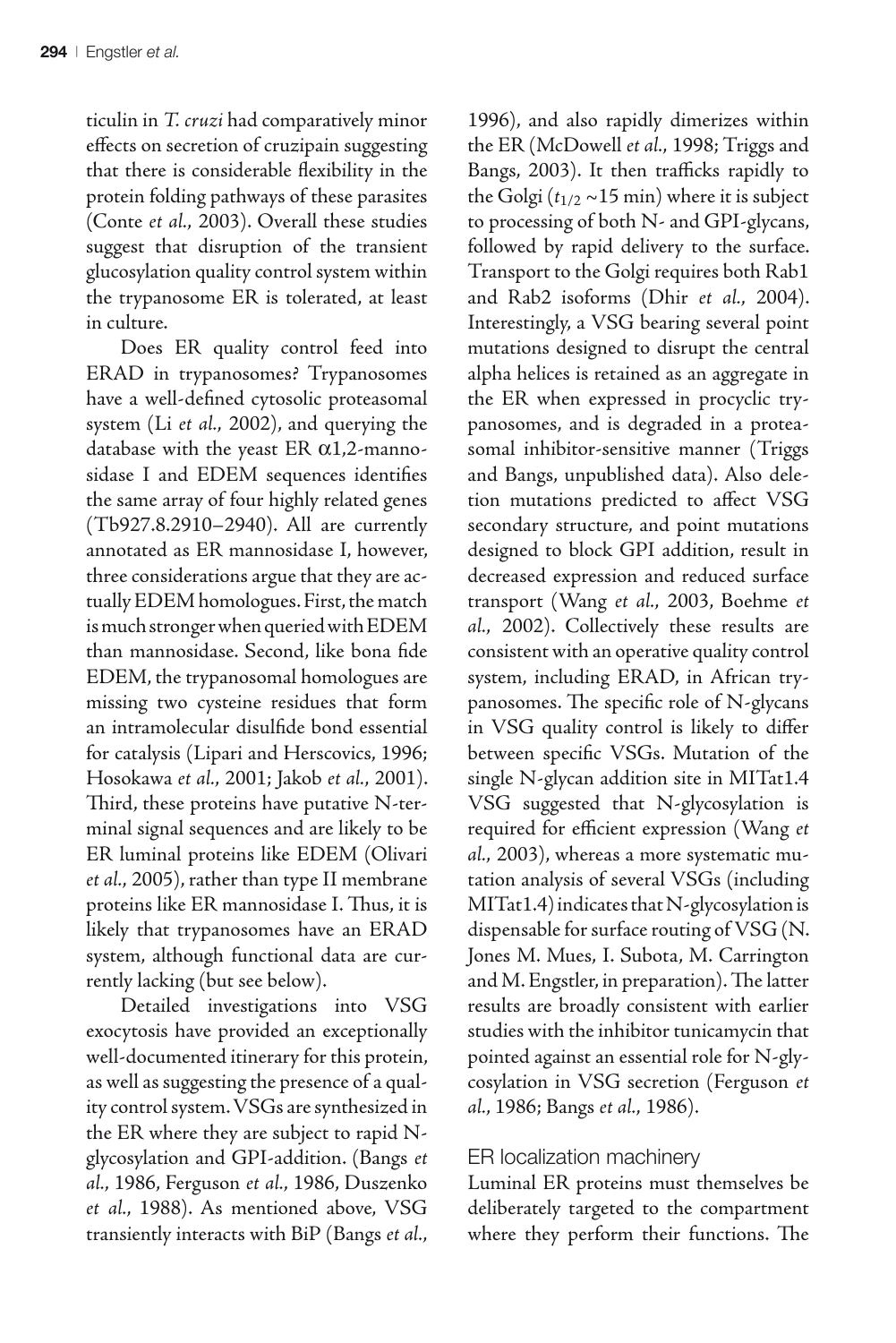general scheme of this process has been documented in yeast and animal cells (Pelham 1991; Pelham 1995). Luminal proteins have C-terminal tetrapeptide sequences that conform to the canonical motif XDEL (X is any amino acid). In mammals there is some flexibility but typically it is KDEL; in yeast it is exclusively HDEL. When proteins bearing such motifs escape from the ER they encounter a specific XDEL receptor (ERD2p) that has steady-state localization in post-ER compartments. Binding to the receptor induces the complex to enter a retrograde trafficking pathway to the ER.

Available evidence suggests that the same mechanism functions in trypanosomes. The C-terminal tetrapeptide sequences of BiP, GRP94, calreticulin and PDI-2 are respectively, MDDL, AGDL, KSDL, and KQDL. The BiP and PDI-2 signals both mediate retention of transgenic secretory reporters, as does the mammalian signal, KDEL, suggesting that trypanosomes are promiscuous in signal recognition (Bangs et al., 1996). However, as discussed above PDI-2, which has a functional tetrapeptide, may also be located in the lysosome suggesting that other undefined forward trafficking signals may over-ride ER retrieval. Trypanosomes also have an ERD2 homologue, and though its activity has not been well characterized, RNAi knockdown is lethal and results in a modest secretion of ER reporter constructs (Peck and Bangs, unpublished observations).

# Exit from the ER

GPI addition is essential for the subsequent transport of most GPI-anchored proteins (Field et al., 1994). During export from the ER, both GPI and TM proteins are recruited into COP II-coated transit vesicles; for yeast evidence suggests that GPI and TM proteins are packaged into distinct vesicle populations (Muniz et al., 2001). Sorting of GPI and TM proteins depends on several factors including the GTPase Ypt1p, members of the SNARE family (Morsomme et al., 2003) plus Lag1p and Dgt1p (Barz and Walter, 1999, Ferguson-Yankey et al., 2002, Muniz and Riezman, 2000), two related proteins recently identified in S. cerevisiae and implicated as having a specific role in transport of GPIanchored proteins from the ER. A clear Lag1p/Dgt1p orthologue is also present in T. brucei, but only a single family member, suggesting a simpler system in the trypanosome. Comparison between the secretion kinetics of GPI and soluble proteins has been studied in trypanosomes and the GPI acts to increase the rate of secretion (Bangs et al., 1997, McDowell et al., 1998, Triggs et al., 2003). The mechanism of this rate enhancement is not clear.

# **Coat proteins**

In higher eukaryotes, the various components of the endomembrane system can be discriminated based on the presence of distinct coat proteins that serve to stabilize structure and facilitate formation of transport intermediates.

# Coatomer

Both the coatomer complexes (COP I and COP II) responsible for intra-Golgi and ER to Golgi transport respectively are fully conserved. COP I is composed of seven protein subunits  $(\alpha\beta\beta\gamma\delta\epsilon\zeta)$ , together with ARF1, a GTPase and members of the emp47 family, and has been described experimentally (Maier et al., 2001); very high conservation is seen for the  $\alpha\beta'$  orthologues, with lower conservation for γζ and  $\delta$  and less still for the  $\beta$  and  $\varepsilon$  subunits. Homologues of the emp47 family are not detectable by BLAST. For COP II, again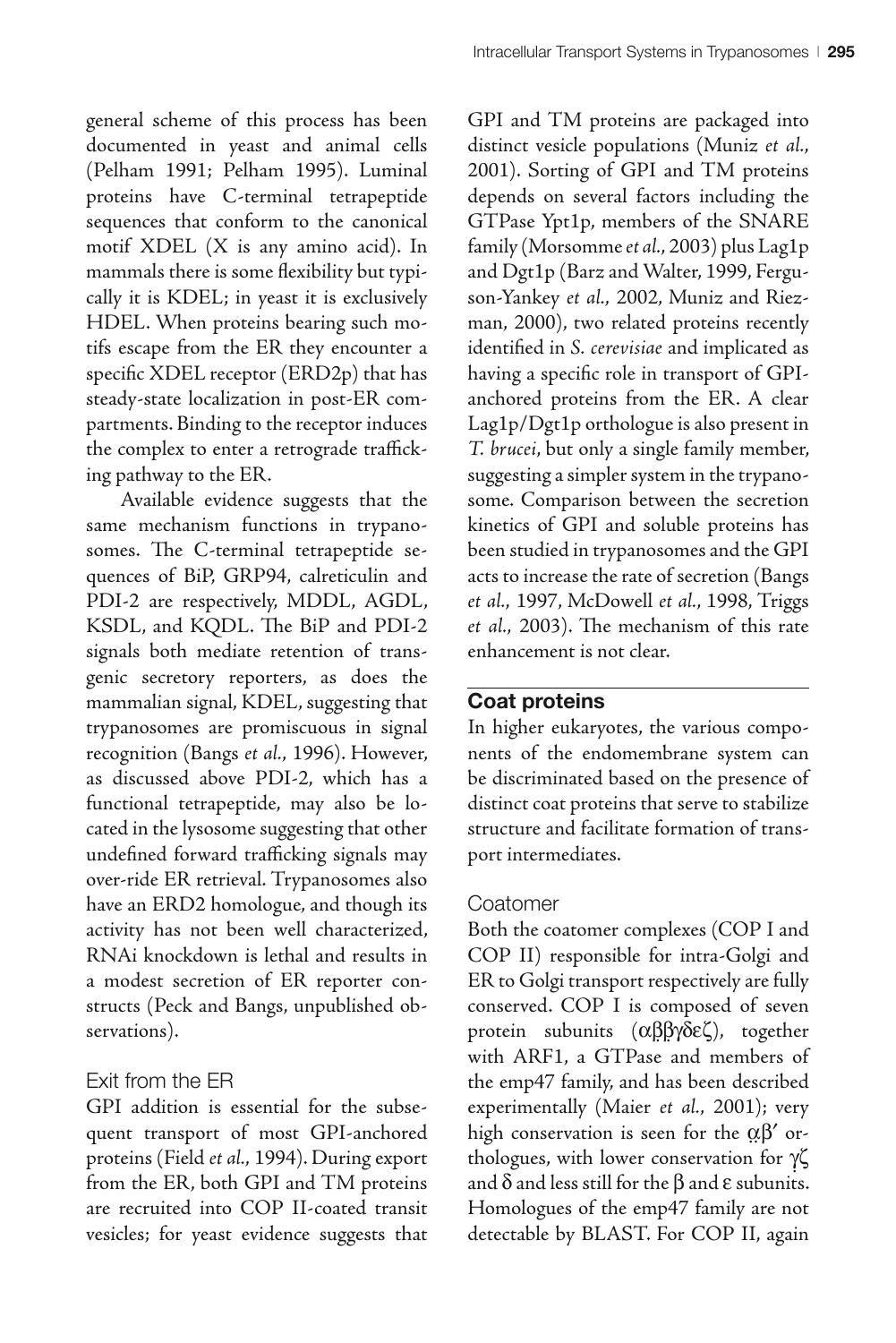all of the subunits are present (sec23, 24, 13 and 31), as is the controlling GTPase, Sar1. Interestingly, there are two copies of the Sec13 and Sec23 orthologues, which may suggest the capacity for some differentiation of ER-derived transport vesicles. Similarly, members of the emp24 family have been implicated in collaborating with the COP II coat to recruit specific cargo subsets; all trypanosomatids have multiple members of this family, three in T. brucei and L. major, whilst T. cruzi has two. Again, this may reflect a capacity for functional specialization.

### Clathrin and adaptins

Clathrin has been described in trypanosomes and comparatively well studied in T. brucei. Orthologous genes are present in T. cruzi and L. major. During the formation of transport vesicles coat proteins assemble on the cytoplasmic leaflet to shape the emerging vesicle and to select the cargo. Clathrin assembles on different membranes with distinct but closely related adaptor protein (AP) complexes for sorting at the trans-Golgi network (TGN) (AP1) or endocytic events at the plasma membrane (AP2). AP-1 and AP-2 are the better characterized, however two other AP complexes (AP-3 and AP-4) have recently been identified in various eukaryotes. AP-3 is proposed to function in sorting from the early endosome to later organelles in the secretory pathway whilst AP-4 targets proteins from the TGN to the basolateral plasma membrane (reviewed Bonifacino and Traub, 2003). All AP complexes are heterotetramers, composed of two large chains (one each of  $\gamma/\alpha/\delta/\epsilon$  and  $\beta1-4$ , respectively, 90–130 kDa), one mediumsized chain ( $\mu$ 1–4, ~50 kDa), and one small chain ( $\sigma$ 1–4, ~20 kDa) (Bonifacino and Traub, 2003). The probable evolutionary emergence of the four AP complexes has previously been inferred from phylogenetic analysis (Boehm and Bonifacino, 2001). The precursor of the modern-day AP-3 was first to diverge from the proto-AP complex, which was followed by the AP-4 complex and finally distinct AP-1 and AP-2 complexes evolved, initially sharing a single  $\beta$  subunit. The T. brucei genome encodes adaptin genes to form the AP-1, AP-3, and AP-4 complexes. The absence of the AP-2 complex (Morgan et al., 2002) may be due to saturating levels of GPI-anchored VSG at the cell surface, which contains no cytoplasmic sorting signal. The  $L$ . major genome contains adaptin subunits for the AP-1, AP-2 and AP-3 complexes, but the sequences for the AP-4 large subunits ( $\varepsilon$  and  $\beta$ 4) are absent and  $\mu$ 4 gene appears to be a pseudogene. It is unclear if the  $\sigma$ 4 subunit is residual or has adopted a new function in the context of the remaining adaptors. The  $T$ . cruzi genome encodes subunits for all four complexes with the exception of the  $\sigma$ 1 adaptin. The  $\sigma$ 1 function may be performed by another  $\sigma$  subunit, as there are 4 copies of the  $\sigma$ 3 subunit in the T. cruzi genome. Overall it is likely that the genome of the kinetoplastid last common ancestor encoded four AP complexes. The lineage-specific loss of AP-2 and AP-4 implies fundamental differences in the mechanisms of endocytosis between the kinetoplastids.

AP-2 binds numerous endocytic accessory adaptors, including epsin, AP180/ CALM, Dab2, HIP and numb, ARH, and regulatory proteins, including amphyphysins, AAK1, GAK, auxilin, RME-8 and synaptojanin through the appendage domains of the  $\alpha$  and  $\beta$ 2 subunits. The Kineoplastida genomes encode homologs of HIP, epsin N-terminal homology domain proteins (but not epsin itself, Field et al., 2005), AAK1, RME-8 and synaptojanin. Numerous genes also contain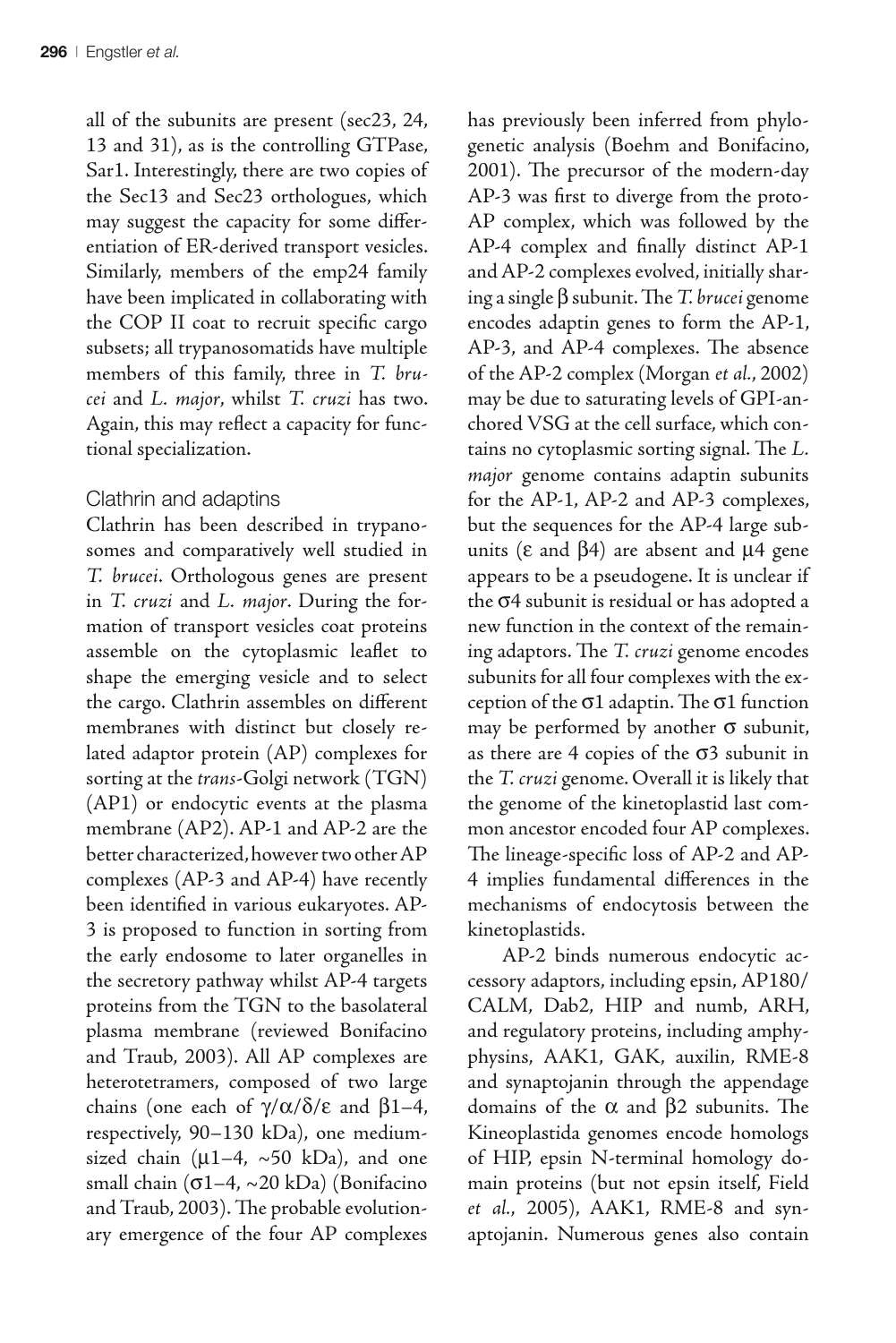BAR, FYVE and VHS domains that facilitate interaction with membranes. The scission of clathrin coated vesicles at the plasma membrane and TGN is facilitated by dynamin or the dynamin related protein VPS1. The genomes of  $L$ . *major* and T. cruzi encode a single dynamin related protein, whilst T. brucei contains two copies which are ~98% identical and likely a result of a recent tandem duplication of a short chromosomal region. The T. brucei gene product is involved in mitochondrial fission, and not endocytosis (Morgan et al., 2004). The absence of AP2 and dynamin potentially suggests the presence of novel mechanisms for cargo recognition, sorting, recruitment of endocytic factors to the plasma membrane and for vesicle scission. It is likely that identification of any such novel process will require the direct biochemical isolation of factors and subsequent functional characterization.

#### Absent coats

All of the domains defined in adaptin subunits of other organisms by pfam are present in the kinetoplastida homologues with the exception of the large subunit ear domains, which is only present in the  $\gamma$  subunit. The related Golgi-localizing, Y-adaptin ear homology, ARF-binding proteins (GGAs) and stonins which share partial homology with the adaptins (Bonifacino and Traub, 2003) are absent from kinetoplastid genome and are Opistokhonta restricted (Field et al., 2005). Given the high preponderance of GPI-anchored molecules in trypanosomatids, and the association of these proteins with caveolin-mediated trafficking in metazoans and yeast, it is of significance that caveolin is absent from the trypanosome genomes. Again, caveolin is evolutionarily restricted and is metazoan specific. Overall the trypanosomes appear to have a rather mini-

mal vesicle coat system, but the configuration has been remarkably stable between the kinetoplastids.

# **Sorting signals, ubiquitin, multivesicular bodies and the lysosome**

#### Sorting signals

The direct identification of sorting signals incorporated into trans-membrane domain proteins is not very advanced in the trypanosomatids. For endocytosis a recent study of an acid phosphatase from Leishmania identified the C-terminal cytosolic region (MEVWRRYMKFKNKQSEAI-IV) as containing potential sorting signals related to the conventional tyrosine and dileucine-containing signals from the higher eukaryotes, including a requirement for the very C-terminal IIV motif for endocytosis (Weise et al., 2005). A similar motif is present in the lysosomal protein p67 (see below).

A second endocytosis signal, a requirement for at least one of three conserved lysine residues within the cytoplasmic region of ISG65 has been identified (Chung et al., 2004). This is highly suggestive of a role for monoubiquitination in tagging of trans-membrane proteins for endocytosis. Trypanosomes possess much of the ubiquitination machinery for processing endocytic cargo, but similar to the clathrin system, there are several significant absentees.

# Ubiquitination and the multivesicular body

Ubiquitin is activated by covalent attachment to ubiquitin ligase in an ATP-dependent reaction. Initially uniquitin is conjugated to an E1 class ligase, and the ubiquitin is passed to an E2 and finally an E3 ligase; only the E3 ligases appear capable of direct transfer to the ultimate substrate.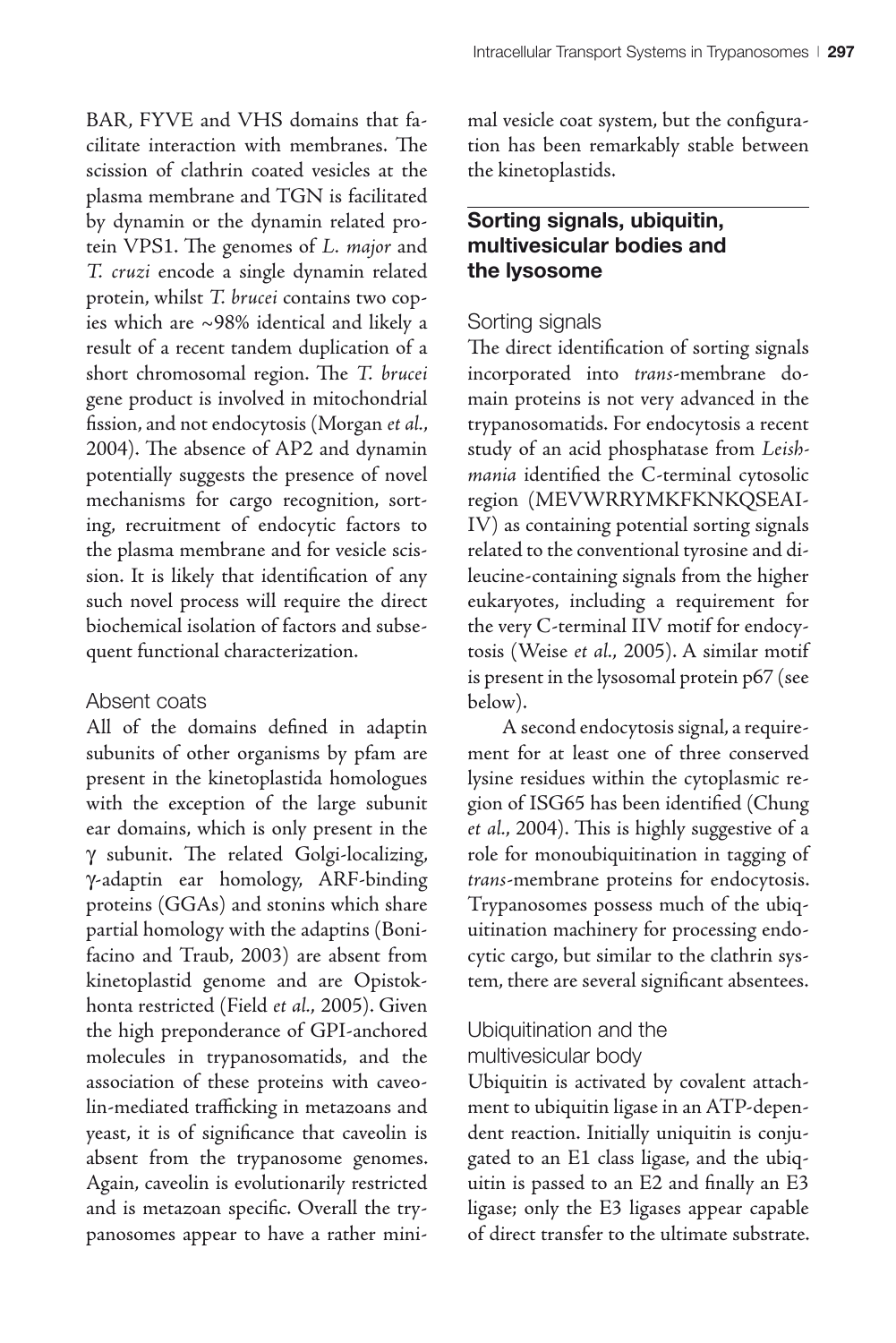For modification of endocytic cargo, two E3 ligases have been found to be particularly important, Rsp5 and c-abl; these two enzymes appear to be responsible for monoubiquitination of a variety of plasma membrane proteins that are subsequently internalized (Hicke and Dunne, 2003). Neither of these ligases are found in the trypanosome genome, despite the presence of the majority of the downstream system, the ESCRT complexes, which are responsible for subsequent recognition of ubiquitinated cargo and, sorting and delivery to the MVB (Bowers et al., 2004; Fig. 9.3). MVBs are also clearly identifiable structures within the trypanosome by electron microscopy and the machinery required for deubiquitination is highly conserved, indicating that the ESCRT system likely processes ubiquitinated proteins. Significantly expression of a dominant negative allele of Vps4 is lethal (Sutterwala and Bangs, unpublished). It is therefore likely that trypanosomes use a novel system for ubiquitination of endocytic cargo.

# The lysosome

The lysosome has historically been defined as a static terminal degradative compartment of the endocytic pathway (Kornfeld and Mellman, 1989). It is operationally defined as a discrete organelle of high density ( $\rho = 1.10$  g/ml) and low pH ( $\leq$ 5.0), containing a unique complement of structural membrane glycoprotein markers (lysosome-associated membrane proteins; LAMP) and acid hydrolases (lipase, proteases, phosphatases and glycosidases). However, in recent years it has been recognized that the lysosome is a more dynamic organelle that is in constant communication with the Golgi, other endosomal and pre-lysosomal compartments, and even the plasma membrane (Andrews, 2002; Luzio et al., 2003).

In African trypanosomes the lysosome is a single discrete organelle located at a perinuclear position in the posterior end of the cell. Morphologically it is indistinguishable between the procyclic and bloodstream stages. Given that endocytosis is so greatly upregulated in the bloodstream parasites it is no surprise that lysosomal activities are also upregulated; specifically elevated expression of phosphatase and proteolytic activities relative to levels found in insect stage (Langreth and Balber, 1975; Pamer et al., 1989; Mackey et al., 2004). This difference likely reflects issues of nutrient acquisition for each stage. Procyclic cells can rely on the hydrolytic environment of the tsetse midgut to provide solutes for transport, while the bloodstream stage must take up and digest for itself host serum macromolecules.

In bloodstream parasites the lysosome can be labeled by uptake of fluorescent and electron-opaque markers of both fluid phase and receptor-mediated endocytosis (Langreth and Balber 1975; Alexander et al., 2002; Engstler et al., 2004; Hall et al., 2004). Most biologically relevant in terms of receptor-mediated uptake is transferrin, which has a well-defined receptor in the FP (Ligtenberg et al., 1994; Overath et al., 1997), and trypanolytic factor (TLF) (Shimamura et al., 2001). Some evidence suggests that transferrin is delivered to the lysosome and degraded for nutritional purposes, however some of this may be recycled. TLF is an unusual subclass of human HDL that is toxic for non-human infectious African trypanosomes. It has an unidentified high affinity receptor in the FP (Drain et al., 2001), and upon delivery to the lysosome is activated to kill the parasite. Killing is dependent on lysosomal pH and proteolytic activity (Bishop et al., 2001). Interestingly, killing may also be dependent on interchain disulfide re-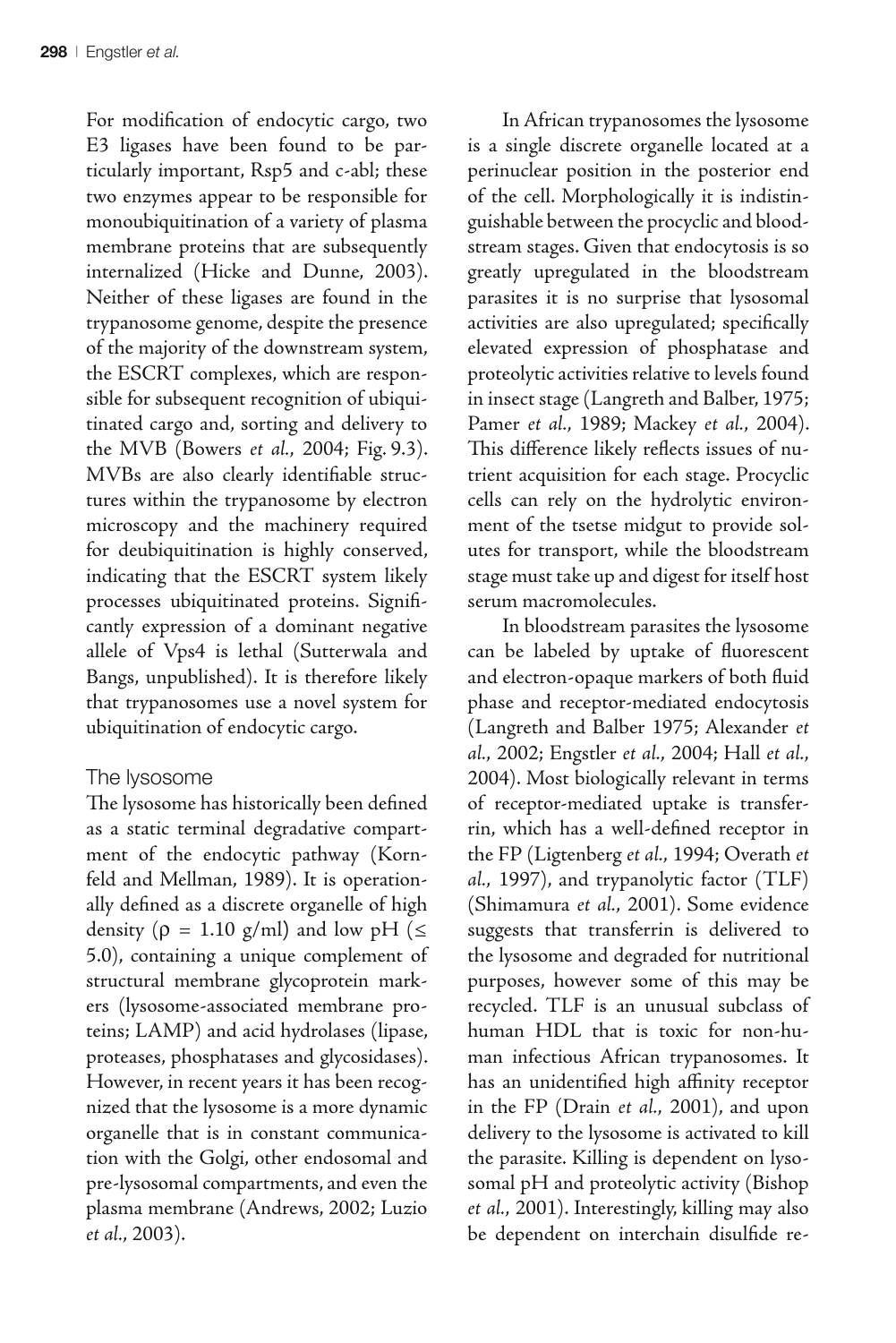

**Figure 9.3** The ESCRT complex system. In higher eukaryotes incoming cargo molecules are either ubiquitinated at the plasma membrane or by the Rsp5 complex. None of the components of this complex are found in trypanosomes and in particular Vps27/hrs is restricted to the Opisthokonta (Field *et al.*, 2005). Ubiquitinated proteins are then recognized by ESCRT I and this complex then assembles with two further ESCRT complexes (II, and III). Removal of ubiquitin, in an ATP-dependant manner and delivery to a multivesicular body requires the function of Doa4 together with the ESCRT III-associated complex). Factors not identified in the trypanosome genome are shown in faded text and all factors are shade-coded according to the complex to which they associate. The figure is based on data from Bowers *et al.* (2004), together with additional interrogations of the trypanosome database.

duction of haptoglobin-related protein, an essential component of TLF for cytotoxicity (Shimamura et al., 2001; Shiflett et al., 2005).

#### Luminal lysosomal proteins

In cell fractionation studies typical acid hydrolase activities used in other systems,

including protease, glycosidase, lipase and phosphatase, have been taken as markers for the lysosome in trypanosomes (Steiger et al., 1980; Opperdoes and Van Roy, 1982). However, few of these activities have been characterized at the molecular level. Two activities that have been are the cysteine protease homologues, cathepsin-L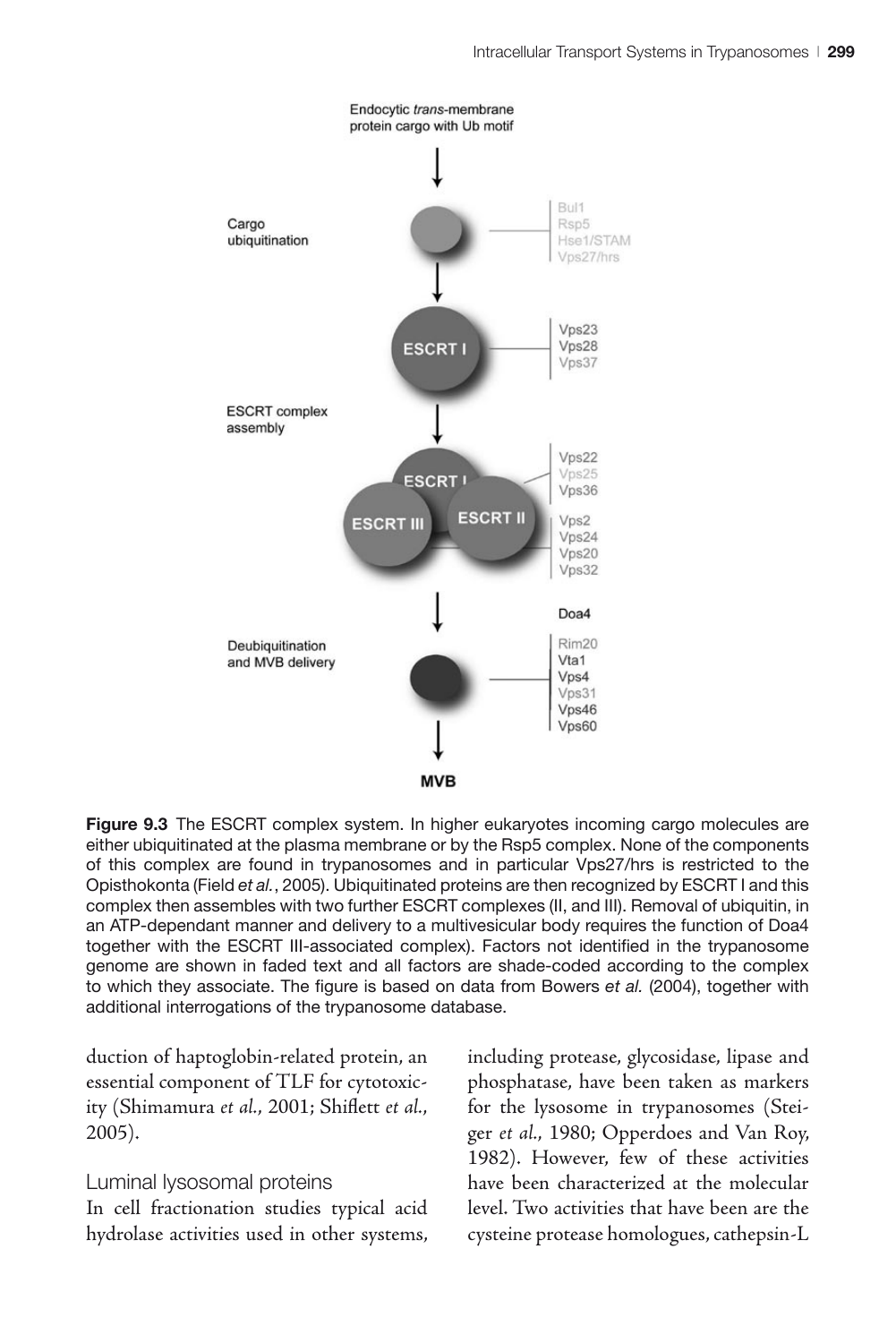(trypanopain) and cathepsin-B. The former has been known for a long time (Mottram et al., 1989; Pamer et al., 1989), that latter has only been recently identified by database searching (Mackey et al., 2004). Selective membrane-permeable inhibitors of cysteine proteases are toxic for bloodstream trypanosomes (Scory et al., 1999; Troeberg et al., 1999) and trypanopain was initially believed to be the target. However, RNAi studies indicate that cathepsin-B, but not trypanopain, is essential for trypanosome viability in vitro suggesting that cathepsin-B is the target of these potentially pharmacologically useful inhibitors (Mackey et al., 2004).

Both enzymes are synthesized as inactive pro-proteins that are activated upon arrival in the lysosome by proteolytic removal of N-terminal prodomains. In trypanosomatids there is no N-linked mannose-6-phosphate (Cazzulo et al., 1990), the ligand for the classic receptor-mediated targeting of lysosomal hydrolases in animal cells (Kornfeld and Mellman 1989), and it is presumed that the peptide prodomains contain the essential targeting information. In T. cruzi the prodomain of cruzipain, a trypanopain orthologue, was able to deliver GFP to the lysosome and targeting was disrupted by mutation of a specific sequence with homology to a lysosomal targeting motif in mammalian cathepsin L (Huete-Perez et al., 1999). However, similar GFP fusions with the trypanopain prodomain in T. brucei failed, and mutation of the putative targeting motif led to ER localization of trypanopain suggesting retention of misfolded protein (S. Sutterwala and J.D. Bangs, unpublished observations). Misfolding is perhaps not surprising since amino acid residues within the putative targeting motif are also required for proper folding of mammalian cathepsin L (Chapman et al., 1997).

The only other characterized luminal lysosomal components are the PDI-1 and PDI-2 proteins described above (Rubotham et al., 2005). Their presence in the lysosome is unusual, particularly for PDI-2, which as discussed previously, has a functional ER retention tetrapeptide. On the other hand, lysosomal/endosomal localization of these PDI homologues could account for observed disulfide bond reduction of haptoglobin-related protein when TLF enters the endosomal compartment of susceptible trypanosomes (Shimamura et al., 2001).

#### Lysosomal membrane proteins

The lysosomal membrane of animal cells typically contains abundant glycoproteins, the best characterized of which, LAMP1 and LAMP 2, are type I transmembrane proteins bearing multiple N-glycans extensively modified by terminally sialylated poly-N-acetyllactosamine (Hunziker and Geuze, 1996). LAMPs are thought to form a protective glycocalyx on the luminal face of lysosomes (Granger et al., 1990).

A single protein, p67, has been identified in trypanosomes with the basic properties of mammalian LAMPs (Brickman and Balber 1994; Kelley et al., 1999). p67 was originally identified by biochemical approaches and the genome reveals two closely related genes. p67 has no sequence homology with known vertebrate lysosomal proteins, but its overall structure is analogous to LAMP-1 and LAMP-2, in that has a type I topology, is highly glycosylated (14 potential N-glycosylation sites), and in bloodstream trypanosomes is extensively modified by addition of poly-N-acetyllactosamine. As with mammalian LAMPs, the function of p67, other than to provide a convenient marker for the lysosome, is not clear. However, RNAi studies indicate that it is essential (R.F. Peck and J.D. Bangs,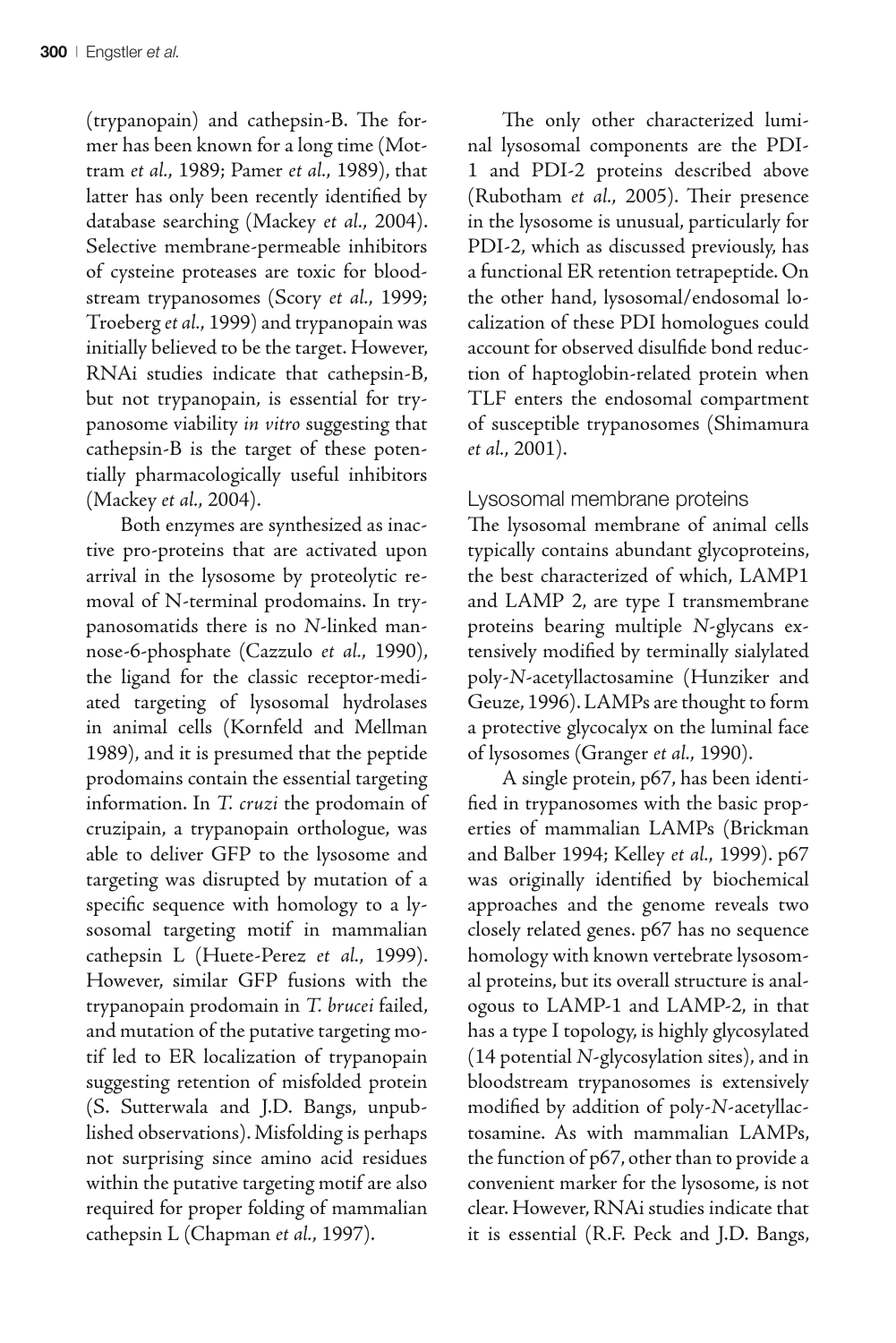unpublished observations). Targeting to the lysosome in procyclic stage cells is dependent on two di-leucine motifs within the p67 cytoplasmic domain (Alexander et al., 2002) (N.N. Tazeh and J.D. Bangs, unpublished observations). Presumably these motifs interact with components of the clathrin/adaptin coated vesicle machinery as has been demonstrated for di-leucine motifs in mammalian systems (Hunziker and Geuze, 1996; Robinson and Bonifacino, 2001). Surprisingly, in bloodstream parasites deletion of the entire cytoplasmic domain has no effect on lysosomal targeting (Alexander et al.,

2002), suggesting that alternative targeting information is a stage specific manner, or alternatively that the lysosome is simply the default destination in this endocytically active stage of the life cycle.

Although other lysosomal membrane proteins have not been characterized in trypanosomes, one protein that is most certainly present is a V-type proton ATPase (V-ATPase) required for endosomal and lysosomal acidification (Nishi and Forgac, 2002). V-ATPases are composed of two multisubunit domains, a cytosolic  $V_1$ ATPase domain (eight subunits) and a transmembrane  $V_0$  proton translocation domain (five subunits). Putative homologues of all subunits are present in the T. brucei genome database.

# **GTPases controlling pathways**

The Rab and Arf GTPase subfamilies are mainly involved in membrane trafficking and closely related functions, most significantly in vesicle tethering and fusion for specific steps within the endomembrane system. The specificity of Rab proteins for subcellular compartments makes them highly attractive as markers for compartments of the exocytic and endocytic systems and has been exploited for the trypanosomes (Morgan et al., 2003, Cappai et al., 1993, Mendoca et al., 2000).

# Rab proteins

There are 16 Rabs encoded by the T. brucei genome, 18 in L. major and 22 in T. cruzi (Berriman et al., 2005). For a unicellular organism this likely reflects a comparatively sophisticated vesicular transport system. The large number of Rabs in the trypanosomatids, particularly in T. cruzi, may reflect substantial flexibility within the vesicular transport system and in particular the endocytic apparatus. In contrast to Saccharomyces cerevisiae, but in common with mammals, not all of these genes encode a protein with a dicysteinyl C-terminal motif and hence there is potential for heterogeneity in the prenylation of trypanosomatid Rabs (Ackers et al., 2005).

Core functionality, i.e. ER to plasma membrane exocytosis, endocytosis, recycling and lysosomal delivery are controlled by Rabs 1, 2, 4, 5, 7 and 11—all of which are fully conserved in the trypanosomatids. Interestingly, Rab4 is absent from the malaria parasite, and presumably all recycling is mediated in this organism by a Rab11-dependent pathway. Additionally Rab6, which is responsible for retrograde transport through the exocytic system and Rab18, which has a poorly characterized role in Golgi and post-Golgi transport, are also conserved in trypanosomes and Plasmodium suggesting that, for protozoa at least, these pathways are part of the minimal Rab complement required for viability. Exocytosis is comparatively simple in the trypanosomes, with the only suggestion of functional complexity being the presence of two Rab1 isoforms in T. brucei. Significantly, none of the kinetoplastida have a Rab3 or Rab27 homologue, suggesting the absence of a regulated se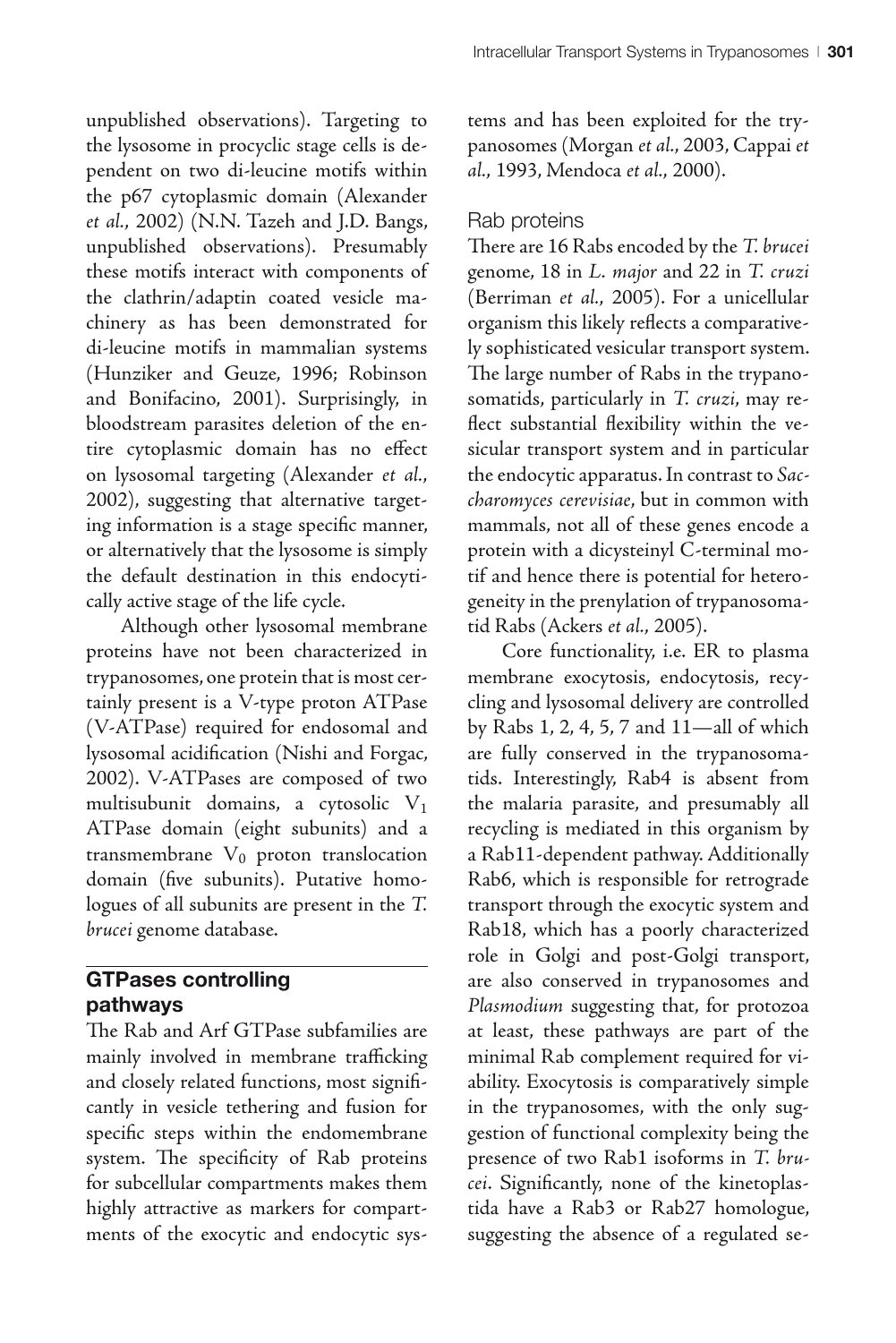cretion pathway. However, it is possible that highly specific systems have evolved as Rab3 and Rab27 are also absent from Plasmodium, which clearly has several regulated exocytic systems, including the rhoptries, dense granules and micronemes. By contrast, the endocytic system may be more varied between the trypanosomatids. Two Rab5 isoforms are well conserved between the three organisms, and some evidence from T. brucei suggests that these GTPases control pathways that transport distinct cargos (Pal et al., 2002), whilst T. cruzi possesses a third Rab5 gene (Araripe et al., 2005, Ramos et al., 2005). Further, T. brucei possesses a single Rab11 gene, whilst Leishmania and T. cruzi possess two and three Rab11 genes respectively—however, two of the T. cruzi Rab11 genes are almost identical and hence may have essentially the same function, whilst the final Rab11 isoform in Leishmania and T. cruzi is highly divergent, and may have a unique function (Berriman et al., 2005). Some developmental alterations in expression of the single T. brucei Rab 11 isoform have been reported and are suspected to underpin stage-specific changes in endocytic rates ( Jeffries et al., 2001). A number of additional Rab genes are also present in the genomes of the kinetoplastida that fall outside of basic core functions. This group have clear homologues in the higher eukaryotes. Represented are Rab14, 21, 23, 28 and 32, with only T. cruzi possessing a Rab32 homologue (which has been implicated in mitochondrial function) and T. brucei lacking both Rab32 and Rab14 isoforms. The limited data available on Rab14 suggest a potential role in phagocytosis and lysosomal delivery, suggesting a potential additional pathway in Leishmania and T. cruzi compared to T. brucei (Harris and Cardelli, 2002). Recent analysis of TbRAB23 suggests that this protein is

present in the nucleus, although studies of the mammalian Rab23 indicate a location on cytosolic membranes (Dhir and Field, 2004; Evans et al., 2003). Phylogenetic analysis also indicates that TcRab32 and TbRab1B are distantly related to other trypanosome Rabs, and hence will require direct investigation for assignment. A detailed comparative analysis between T. brucei and higher eukaryotes identified three trypanosome Rab genes, designated X1, X2 and X3 with no clear higher eukaryote homologues (Ackers et al., 2004). Both X1 and X2 are associated with the exocytic system, but their precise function has not been described (Field and Field, 1997; Field et al., 1999, 2000). Further, RabX2 is unusual in that it lacks GTPase activity; this has been verified experimentally for T. brucei (Field et al., 2000). Clearly the presence of these genes in trypanosome genomes, and their absence from both the higher eukaryotes and Plasmodium, suggests a specific and important function.

Rab proteins operate in concert with a large number of additional proteins, including those that modulate the GTPase cycle directly (e.g. GTPase activating proteins, GAPs, and G-nucleotide exchange factors, GEFs), others responsible for vesicle fusion and tethering (including the SNARE proteins and tethering factors) and several phosphatase activities. There are insufficient genes in the genome for each trypanosome Rab to be partnered by a specific GAP, and this reflects the integration of the system also observed in higher eukaryotes.

# Other GTPases involved in transport

The cellular functions of the ARF protein family can be broadly classified as regulation of membrane traffic and of the cytoskeleton. The ARF family appears to func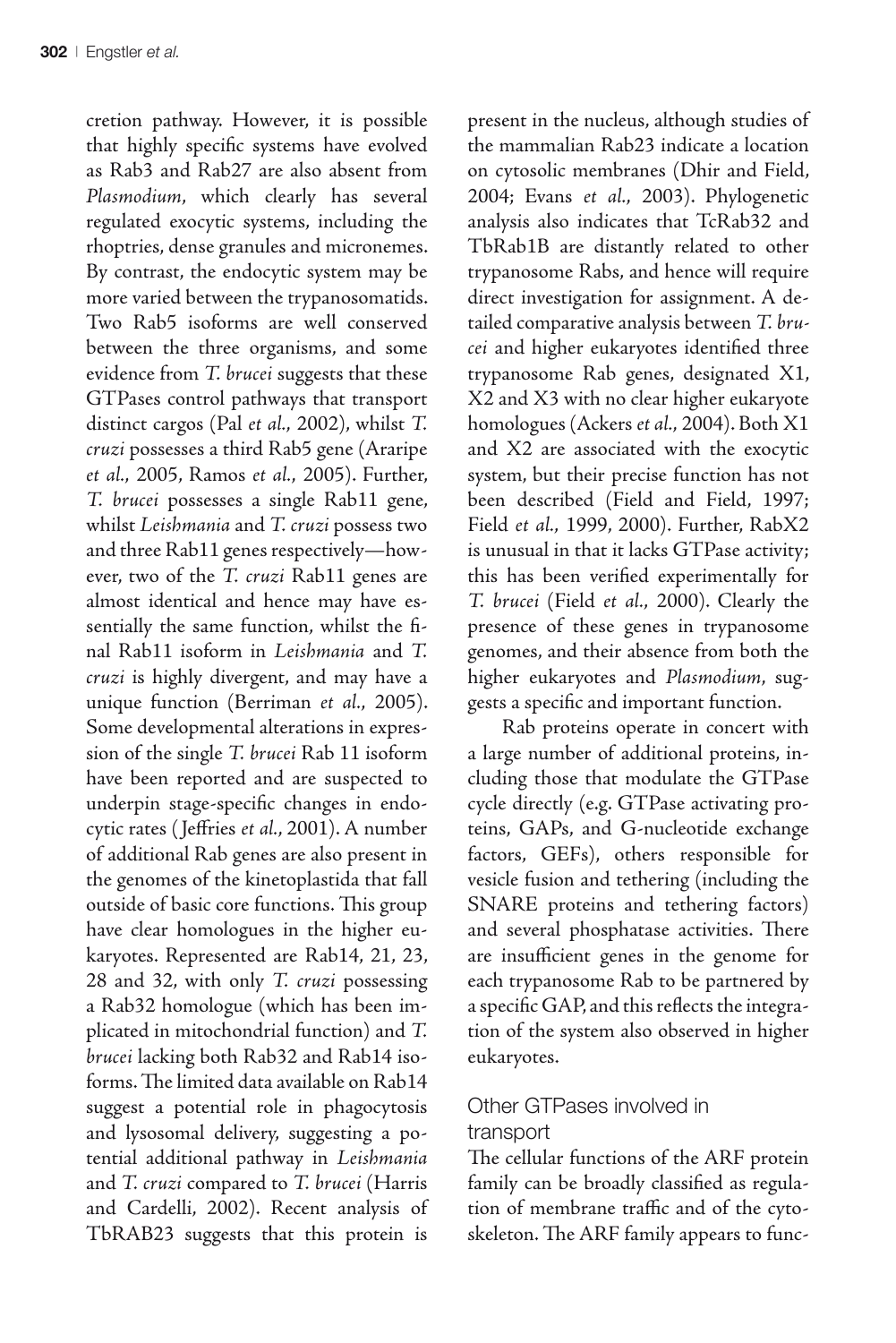tion by a distinct mechanism, undergoing a conformational change on GTP hydrolysis that is distinct from that used by the Rab/ Ras proteins (Pasqualato et al., 2002). ARF genes may be divided into several subfamilies, including the ARFs, ARF-like proteins (ARLs) and Sar1 family. The latter is an important mediator of recruitment of the COP II coat to the ER, and is present in all three kinetoplastida. The Sar1 family is rather simple, with a single member being retrieved from the T. brucei and T. cruzi genomes, whilst L. major has two genes which are ~98% identical, and presumably the result of a recent gene duplication.

In strong contrast to the ancient emergence of a core set of Rab proteins, which are shared between most eukaryotes, the ARF family appears to be less universal. Phylogenetic reconstruction of the kinetoplastida ARF/ARL families suggests that there are only two distinct ARF isoforms in the trypanosomes and three in Leishmania, but the point of divergence is so deep that the protozoan genes have clearly evolved from a single precursor that predates speciation. Significantly, all of the trypanosome ARF family retain the conserved myristylation signal at the N-terminus, and therefore are likely membrane associated. Therefore the last common ancestor of trypanosomatids and metazoans most likely possessed a single ARF gene; in consequence prediction of function of trypanosome ARF genes based on sequence homology is likely to be uninformative. Interestingly, for one isoform there are four distinct ORFs in the T. brucei and T. cruzi genomes—for T. brucei these four constitute a tandem array on chromosome 9. Interestingly, the ARF6 protein is associated with clathrin-independent endocytosis (Donaldson, 2003), which is a pathway that appears completely absent in the

African trypanosome—in agreement with this observation, no ARF6 homologue is present in the genome. The importance of this gene family in trypanosomes is further underscored by recent studies demonstrating that several members of the family are essential in T. brucei and indeed play a role in membrane transport (D.F. Smith, personal communication). The ARL gene family in the kinetoplastida is even more divergent than the ARFs, but again most evidence from other systems supports a role mainly involved with vesicle transport, membrane dynamics and associated cellular systems. H. sapiens has eight distinct ARL isoforms, but by phylogenetic reconstruction only two of these, ARL2 and ARL6, are shared with the trypanosomatids; the conservation of ARL2 is particularly interesting as this protein is potentially a very important factor in membrane dynamics in higher eukaryotes and is also conserved in yeasts and nematodes. In addition, the ARF4, 7, 5, 6 and 8 are not found in S. cerevisiae, further evidence for independent evolution of the ARL family in distinct lineages. The clear absence of ARL1 and ARL3 orthologues may also reflect differences in the Golgin family in trypanosomatids—only a single member of this family, related to Golgin 55, is present in the genome, but this isoform does not possess a GRIP domain (Dhir et al., submitted).

The remaining human ARLs have distinct lineages from the protozoan sequences. A large family of ARLs are present in the kinetoplastida, several subfamilies of which are shared by two or more of the genomes. Only two ARL proteins have been studied in any depth in trypanosomatids, an ARL3 homologue in Leishmania and an ARL designated ARL1 in T. brucei. For the Leishmania gene product more extensive phylogenetic reconstruction using the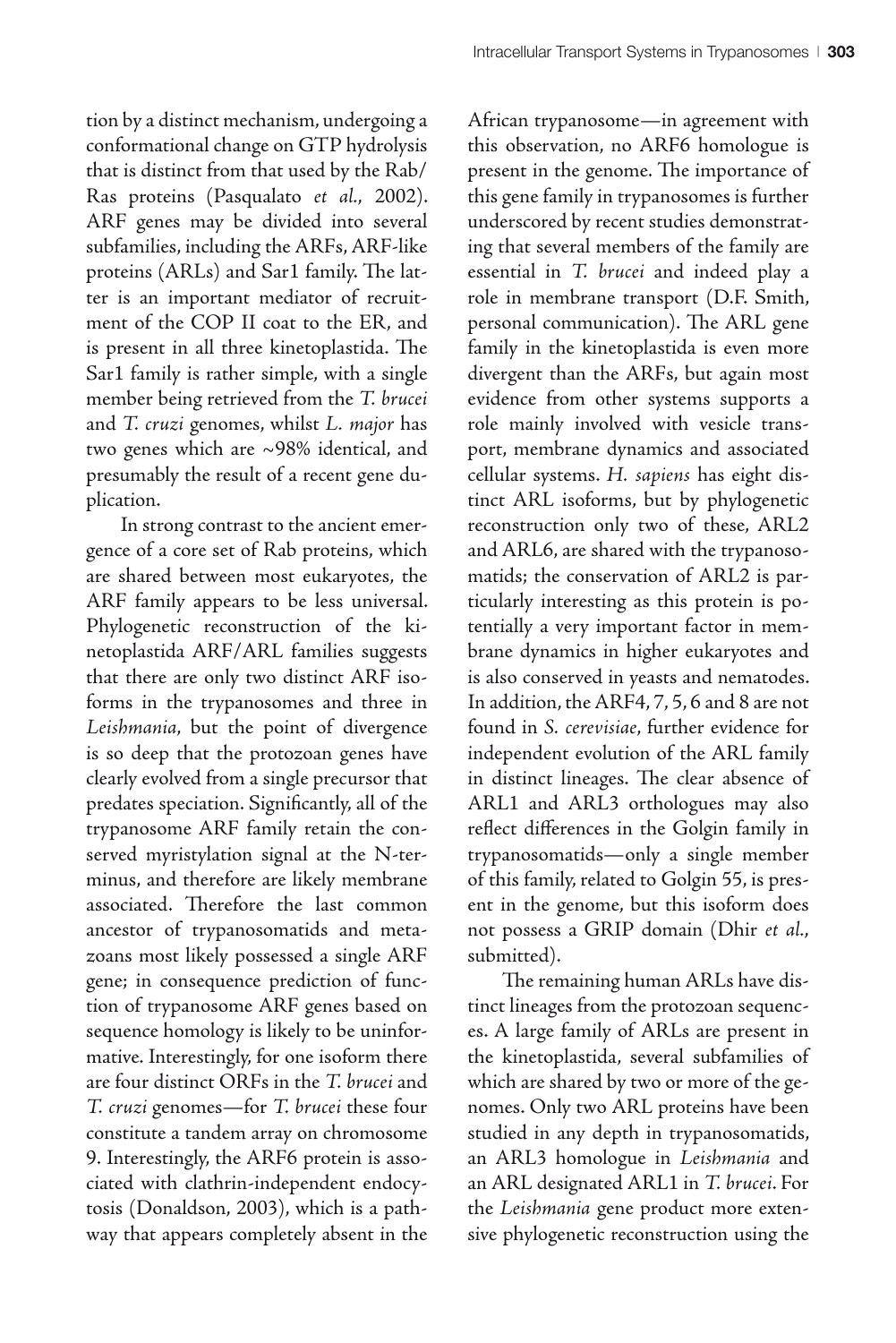whole genome suggests that this assignment is incorrect as this sequence is in fact not very similar to ARL3 from higher eukaryotes and is designated as ARLD (Berriman et al., 2005); the Leishmania protein appears to have numerous affects, with a principal function in flagella biogenesis (Cuvillier et al., 2000). The T. brucei ARL1 has a clear role in membrane transport, with a defect in exocytosis—however the phenotype is pleomorphic and a precise role has not yet emerged for this molecule (Price et al., 2005). The degree of divergence in the phylogenetic relationships is highly suggestive of lineage-specific evolution, and indicates the acquisition of a large family of GTPases in the parasitic systems that likely have no true equivalent in the higher eukaryotes.

# **SNARE proteins**

The SNARE family comprises a number of coiled-coil transmembrane proteins that are responsible for vesicle fusion. These proteins form a four-helical bundle that promotes membrane apposition and eventual fusion, facilitating delivery of vesicle contents to an acceptor membrane. SNAREs function in collaboration with Rab proteins, and in common with Rabs, exhibit specificity in their subcellular localization. SNAREs are difficult to identify based on sequence data alone.

Analysis of the T. brucei genome for SNARE proteins identifies 20 ORFs that conform to minimal criteria, having a molecular weight between 15 and 30kDa and containing a SNARE-like coiled coil. These sequences populate SNARE family clades for proteins implicated in transport to early endosomes (Snc2, TLG), Golgi to late endosomes (Ykt), ER to Golgi (Sec22), trans-Golgi network (syntaxin 6) and intra-Golgi (syntaxin 5). There are also several trypanosomatid SNAREs that do not cluster with a specific higher eukaryote SNARE clade; these ORFs may indicate novel transport steps, or more likely sequence divergence precluding assignment. Overall, the trypanosome SNARE proteins suggest a conserved core in the endomembrane system, which is consistent with the data from analysis of Rab proteins (above).

# **Developmental regulation of trafficking systems**

The observation of a major difference in endocytic rates between the bloodstream and procyclic forms of T. brucei is comparatively old. Recent work is beginning to uncover the molecular basis underpinning this difference and to suggest potential biological reasons for the developmental regulation. Various estimates of rate differences between BSF and PCF stages put the increase in endocytosis at between 10- and 100-fold (Langreth and Balber, 1975; Pal et al., 2002, Engstler et al., 2005). Recent work now reveals that the precise stagespecific differences may vary between trypanosome strains. While the monomorphic strain T. brucei MITat1.2 (427) reveals a 12-fold difference in endocytosis rates between procyclic and bloodstream stages, the endocytic upregulation in T. brucei AnTat1.1 is 23-fold when procyclic cells are compared to the proliferating slender bloodstream stage, and 68-fold for procyclic and stumpy cells. This is in agreement with a measured three- to fourfold augmentation in endocytosis rate between slender and stumpy bloodstream stage trypanosomes (Engstler et al., in preparation).

Several important protein factors of the endocytic system have differential expression, specifically the clathrin heavy chain and Rab11, whilst differences in location have been described for the two Rab5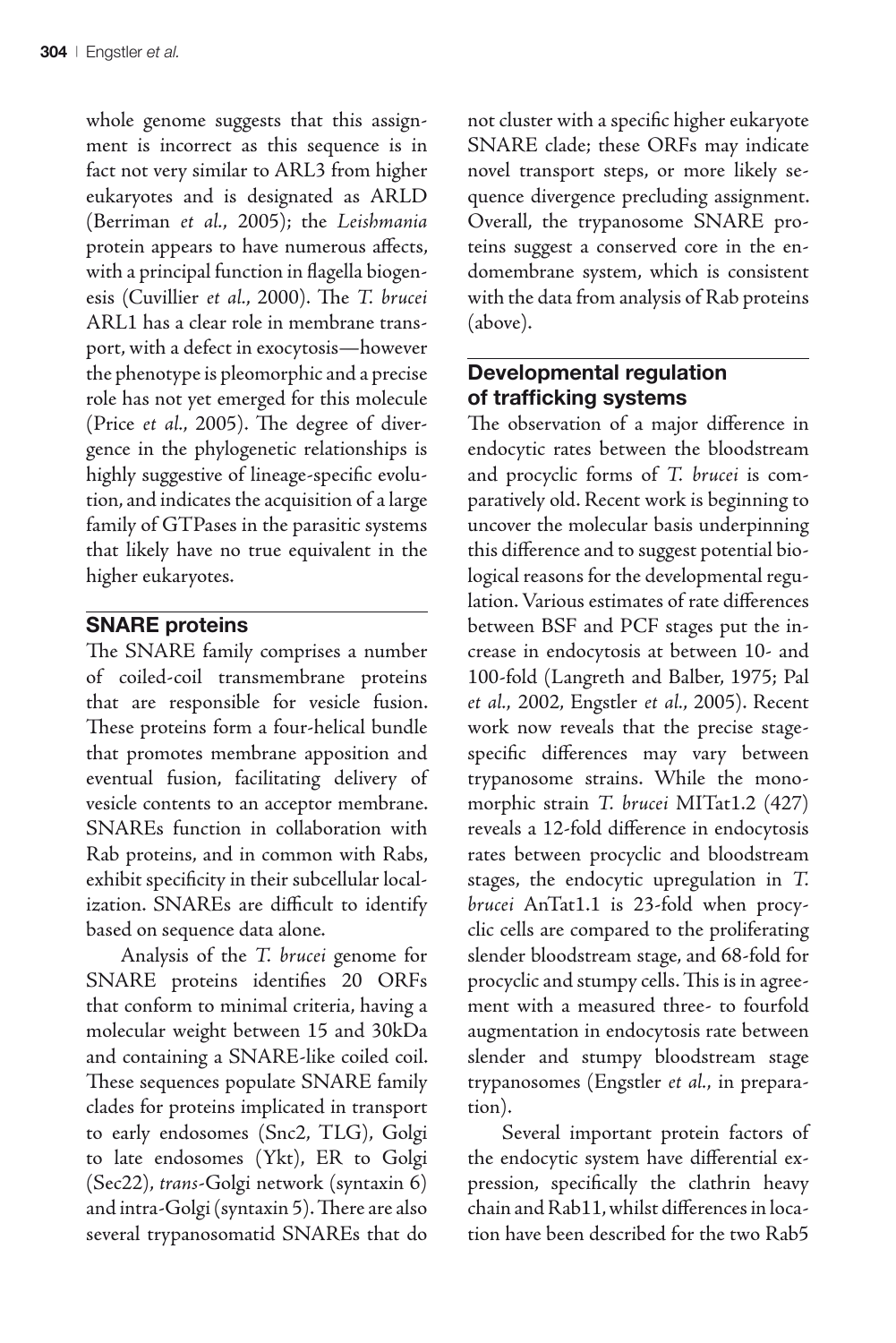homologues (Pal et al., 2002; Morgan et al., 2001; Jeffries et al., 2001). Upregulation of clathrin and Rab11 in the BSF are clearly consistent with an increased endocytic rate, and to maintain membrane homeostasis a similar augmentation in the recycling arm is also required. Further, differentiation of the BSF early endosome population into Rab5A and Rab5B subpopulations (the two markers colocalize in the PCF) may also indicate a stage-specific requirement for differential sorting of endocytic cargo; however both pathways appear essential, and Rab5A appears to mediate VSG, immunoglobulin and transferrin receptor endocytosis, while knockdown of Rab5B also inhibits endocytosis, transferrin uptake and the distribution of poly-N-acetyllactosamine-containing glycoproteins (Pal et al., 2002; Hall et al., 2004).

Analysis of clathrin function in BSF and PCFs by RNAi knockdown indicates a constitutive role in endocytosis (Allen et al., 2003; Hung et al., 2004). An additional function is uncovered in the PCF stage, specifically in delivery of trans-membrane proteins to the surface as well as a role in post-Golgi transport; it is however likely that this function is also constitutive but simply masked in the BSF by the extreme effect on endocytosis (Allen et al., 2003; Hung et al., 2004).

In terms of recycling, it appears that the roles that Rab4 and Rab11 play in this process, as well as some of the basic features of the system, are under developmental control. For example in BSF the majority of internalized surface protein (VSG) is recycled but by contrast the equivalent material is delivered to the lysosome in the PCF (Hall et al., 2005a). Further, in BSFs Rab4 plays a role primarily in delivery of fluid phase endocytic cargo to the lysosome and has a minimal function in receptor-mediated endocytosis or recycling, whilst Rab11 appears required for receptor-mediated endocytosis as well as lysosomal targeting of surface-bound lectins and recycling, but not fluid phase endocytosis (Hall et al., 2004, 2005a). In the PCF, however, Rab11 is required for fluid phase endocytosis, a function of Rab4 in BSFs, and internalization of surface proteins. Rab4 also contributes to these processes in the PCF as well as having a role in recycling (Hall et al., 2005B). Clearly, these findings suggest that extensive remodelling of the endocytic system accompanies differentiation.

There is little evidence for major remodelling of the exocytic system. As the two major life stages of T. brucei have similar cell surface areas and doubling times, it is unlikely that there is a major requirement for modulation of exocytosis. The major ER chaperone, BiP, is moderately upregulated in the BSF (Bangs et al., 1993), which may be required for folding of the structurally more complex VSG compared to the simpler procyclins, whilst the Golgi complex appears more extensive in BSFs at least by staining with antibody to Rab31, possibly to facilitate the synthesis of complex class N-glycans (Field et al., 2000). A major difference in the cellular response to depletion of exocytic cargo was uncovered recently by RNAi knockdown of VSG (Sheader et al., 2005); significantly depletion of VSG resulted in rapid cell cycle arrest and rounding up of cells but in contrast knockout studies of procyclins have demonstrated that PCFs remain viable without their major coat proteins (Vasella et al., 2003).

# **Membrane transport and virulence**

Rapid endocytosis is a major feature of the bloodstream stage of T. brucei that is absent from the procyclic form. It is unlikely that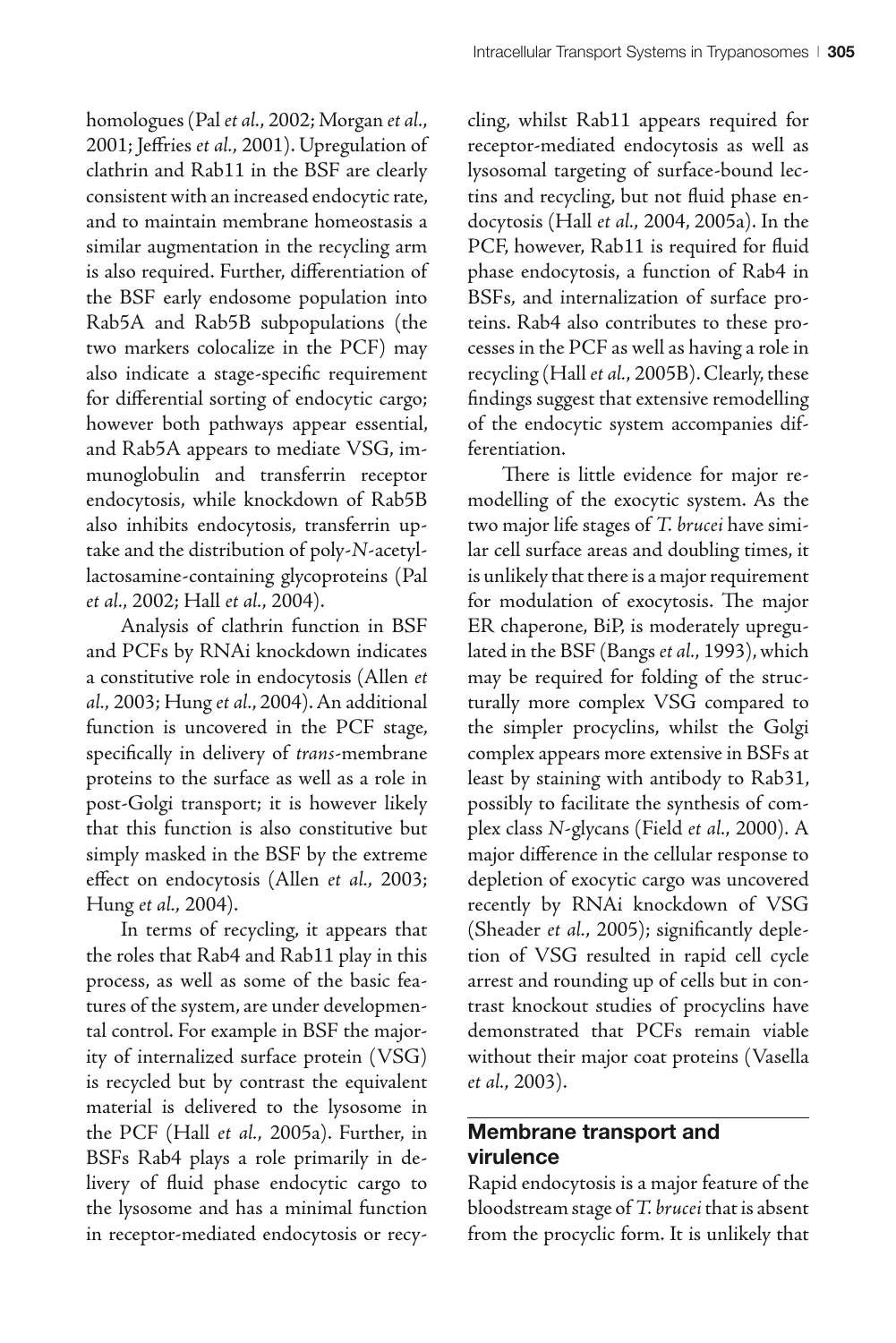there is a heightened requirement for endocytosis of nutrient receptors as BSF and PCF trypanosomes have similar growth rates; calculations suggest that, for transferrin (iron) at least, there are an excess of receptors (Steverding, 2003) plus the parasite likely has mechanisms for controlling the expression level of receptors to ensure sufficient nutrient uptake (Mussman et al., 2004; Hall et al., 2005a). Classical models of the surface of the African trypanosome have emphasized the extreme abundance of VSG, and the near-saturating concentration of the protein at the plasma membrane (Overath et al., 1997, Mehlert et al., 2002); these models propose that the VSG monolayer acts as an effective barrier against antibody recognition of invariant surface determinants. This view is consistent with concentrative mechanisms that appear to maintain the level of VSG at the surface (Grunfelder et al., 2002) and a requirement for continual VSG expression to maintain cell viability and normal morphology (Shreader et al., 2005). However, these models are essentially static and VSG is highly mobile within the lateral plane of the cell surface. The concept that VSG shields invariant determinants has been challenged by the demonstration that antibodies can recognize members of the abundant 65 kDa invariant surface glycoprotein  $(ISG_{65})$  family (Ziegelbauer et al., 1992; Jackson et al., 1993) on living trypanosomes (Chung et al., 2005). Further, antibodies recognizing  $ISG_{65}$ can be detected in the sera of chronically infected bovines (M. Carrington, personal communication) whilst antibody to  $ISG_{65}$ (termed  $\text{ISG}_{70}$  in that study) was detected in the serum of a calf infected with T. theileri (Doherty et al., 1993). Both of these studies raise the possibility that the host's immune system can recognize invariant determinants on living trypanosomes, and asks how, with this happening, a chronic trypanosome infection can be maintained. Anti-VSG immunoglobulin bound to the surface of living parasites in in vitro cultures is rapidly internalized, degraded and recycled, whereas the stability of the VSG is unaltered (Barry, 1979; O'Beirne et al., 1998; Pal et al., 2003). This internalization of immune complexes can afford trypanosomes rapid protection from antibodydependent destruction of trypanosomes during an immune response (Balber et al., 1979), and may well also operate for antibody that is bound to non-VSG surface determinants.

Recently significant progress has been made towards understanding the molecular basis for host range restriction of T. brucei brucei, which is not human infective and is rapidly killed by trypanolytic factor in human serum, as opposed to T. brucei rhodesiense, that is highly human infective. The basis for this resistance is the serum resistance associated gene (SRA), which encodes a VSG-like membrane protein (Xong et al., 1998). SRA interacts in some manner with trypanosome lytic factor via its apolipoprotein L1 subcomponent (Vanhamme et al., 2003), but there is conflicting evidence concerning the cellular itinerary of SRA, and consequently how it prevents lysis by TLF is unclear. One line of evidence suggests that SRA protein resides in the lysosome and acts directly in this location to block TLF activity (Vanhamme et al., 2003). The alternative view is that SRA resides in earlier endosomal compartments and acts by preventing delivery of TLF to the lysosome where the lytic process initiates (S. Hajduk, personal communication).

Recent work has shown that the procyclin coat undergoes a programmed maturation within the tsetse fly, and that this process may be modeled in in vitro cul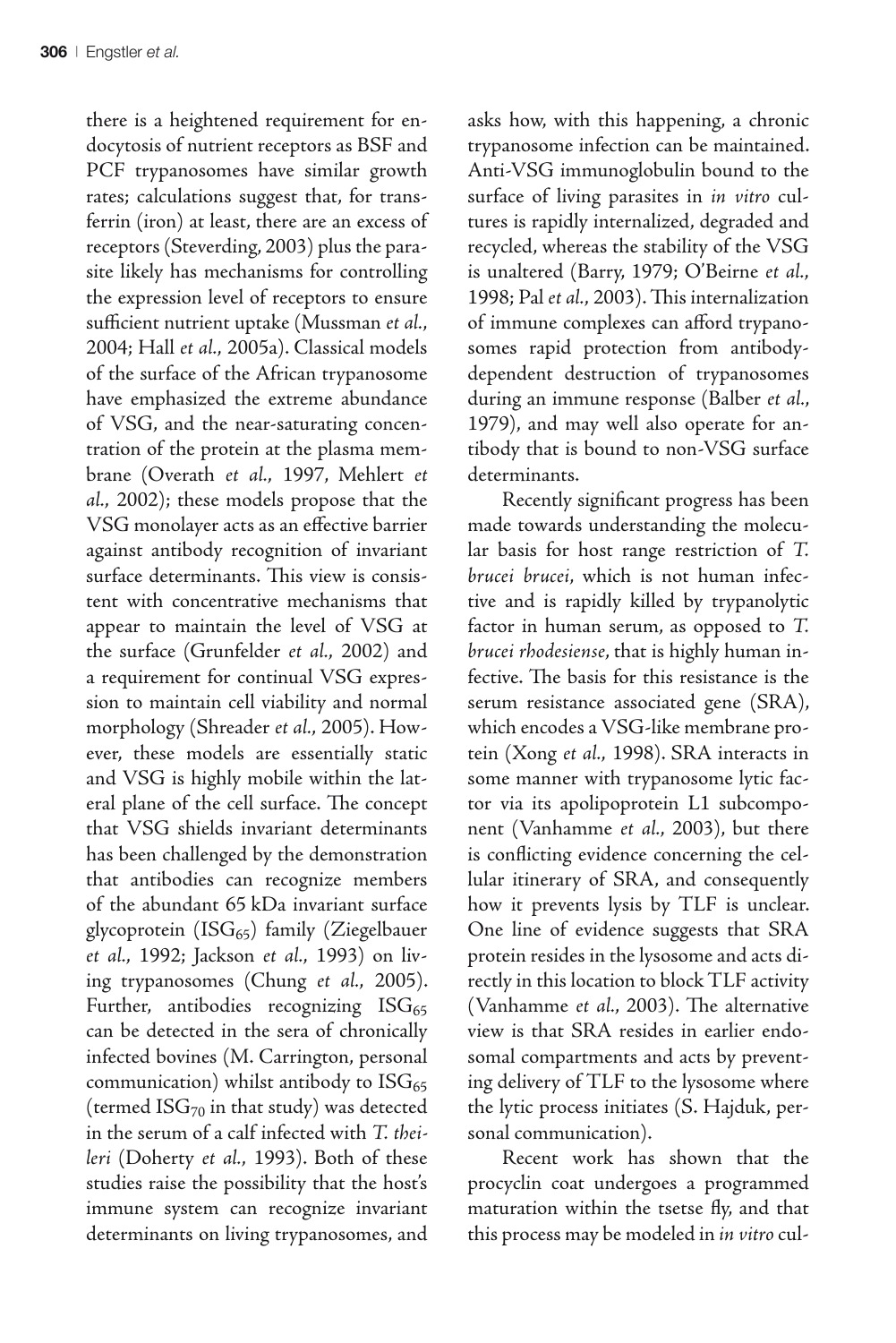ture by specific modification to the growth medium (Acosta-Serrano et al., 2001; Vassella et al., 2004). It is not at all clear what the role of these changes may be in ensuring development and progression through the insect vector, but very recent data have shown that manipulation of recycling pathways in procyclic forms can lead to specific alterations to the location, surface display and abundance of procyclins (Hall et al., 2005b). As procyclin is a highly stable protein, specific degradation of procyclin isoforms may be required to facilitate the developmental progression that is seen in the insect vector, and potentially this could be achieved via membrane transport events.

# **Evolutionary aspects of membrane transport**

The availability of over 20 completed genomes from a wide range of eukaryotic taxa now makes a rational exploration of evolution of the endomembrane system feasible. The addition of three trypanosomatid genomes specifically broadens understanding of intracellular transport systems as trypanosomes represent the first genomes for organisms of the Excavata, a rather poorly defined and undersampled clade (Simpson and Roger, 2003). Further, T. brucei is an attractive organism on account of distance from the crown eukaryotes (the Opisthokonta), excellent RNAi technology and a comparatively well-structured endomembrane system. In the broadest of terms, the new data confirm and extend the existing paradigm that the major gene families responsible for vesicle transport are ancient and universally present (Dacks and Field, 2004; Field et al., 2005; Table 9.1). The entire vesicle fusion system (including syntaxins, NSF, SNAPs etcetera), Rab and ARF family, coatomers, adaptins and clathrin-associated proteins are fully represented by members of all eukaryotic

**Table 9.1** Evolutionary distributions of major vesicle transport factors**.** Genomic distribution, by BLAST analysis of multiple completed genomes, for numerous members of transport systems was performed and phylogenetic reconstruction used to identify systems likely present throughout the eukaryota and those restricted to specific kingdoms (informatics details in Field *et al.*, 2005). Factors are listed as universal, Opisthokonta-specific (includes metazoa and fungi) and metazoa only. Owing to a lack of direct investigation (for example by forward genetics, proteomic, etc.) it is unclear if novel coats, fusion systems or other mechanisms are present within trypanosomes

| Universal        | Opisthokonta-specific | Metazoa-specific |  |
|------------------|-----------------------|------------------|--|
| Rab              | epsin                 | Stonin           |  |
| <b>SNARES</b>    | eps15                 | Caveolin         |  |
| <b>GARP</b>      | vps27/hrs             | Dab <sub>2</sub> |  |
| <b>ESCRT</b>     | <b>GGA</b>            |                  |  |
| Clathrin         |                       |                  |  |
| Adaptins         |                       |                  |  |
| Retromer         |                       |                  |  |
| epsinR           |                       |                  |  |
| eps15R           |                       |                  |  |
| COP <sub>1</sub> |                       |                  |  |
| COP II           |                       |                  |  |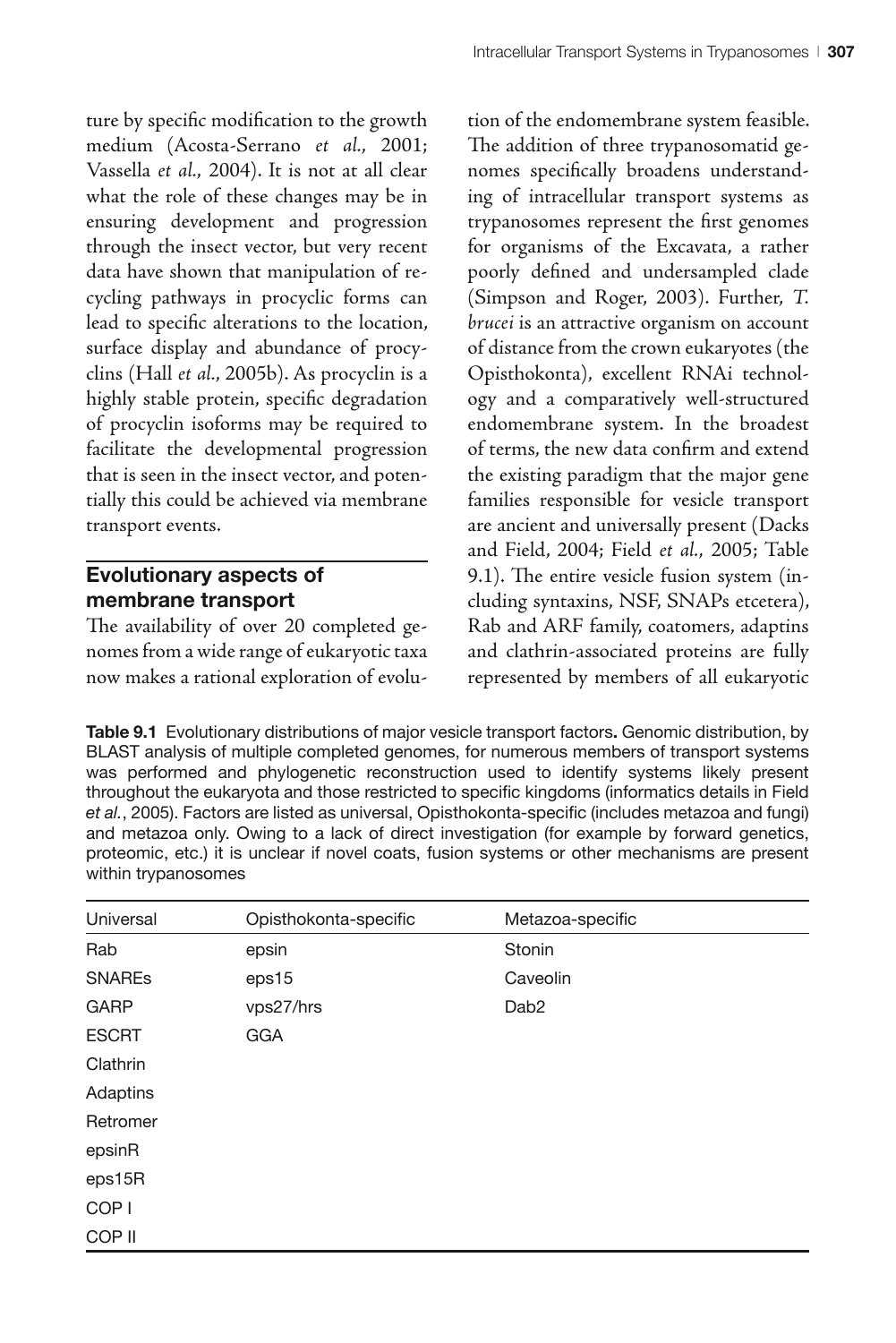taxa as are genes encoding components of the GARP, COG, ESCRT and retromer systems. The implications of these findings are wide-ranging, indicating that the last common eukaryotic ancestor possessed a highly sophisticated membrane transport system. Given the great divergence times between the taxa (e.g. estimated at 3  $\times$   $10^9$ years before present for the trypanosomatid/Opisthokonta split) these findings, together with measurements of genetic distance, also suggest that the root of the Eukaryota may have been evolutionarily distant from the last common ancestor that gave rise to the radiation of eukaryotic kingdoms (Simpson and Roger 2003). Does this represent a particularly spectacular example of punctuated equilibrium, whereby the long root is in fact a reflection of a very rapid period of evolution, which in temporal terms may have been rather short (Eldridge and Gould 1972), or was there a prolonged period of stasis prior to a rapid period of speciation at the deepest level?

A number of Opisthokonta-specific factors have arisen, for example caveolin, which mediates a clathrin-independent endocytic pathway, is found only in metazoa. Further, dab2 and stonin, which function with clathrin as cargo adaptors, are also metazoa specific (Field et al., 2005). Further, the GGA family, vps27 and epsin and eps15 are also found only in the Opisthokonta. The latter three factors may indicate a fundamental difference in the manner in which endocytic cargo are handled in the crown eukaryotes compared to the protists; specifically epsin, eps15 and vps27 all interact with ubiquitinated proteins, and their absence suggests either a lack of a role for ubiquitin in endocytosis or the presence of distinct mechanisms in trypanosomes. Interestingly, when considering domains as opposed to entire

proteins, there is a high representation of PH domains within the trypanosome genome and an absence of SH2 domains, suggesting a considerable bias towards phosphoinositide signalling and away from kinase-mediated pathways (El-Sayed et al., 2005). As both kinase and phosphoinositides contribute to regulation of trafficking in higher eukaryotes, this finding is potentially highly significant for understanding the integration of transport in trypanosomes.

### **Perspectives**

The study of membrane transport in trypanosomes has advanced considerably in the last 15 years, in part due to the substantial progress made in model systems that has served to enable identification and characterization of markers and pathways in trypanosomes at the molecular level. More recently exploration of trypanosomal systems in their own right has begun, and the advent of RNAi together with the full genome has facilitated broader approaches as well as more detailed interrogation of specific systems. Over 500 ORFs are likely associated with transport processes in some manner, representing ~15% of the protein coding capacity of the genome. In general trypanosomes retain the core endomembrane functions, but clearly the many absentee factors imply novel mechanisms. Determining these trypanosomal mechanisms together with definition of the likely role of membrane transport in virulence remain as exciting challenges for the years ahead.

#### Acknowledgments

MCF thanks Joel Dacks (Calgary) for discussions concerning the broader aspects of the evolution of the eukaryotic endomembrane system and Mark Carrington (Cambridge) for insights into exocytosis.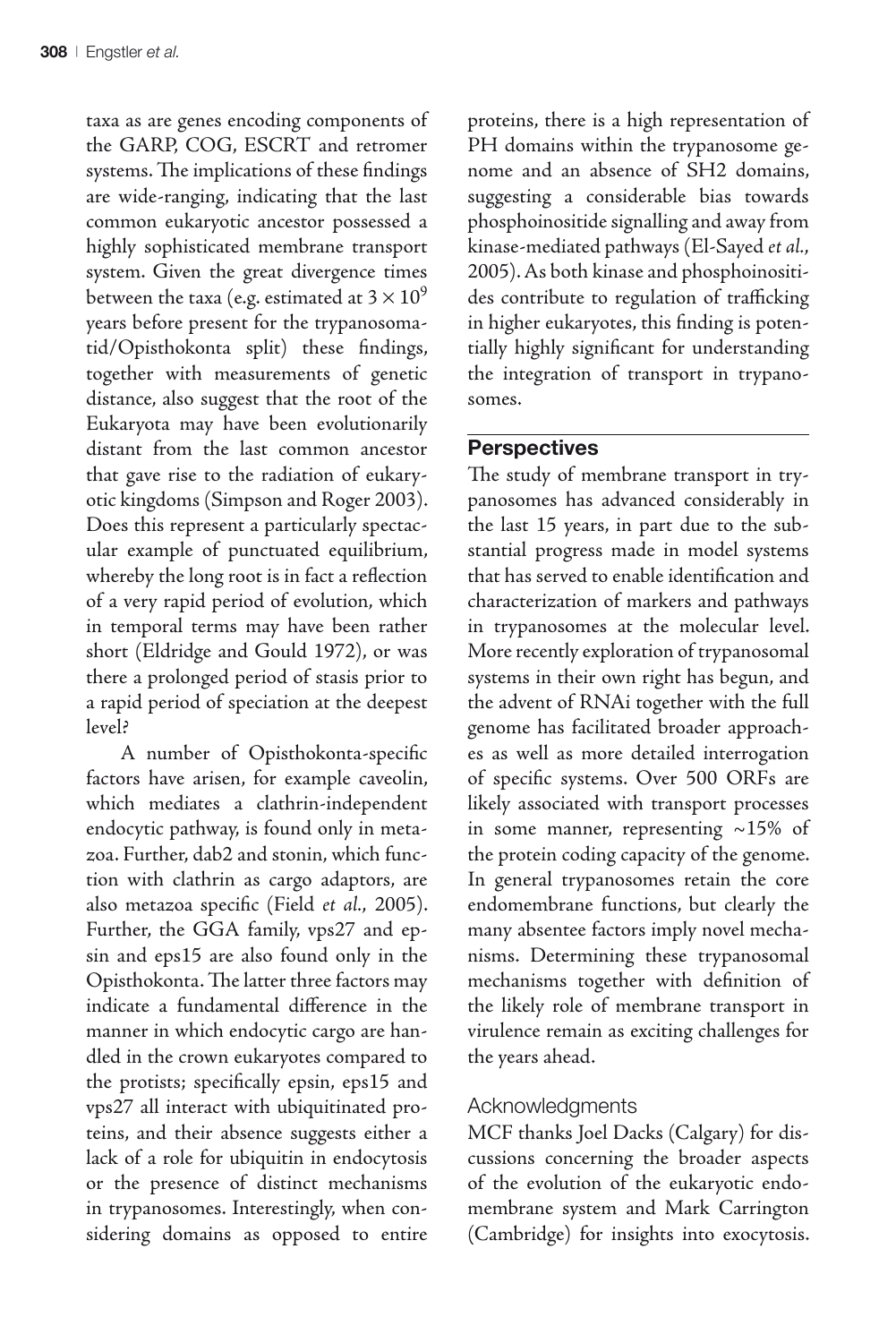JDB thanks past and present lab members Ngii Tazeh, Shaheen Sutterwala, Veronica Triggs and Ron Peck for citations of unpublished data, and Shula Michaeli (Israel) and Steve Hajduk (Woods Hole) for discussions and citation of unpublished data. ME is indebted to Peter Overath for wonderful discussions, J. Richard Mc-Intosh and Mary Morphew (Boulder) as collaborators on the ultrastructure of T. brucei endosomes and Mark Carrington and Nicola Jones (Cambridge) for citation of unpublished joint work. Kinetoplastid sequence data were obtained from The Sanger Institute website at http://www. sanger.ac.uk/Projects/T\_brucei/,/T\_cruzi/and/L\_major and from The Institute for Genomic Research website and the TIGR-Seattle Biomedical Research Institute-Karolinska Institute T. cruzi Sequencing Consortium (TSK-TSC). Sequencing of the kinetoplastid genomes was accomplished as part of the Trypanosoma and Leishmania Genome Networks with support by The Wellcome Trust and awards from the National Institute of Allergy and Infectious Diseases, National Institutes of Health. Provision of these data in the public domain is gratefully acknowledged. MCF's laboratory is supported by project and program grants from the Wellcome Trust and the British Heart Foundation, JDB is supported by NIH Grants RO1 AI35739 and RO1 AI056866 and ME is supported by the Deutsche Forschungsgemeinschaft (DFG EN305–3 and EN305–4) and the DAAD.

References

- Ackers, J.P., Dhir, V., and Field, M.C. (2004). A bioinformatic analysis of the RAB genes of Trypanosoma brucei. Mol. Biochem. Parasitol. 141, 89–97.
- Acosta-Serrano, A., Vassella, E., Liniger, M., Kunz Renggli, C., Brun, R., Roditi, I., Englund, P.T. The surface coat of procyclic Trypanosoma brucei: programmed expression and proteolyt-

ic cleavage of procyclin in the tsetse fly. Proc. Natl. Acad. Sci. USA 2001 98(4):1513–8.

- Alexander, D.L., Schwartz, K.J., Balber, A.E., and Bangs, J.D. (2002). Developmentally regulated trafficking of the lysosomal membrane protein p67 in Trypanosoma brucei. J. Cell Sci. 115, 3255–3263.
- Allen, C.L., Goulding, D., and Field, M.C. (2003). Clathrin-mediated endocytosis is essential in Trypanosoma brucei. EMBO J. 22, 4991– 5002.
- Anderson, R.G. (1998). The caveolae membrane system. Annu. Rev. Biochem. 67, 199.
- Andrews, N.W. (2002). Lysosomes and the plasma membrane: trypanosomes reveal a secret relationship. J. Cell Biol. 158, 289–394.
- Araripe, J.R., Ramos, F.P., Cunha e Silva, N.L., Urmenyi, T.P., Silva, R., Leite Fontes, C.F., da Silveira, J.F., and Rondinelli, E. (2005). Characterization of a RAB5 homologue in Trypanosoma cruzi. Biochem. Biophys. Res. Commun. 329, 638–645.
- Atrih, A., Richardson, J.M., Prescott, A.R., and Ferguson, M.A. (2005). Trypanosoma brucei glycoproteins contain novel giant poly-Nacetyllactosamine carbohydrate chains. J. Biol. Chem. 280, 865–871.
- Bangs, J.D., Andrews, N., Hart, G.W., and Englund, P.T. (1986). Post-translational modification and intracellular transport of a trypanosome variant surface glycoprotein. J. Cell Biol. 103, 255–263.
- Bangs, J.D., Brouch, E.M., Ransom, D. M., and Roggy, J.L. (1996). A soluble secretory reporter system in Trypanosoma brucei: studies on endoplasmic reticulum targeting. J. Biol. Chem. 271, 18387–18393.
- Bangs, J.D., Ransom, D.M., McDowell, M.A., and Brouch, E. M. (1997). Expression of bloodstream variant surface glycoproteins in procyclic stage Trypanosoma brucei: role of GPI anchors in secretion. EMBO J. 16, 4285–4294.
- Bangs, J.D., Uyetake, L., Brickman, M.J., Balber, A.E., and Boothroyd, J.C. (1993). Molecular cloning and cellular localization of a BiP homologue in Trypanosoma brucei: divergent ER retention signals in a lower eukaryote. J. Cell Sci. 105, 1101–1113.
- Barry, J.D. (1979). Capping of variable antigen on Trypanosoma brucei, and its immunological and biological significance. J. Cell Sci. 37, 287–302.
- Barz, W.P., and Walter, P.T. (1999). Two endoplasmic reticulum (ER) membrane proteins that facilitate ER-to-Golgi transport of glycosylphosphatidylinositol-anchored proteins. Mol. Biol. Cell 10, 1043–1059.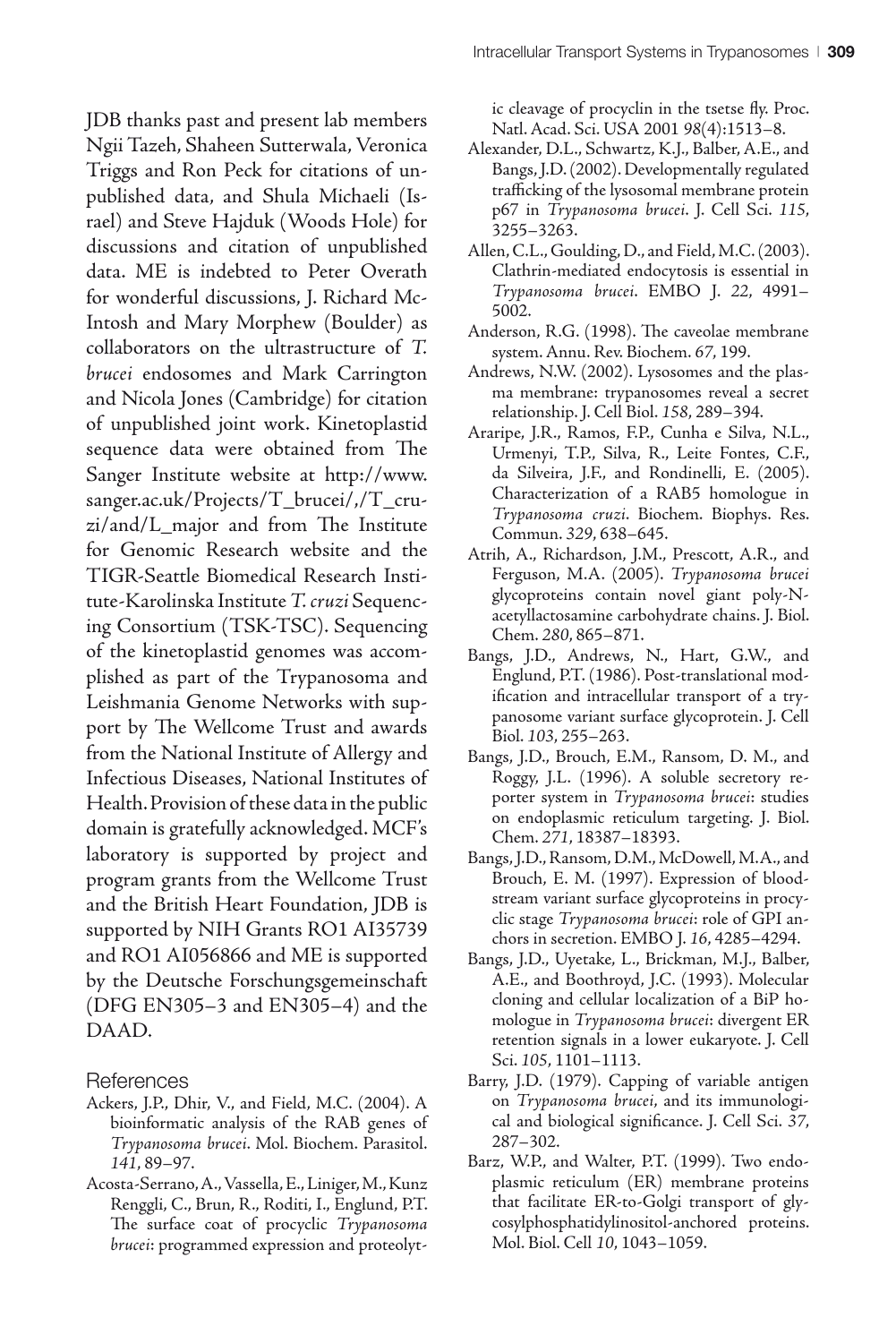- Bishop, J.R., Shimamura, M., and Hajduk, S.L. (2001). Insight into the mechanism of trypanosome lytic-factor-1 killing of Trypanosoma brucei brucei. Mole Biochem. Parasitol. 118, 33–40.
- Bishop, N.E. (2003). Dynamics of endosomal sorting. Int. Rev. Cytol. 232, 1–57.
- Boehm, M., and Bonifacino, J. S. (2001). Adaptins: the final recount. Mol. Biol. Cell 12, 2907–2920.
- Böhme, U., and Cross, G. A. M. (2002). Mutational analysis of the variant surface glycoprotein GPI-anchor signal sequence in Trypanosoma brucei. J. Cell Sci. 115, 805–816.
- Bonifacino, J. S., and Traub, L. M. (2003). Signals for sorting of transmembrane proteins to endosomes and lysosomes. Annu. Rev. Biochem. 72, 395–447.
- Bowers, K., Lottridge, J., Helliwell, S.B., Goldthwaite, L.M., P, L. J., and Stevens, T.H. (2004). Protein-protein interactions of ESCRT complexes in the yeast Saccharomyces cerevisiae. Traffic 5, 194–210.
- Brickman, M.J., and Balber, A.E. (1994). Transport of a lysosomal membrane glycoprotein from the Golgi to endosomes and lysosomes via the cell surface in African trypanosomes. J. Cell Sci. 107, 3191–3200.
- Brown, D. (2002). Structure and function of membrane rafts. Int. J. Med. Microbiol. 291, 433–437.
- Bulow, R., Nonnengasser, C., and Overath, P. (1989). Release of the variant glycoprotein during differentiation of bloodstream to procyclic forms of Trypanosoma brucei. Mol. Biochem. Parasitol. 32, 85–92.
- Butikofer, P., Malherbe, T., Boschung, M., and Roditi, I. (2001). GPI-anchored proteins: now you see 'em, now you don't. FASEB J. 15, 545.
- Cappai, R., Osborn, A.H., Gleeson, P.A., and Handman, E. (1993). Cloning and characterization of a Golgi-associated GTP-binding protein homologue from Leishmania major. Mole Biochem. Parasitol. 62, 73–82.
- Cazzulo, J.J., Hellman, U., Cuoso, R., and Parodi, A.J. (1990). Amino acid composition of a lysosomal cysteine protease from Trypanosoma cruzi. Mole Biochem. Parasitol. 38, 41–48.
- Chapman, R.L., Kane, S.E., and Erickson, A.H. (1997). Abnormal glycosylation of procathepsin L due to N-teminal point mutations correlates with failure to sort to lysosomes. J. Biol. Chem. 272, 8808–8816.
- Chatterjee, S., and Mayor, S. (2001). The GPIanchor and protein sorting. Cell Mol. Life Sci. 58, 1969–1987.
- Chung, W.L., Carrington, M., and Field, M.C. (2004). Cytoplasmic targeting signals in transmembrane invariant surface glycoproteins of trypanosomes. J. Biol. Chem. 279, 54887–54895.
- Conte, I., Labriola, C., Cazzulo, J. J., Docampo, R., and Parodi, A. J. (2003). The interplay between folding-facilitating mechanisms in Trypanosoma cruzi endoplasmic reticulum. Mol. Biol. Cell 14, 3529–3540.
- Cuvillier, A., Redon, F., Antoine, J.C., Chardin, P., DeVos, T., and G.M. (2000). LdARL-3A, a Leishmania promastigote-specific ADP-ribosylation factor-like protein, is essential for flagellum integrity. J. Cell Sci. 113, 2065–2074.
- Dacks, J.B., and Field, M.C. (2004). Eukaryotic cell evolution from a comparative genomic perspective: the endomembrane system, In Organelles, genomes and eukaryote phylogeny: an evolutionary synthesis in the age of genomics, R. Hirt, and D. Horner, eds. (Taylor & Francis Group).
- Descoteaux, A., Avila, H.A., Zhang, K., Turco, S. J., and Beverley, S.M. (2002). Leishmania LPG3 encodes a GRP94 homolog required for phosphoglycan synthesis implicated in parasite virulence but not viability. EMBO J. 21, 4458–4469.
- Dhir V., and Field, M.C. (2004). TbRAB23; a nuclear-associated Rab protein from Trypanosoma brucei. Mol. Biochem. Parasitol. 136, 297–301.
- Dhir, V., Goulding, D., and Field, M.C. (2004). Rab1 and Rab2 mediate trafficking of GPIanchored proteins through the early secretory pathway of Trypanosoma brucei. Mol. Biochem. Parasitol. 137, 253–265.
- Donaldson, J.G. (2003). Multiple roles for Arf6: sorting, structuring, and signaling at the plasma membrane. J. Biol. Chem. 278, 41573– 41576.
- Donelson, J.E. (2003). Antigenic variation and the African trypanosome genome. Acta Trop. 85, 391–404.
- Drain, J., Bishop, J. R., and Hajduk, S.L. (2001). Haptoglobin-related protein mediates trypanosome lytic factor binding to trypanosomes. J. Biol. Chem. 276, 30254–30260.
- Duszenko, M., Ivanov, I., Ferguson, M.A.J., Plesken, H., and Cross, G.A.M. (1988). Intracellular transport of a variant surface glycoprotein in Trypanosoma brucei. J. Cell Biol. 106, 77–86.
- Edidin, M. (2003). Lipids on the frontier: a century of cell-membrane bilayers. Nature Rev. Mol. Cell Biol. 4, 414.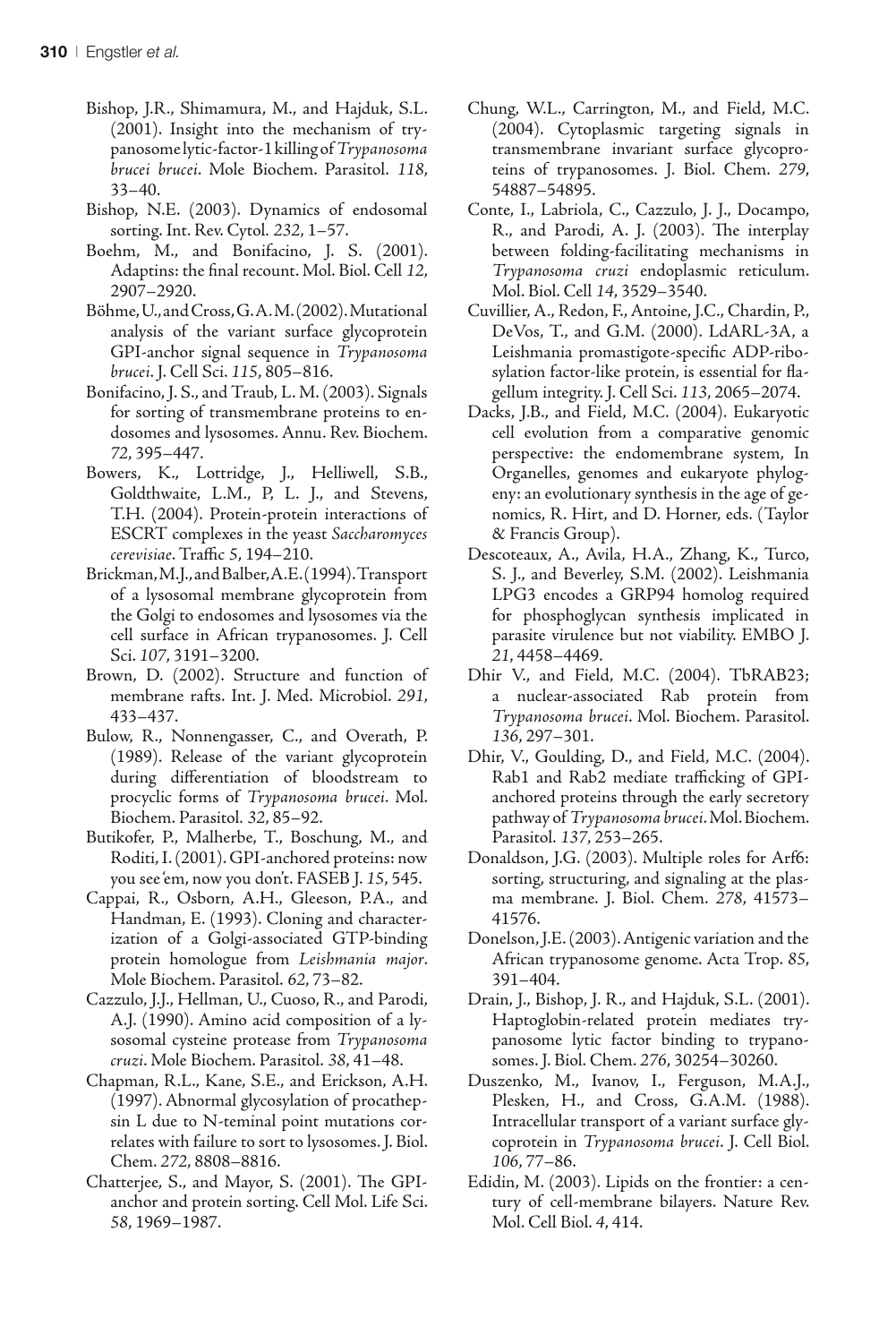- El-Sayed, N.M., Myler, P.J., Bartholomeu, D.C., Nilsson, D., Aggarwal, G., Tran, A.N., Ghedin, E., Worthey, E.A., Delcher, A.L., Blandin, G., et al.,  $(2005)$ . The genome sequence of Trypanosoma cruzi, etiologic agent of Chagas disease. Science 309, 409–415.
- Eldridge, N., and Gould, S.J. (1972). Punctuated Equilibria: an alternative to phyletic gradualism, In Models in Paleobiology, T.J.M. Schopf, ed. (San Francisco: Freeman, Cooper and Co).
- Engstler, M., Thilo, L., Weise, F., Grünfelder, C.G., Schwarz, H., Boshart, M., and Overath, P. (2004). Kinetics of endocytosis and recycling of the GPI-anchored variant surface glycoprotein in Trypanosoma brucei. J. Cell Sci. 117, 1105–1115.
- Engstler, M., Weise, F., Bopp, K., Grunfelder, C.G., Gunzel, M., Heddergott, N., and Overath, P. (2005). The membrane-bound histidine acid phosphatase TbMBAP1 is essential for endocytosis and membrane recycling in Trypanosoma brucei. J. Cell Sci. 118, 2105–2118.
- Ersfeld, K., and Gull, K. (2001). Targeting of cytoskeletal proteins to the flagellum of Trypanosoma brucei. J. Cell Sci. 114, 141–148.
- Evans, T.M., Ferguson, C., Wainwright, B.J., Parton, R.G., and Wicking, C. (2003). Rab23, a negative regulator of hedgehog signaling, localizes to the plasma membrane and the endocytic pathway. Traffic 4, 869–884.
- Ferguson, M.A J., Duszenko, M., Lamont, G.S., Overath, P., and Cross, G.A.M. (1986). Biosynthesis of Trypanosoma brucei variant surface glycoprotein. N-glycosylation and addition of a phosphatidylinositol membrane anchor. J. Biol. Chem. 261, 356–362.
- Ferguson, M.A.J., Low, M.G., and Cross, G.A.M. (1985). Glycosyl-sn-1,2-dimyristlyphosphatidyl-inositol is covalently linked to Trypanosoma brucei variant surface glycoprotein. J. Biol. Chem. 260, 14547–14555.
- Ferguson-Yankey, S.R., Skrzypek, M.S., Lester, R.L., and Dickson, R.C. (2002). Mutant analysis reveals complex regulation of sphingolipid long chain base phosphates and long chain bases during heat stress in yeast. Yeast 19, 573–586.
- Fewell, S.W., Travers, K.J., Weissman, J.S., and Brodsky, J.L. (2001). The action of molecular chaperones in the early secretory pathway. Annu. Rev. Gene 35, 149–191.
- Field, H., Ali, B.R., Sherwin, T., Gull, K., Croft, S.L., and Field, M.C. (1999). TbRab2p, a marker for the endoplasmic reticulum of

Trypanosoma brucei, localizes to the ERGIC in mammalian cells. J. Cell Sci. 112, 147–156.

- Field, H., and Field, M.C. (1997). Tandem duplication of rab genes followed by sequence divergence and acquisition of distinct functions in Trypanosoma brucei. J. Biol. Chem. 272, 10498–10505.
- Field, H., Sherwin, T., Smith, A.C., Gull, K., and Field, M.C. (2000). Cell-cycle and develpmental regulation of TbRAB31 localization, a GTP-locked Rab protein from Trypanosoma brucei. Mol. Biochem. Parasitol. 106, 21–35.
- Field, M.C., Allen, C.L., Dhir, V., Goulding, D., Hall, B. S., Morgan, G.W., Veazey, P., and Engstler, M. (2004). New approaches to the microscopic imaging of Trypanosoma brucei. Microsc Microanal 10, 621–636.
- Field, M.C., Moran, P., Li, W., Keller, G.A., Caras, I.W. Retention and degradation of proteins containing an uncleaved glycosylphosphatidylinositol signal. J. Biol. Chem. 1994 Apr 8;269(14):10830–7.
- Field, M.C. (2005). 'Signalling the genome—the ras-like GTPase family of trypanosomatids.' Trends Parasitol. 21 (in press)
- Grab, D. J., Webster, P., Ito, S., Fish, W.R., Verjee, Y., and Lonsdale-Eccles, J.D. (1987). Subcellular localization of a variable surface glycoprotein phosphatidylinositol-specific phospholipase-C in African trypanosomes. J. Cell Biol. 105, 737–746.
- Granger, B.L., Green, S.A., Gabel, C. A., Howe, C.L., Mellman, I., and Helenius, A. (1990). Characterization and cloning of lpg110, a lysosomal membrane glycoprotein from mouse and rat cells. J. Biol. Chem. 265, 12036– 12043.
- Griffiths, G., and Gruenberg, J. (1991). The arguments for pre-existing early and late endosomes. Trends Cell Biol. 1, 5.
- Gruenberg, J. (2003). Lipids in endocytic membrane transport and sorting. Curr. Opin. Cell Biol. 15, 382–388.
- Gruenberg, J., and Maxfield, F. R. (1995). Membrane transport in the endocytic pathway. Curr. Opin. Cell Biol. 7, 552–563.
- Gruenberg, J., and Stenmark, H. (2004). The biogenesis of multivesicular endosomes. Nat. Rev. Mol. Cell Biol. 5, 317–323.
- Grünfelder, C.G., Engstler, M., Weise, F., Schwarz, H., Stierhof, Y.D., Boshart, M., and Overath, P. (2002). Accumulation of a GPIanchored protein at the cell surface requires sorting at multiple intracellular levels. Traffic 3, 547–559.
- Grünfelder, C.G., Engstler, M., Weise, F., Schwarz, H., Stierhof, Y.D., Morgan, G.W., Field, M.C.,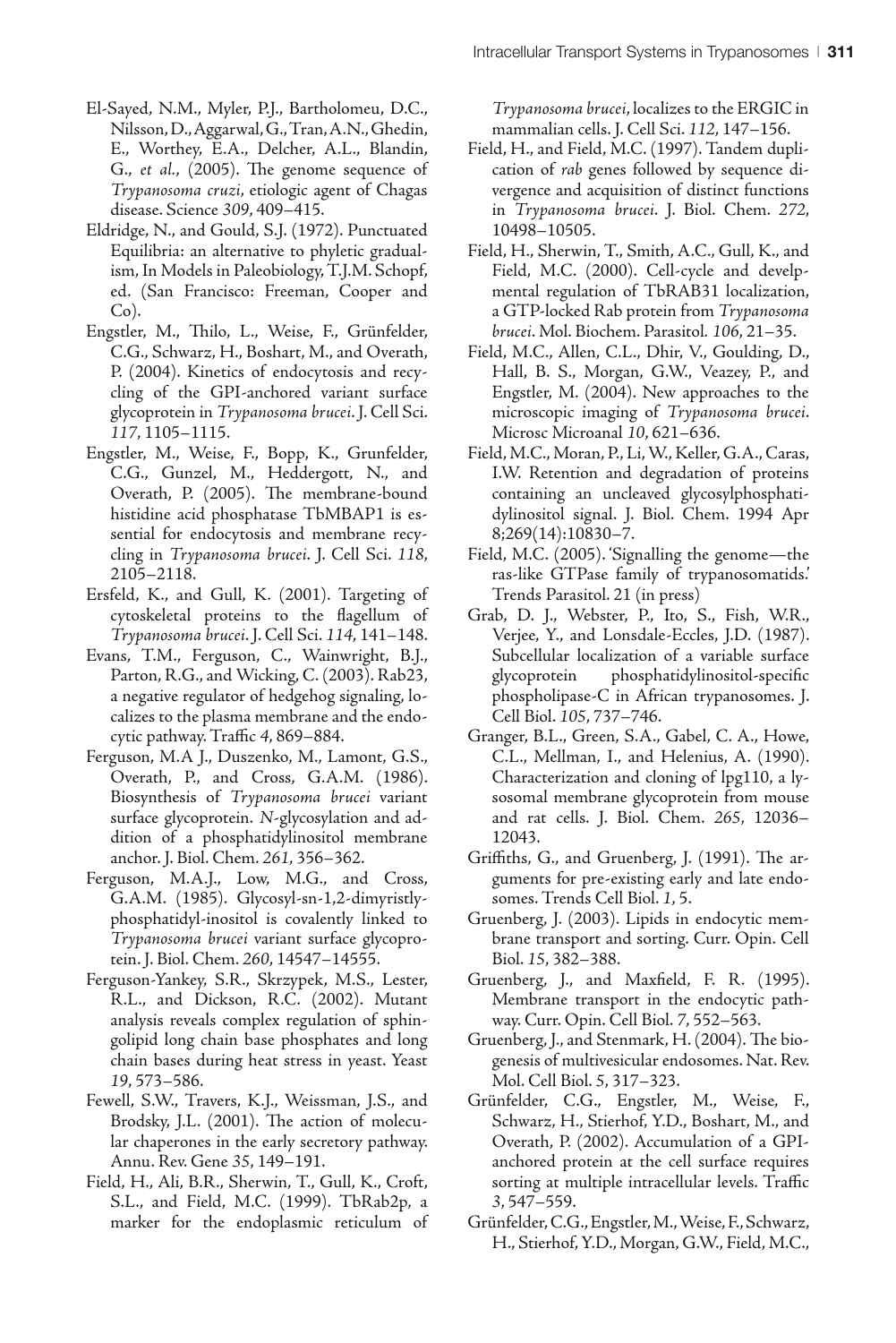and Overath, P. (2003). Endocytosis of a glycosylphosphatidylinositol-anchored protein via clathrin-coated vesicles, sorting by default in endosomes, and exocytosis via RAB11-positive carriers. Mol. Biol. Cell 14, 2029–2040.

- Hall, B.S., Pal, A., Goulding, D., and Field, M.C. (2004). Rab4 is an essential regulator of lysosomal trafficking in trypanosomes. J. Biol. Chem. 279, 45047–45056.
- Gull, K. (2003). Host-parasite interactions and trypanosome morphogenesis: a flagellar pocketful of goodies. Curr. Opin. Microbiol. 6, 365–370..
- Hall, B.S., Smith, E., Langer, W., Jacobs, L.A., Goulding, D., and Field, M.C. (2005a). Developmental variation in Rab11-dependent trafficking in Trypanosoma brucei. Euk. Cell 4, 971–980.
- Hall, B.S., Pal, A., Goulding, D., Acosta-Serrano, A., and Field, M.C. (2005b). TbRAB4 regulates membrane recycling and expression of surface proteins in procyclic form Trypanosoma
- brucei. Exp. Parasitol. 111, 160–171.<br>Hao, M., and Maxfield, F.R. Maxfield, F.R. (2000). Characterization of rapid membrane internalization and recycling. J. Biol. Chem. 275, 15279.
- Harris, E., and Cardelli, J. (2002). RabD, a Dictyostelium Rab14-related GTPase, regulates phagocytosis and homotypic phagosome and lysosome fusion. J. Cell Sci. 115, 3703– 3713.
- Helenius, A., Mellman, I., Wall, D., and Hubbard, A. (1983). Endosomes. Trends Biochem. Sci. 8, 245.
- Helenius, A., and Aebi, M. (2004). Roles of Nlinked glycans in the endoplasmic reticulum. Annu. Rev. Biochem. 73, 1019–1049.
- Helms, J.B., and Zurzolo, C. (2004). Lipids as targeting signals: lipid rafts and intracellular trafficking. Traffic 5, 247–254.
- Hicke, L., and Dunn, R. (2003). Regulation of membrane protein transport by ubiquitin and ubiquitin-binding proteins. Annu. Rev. Cell Dev. Biol. 19, 141–172.
- Holthuis, J.C., and Levine, T.P. (2005). Lipid traffic: floppy drives and a superhighway. Nat. Rev. Mol. Cell Biol. 6, 209–220.
- Horak, J. (2003). The role of ubiquitin in downregulation and intracellular sorting of membrane proteins: insights from yeast. Biochim. Biophys. Acta 1614, 139–155.
- Hosokawa, N., Wada, I., Hasegawa, K., Yorihuzi, T., Tremblay, L.O., Herscovics, A., and Nagata, K. (2001). A novel ER a-mannosidase-like protein accelerates ER-associated degradation. EMBO reports 2, 415–422.
- Hsu, M.P., Muhich, M., and Boothroyd, J.C. (1989). A developmentally regulated gene of trypanosomes encodes a homologue of rat protein disulfide isomerase and phosphoinositolphospholipase C. Biochem. 28, 6440–6446.
- Huete-Perez, J.A., Engel, J.C., Brinen, J. C., Mottram, J.C., and McKerrow, J.H. (1999). Protease trafficking in two primitive eukaryotes is mediated by a prodomain protein motif. J. Biol. Chem. 274, 16249–16256.
- Hunziker, W.H., and Geuze, H.J. (1996). Intracellular trafficking of lysosomal membrane proteins. BioEssays 18, 379–389.
- Ilg, T. (2000a). Lipophosphoglycan is not required for infection of macrophages or mice by Leishmania mexicana. EMBO J. 19, 1953– 1962.
- Ilg, T. (2000b). Proteophosphoglycans of Leishmania. Parasitol. Today 16, 489–497.
- Ikonen, E. (2001). Roles of lipid rafts in membrane transport. Curr. Opin. Cell Biol. 13, 470–477.
- Jackson DG, Windle HJ, and Voorheis HP. (1993) The identification, purification, and characterization of two invariant surface glycoproteins located beneath the surface coat barrier of bloodstream forms of Trypanosoma brucei. J. Biol. Chem. 268, 8085–95.
- Jakob, C. A., Bodner, D., Spirig, U., Bättig, P., Marcil, A., Dignard, D., Bergeron, J. J. M., Thomas, D. Y., and Aebi, M.  $(2001)$ . Htm1p, a mannosidase-like protein, is involved in glycoprotein degradation in yeast. EMBO reports 2, 423–430.
- Jones, D. C., Mehlert, A., and Güther, M. L. S., and Ferguson, MA. (2005). Deletion of the glucosidase II gene in Trypanosoma brucei reveals novel N-glycosylation mechanisms in the biosynthesis of variant surface glycoprotein. J. Biol. Chem. 80, 35929–35942.
- Jutras, I., and Desjardins, M. (2005). Phagocytosis: At the Crossroads of Innate and Adaptive Immunity. Annu. Rev. Cell Dev. Biol.
- Kelley, R., Alexander, D., Cowan, C., Balber, A., and Bangs, J. (1999). Molecular cloning of p67, a lysosomal membrane glycoprotein from Trypanosoma brucei. Mol. Biochem. Parasitol. 98, 17–28.
- Kelley, R.J., Brickman, M.J., and Balber, A.E. (1995). Processing and transport of a lysosomal membrane glycoprotein is developmentally regulated in African trypanosomes. Mol. Biochem. Parasitol. 74, 167–178.
- Kirchhausen, T., Boll, W., van Oijen, A., and Ehrlich, M. (2005). Single-molecule livecell imaging of clathrin-based endocytosis. Biochem. Soc. Symp, 71–76.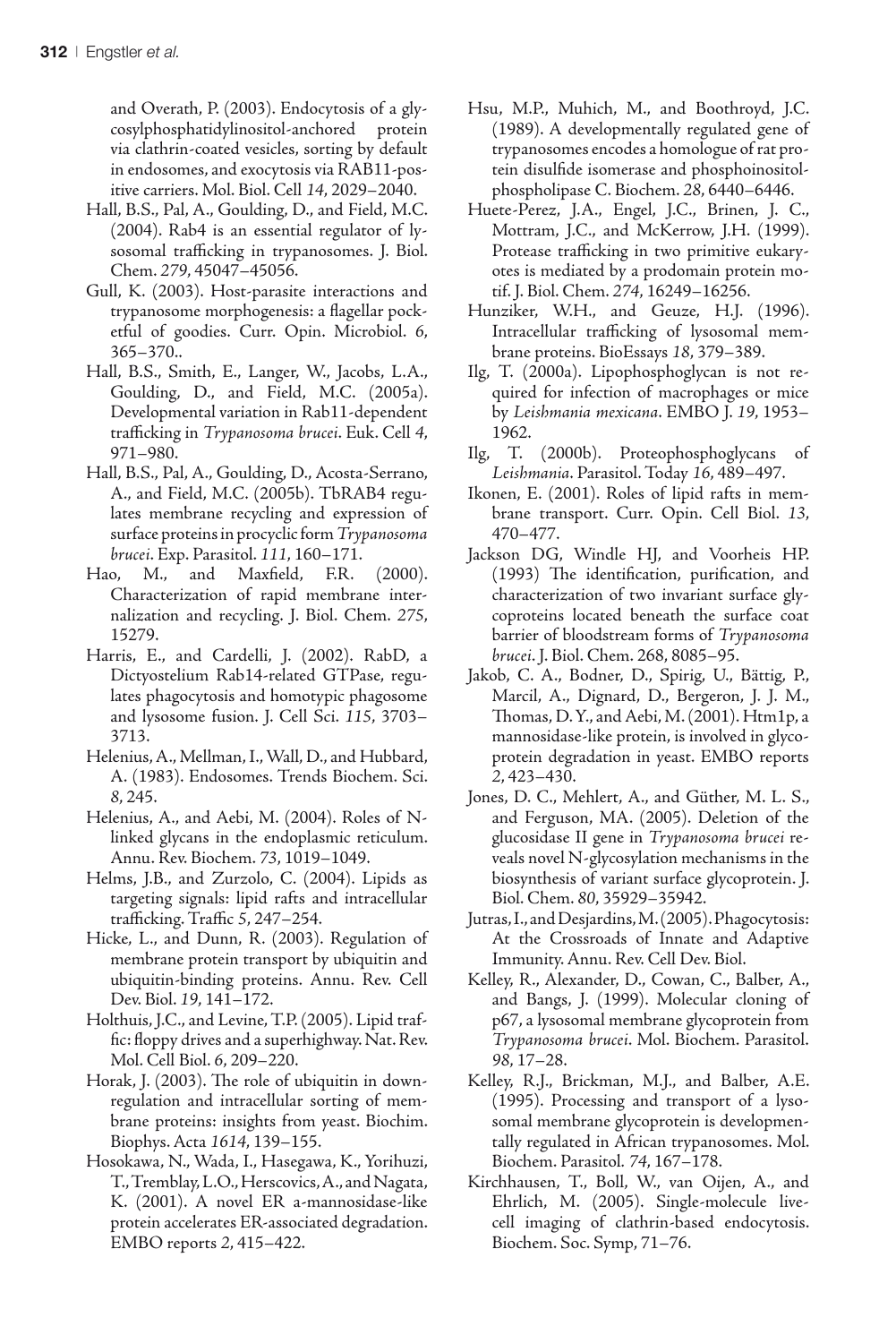- Kirkham, M., and Parton, R.G. (2005). Clathrinindependent endocytosis: New insights into caveolae and non-caveolar lipid raft carriers. Biochim. Biophys. Acta.
- Kleizen, B., and Braakman, I. (2004). Protein folding and quality control in the endoplasmic reticulum. Cur Opin. Cell Biol. 16, 343–349.
- Kobayashi, T., Gu, F., and Gruenberg, J. (1998). Lipids, lipid domains and lipid-protein interactions in endocytic membrane traffic. Semin Cell Dev. Biol. 9, 517–526.
- Kornfeld, S., and Mellman, I. (1989). The biogenesis of lysosomes. Annu. Rev. Cell Biol. 5, 483–525.
- Koval, M., and Pagano, R.E. (1989). Lipid recycling between the plasma membrane and intracellular compartments: transport and metabolism of fluorescent sphingomyelin analogues in cultured fibroblasts. J. Cell Biol. 108, 2169.
- Kurten, R.C. (2003). Sorting motifs in receptor trafficking. Adv. Drug Deliv Rev. 55, 1405– 1419.
- Langreth, S.G., and Balber, A.E. (1975). Protein uptake and digestion in bloodstream and culture forms of Trypanosoma brucei. J. Protozool 22, 40–53
- Lemmon, S.K. (2001). Clathrin uncoating: auxilin comes to life. Curr. Biol. 11, R49.
- Li, Z., and Wang, C.C. 2002 Functional characterization of the 11 non-ATPase subunit proteins in the trypanosome 19S proteasomal regulatory complex J. Biol. Chem. 272:42686– 42693
- Ligtenberg, M J.L., Bitter, W., Kieft, R., Sterverding, D., Janssen, H., Calafat, J., and Borst, P. (1994). Reconstitution of a surface transferrin binding complex in insect form Trypanosoma brucei. EMBO J. 13, 2565– 2573.
- Lin, S. X., Gundersen, G. G., and Maxfield, F. R. (2002). Export from pericentriolar endocytic recycling compartment to cell surface depends on stable, detyrosinated (glu) microtubules and kinesin. Mol. Biol. Cell 13, 96.
- Lipardi, C., Nitsch, L., and Zurzolo, C. (2000). Detergent-insoluble GPI-anchored proteins are apically sorted in fischer rat thyroid cells, but interference with cholesterol or sphingolipids differentially affects detergent insolubility and apical sorting. Mol. Biol. Cell 11, 531.
- Lipari, F., and Herscovics, A. (1996). Role of the cysteine residues in the  $\alpha$ 1,2-mannosidase involved in N-glycan biosynthesis in Saccharomyces cerevisiae. The conserved Cys340 and Cys385 residues form an essential

disulfide bond. J. Biol. Chem. 271, 27615– 27622.

- Liu, L., Liang, X.-H., Uliel, S., Unger, R., Ullu, E., and Michaeli, S. (2002). RNA interference of signal peptide-binding protein SRP54 elicits deleterious effects and protein sorting defects in trypanosomes. J. Biol. Chem. 277, 47348–47357.
- Lustig, Y., Goldshmidt, H., Uliel, S., and Michaeli, S. (2005). The Trypanosoma brucei signal recognition particle lacks the Alu-domain binding proteins—purification and functional analysis of its binding proteins by RNAi. J. Cell Sci. in press.
- Luzio, J.P., Poupon, V., Lindsay, M.R., Mullock, B.M., Piper, R.C., and Pryor, P.R. (2003). Membrane dynamics and the biogenesis of lysosomes. Mol. Memb. Biol. 20, 141–154.
- Mackey, Z.B., O'Brien, T.C., Greenbaum, D.C., Blank, R.B., and McKerrow, J.H. (2004). A cathespin B-like protease is required for host protein degradation in Trypanosoma brucei. J. Biol. Chem. 279, 48426–48433.
- Maier, A.G., Webb, H., Ding, M., Bremser, M., Carrington, M., and Clayton, C. (2001). The coatomer of Trypanosoma brucei. Mol. Biochem. Parasitol. 115, 55–61.
- Maier, O., Oberle, V., and Hoekstra, D. (2002). Fluorescent lipid probes: some properties and applications (a review). Chem. Phys. Lipids 116, 3–18.
- Mallard, F. (1998). Direct pathway from early/ recycling endosomes to the Golgi apparatus revealed through the study of shiga toxin Bfragment transport. J. Cell Biol. 143, 973.
- Mattaj, I. W. (2004). Sorting out the nuclear envelope from the endoplasmic reticulum. Nat. Rev. Mol. Cell Biol. 5, 65–69.
- Maxfield, F.R., and McGraw, T.E. (2004). Endocytic recycling. Nat. Rev. Mol. Cell Biol. 5, 121–132.
- Mayor, S., Presley, J.F., and Maxfield, F.R. (1993). Sorting of membrane components from endosomes and subsequent recycling to the cell surface occurs by a bulk flow process. J. Cell Biol. 121, 1257.
- Mayor, S., and Riezman, H. (2004). Sorting GPIanchored proteins. Nature Rev. Mol. Cell Biol. 5, 110–120.
- Mayor, S., Sabharanjak, S., and Maxfield, F.R. (1998). Cholesterol-dependent retention of GPI-anchored proteins in endosomes. EMBO J. 17, 4626.
- McBride, H.M. (1999). Oligomeric complexes link Rab5 effectors with NSF and drive membrane fusion via interactions between EEA1 and syntaxin 13. Cell 98, 377.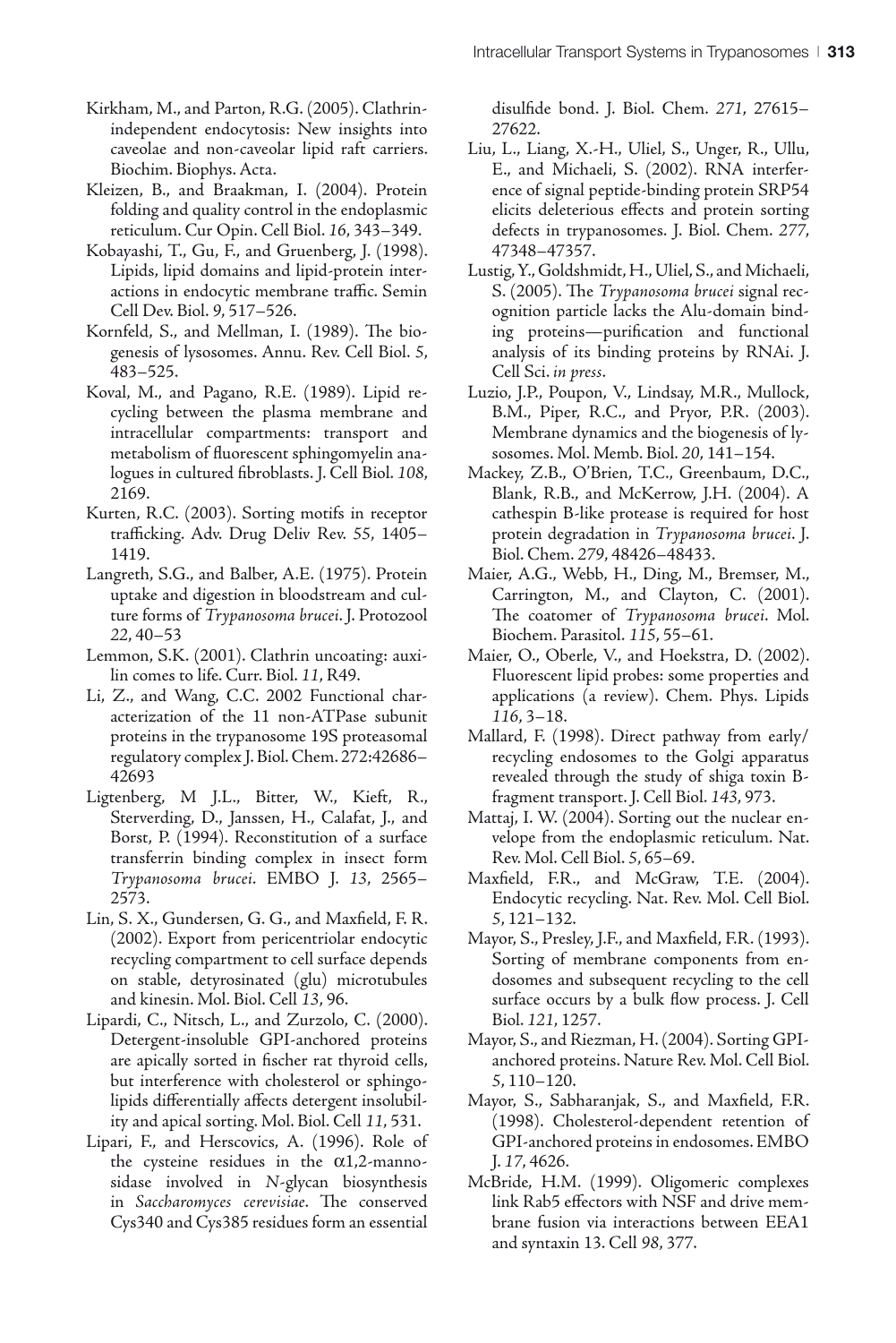- McDowell, M.A., Ransom, D.A., and Bangs, J.D. (1998). Glycosyl phosphatidylinositol-dependent secretory transport in Trypanosoma brucei. Biochem. J. 335, 681–689.
- Mehlert, A., Bond, C.S., and Ferguson, M.A.J.  $(2002)$ . The glycoforms of a Trypanosoma brucei variant surface glycoprotein and molecular modeling of a glycosylated surface coat. Glycobiol. 12, 607–612.
- Morgan, G.W., Goulding, D., and Field, M.C.  $(2004)$ . The single dynamin-like protein of Trypanosoma brucei regulates mitochondrial division and is not required for endocytosis. J. Biol. Chem. 279, 10692–10701.
- Morgan, G.W., Hall, B.S., Denny, P.W., Field, M.C., and Carrington, M. (2002). The endocytic apparatus of the kinetoplastida. Part II: machinery and components of the system. Trends Parasitol. 18, 540–546
- Mottram, J. C., North, M. J., Barry, J. D., and Coombs, G. H. (1989). A cysteine proteinase cDNA from Trypanosoma brucei predicts an enzyme with an unusual C-terminal extension. FEBS 258, 211–215.
- Muniz, M., Morsomme, P., and Riezman, H. (2001). Protein sorting upon exit from the endoplasmic reticulum. Cell 104, 313–320.
- Muñiz, M., and Riezman, H. (2000). Intracellular transport of GPI-anchored proteins. EMBO J. 19, 10–15.
- Murphy, R. F. (1991). Maturation models for endosome and lysosome biogenesis. Trends Cell Biol. 1, 77.
- Mussman, R., Engstler, M., Gerrits, H., Kieft, R., Toaldo, C. B., Onderwater, J., Koerten, H., van Luenen, H.G.A.M., and Borst, P. (2004). Factors affecting the level and localization of the transferrin receptor in Trypanosoma brucei. J. Biol. Chem. 279, 40690–40698.
- Nabi, I.R., and Le, P.U. (2003). Caveolae/raftdependent endocytosis. J. Cell Biol. 161, 673–677.
- Nichols, B. (2003). Caveosomes and endocytosis of lipid rafts. J. Cell Sci. 116, 4707.
- Nishi, T., and Forgac, M. (2002). The vacuolar (H+)-ATPases—Nature's most versatile proton pumps. Nature Rev. Mol. Cell Biol. 3, 94–103.
- O'Beirne, C., Lowry, C. M., and Voorheis, H.P. (1998). Both IgM and IgG anti-VSG antibodies initiate a cycle of aggregation–disaggregation of bloodstream forms of Trypanosoma brucei without damage to the parasite. Mol. Biochem. Parasitol. 91, 165–193.
- Olivari, S., Galli, C., Alanen, H., Ruddock, L., and Molinari, M. (2005). A novel stress-induced EDEM variant regulating endoplasmic reticu-

lum-associated glycoprotein degradation. J. Biol. Chem. 280, 2424–2428.

- Opperdoes, F.R., and Van Roy, J. (1982a). Involvement of lysosomes in the uptake of macromolecular material by bloodstream forms of Trypanosoma brucei. Mol. Biochem. Parasitol. 6, 181–190.
- Opperdoes, F.R., and Van Roy, J. (1982b). The phospholipases of Trypanosoma brucei bloodstream forms and culured procyclics. Mol. Biochem. Parasitol. 5, 309–319.
- Overath, P., and Engstler, M. (2004). Endocytosis, membrane recycling and sorting of GPI-anchored proteins: Trypanosoma brucei as a model system. Mol. Microbiol. 53, 735–744.
- Overath, P., Stierhof, Y.D., and Wiese, M. (1997). Endocytosis and secretion in trypanosomatid parasites—tumultuous traffic in a pocket. Trends Cell Biol. 7, 27–33.
- Pal, A., Hall, B.S., Jeffries, T.R., and Field, M.C. Rab5 and Rab11 mediate transferrin and antivariant surface glycoprotein antibody recycling in Trypanosoma brucei. Biochem. J. 374: 443–51.
- Pal, A., Hall, B.S., Nesbeth, D.N., Field, H.I., and Field, M.C. (2002). Differential endocytic functions of Trypanosoma brucei Rab5 isoforms reveal a glycosylphosphatidylinositol-specific endosomal pathway. J. Biol. Chem. 277, 9529.
- Palade, G.E. (1975). Intracellular aspects of the process of protein secretion. Science 189, 374.
- Paladino, S. (2004). Protein oligomerization modulates raft partitioning and apical sorting of GPI-anchored proteins. J. Cell Biol. 167, 699.
- Palfrey, H.C., and Artalejo, C. R. (1998). Vesicle recycling revisited: rapid endocytosis may be the first step. Neuroscience 83, 969–989.
- Pamer, E.G., So, M., and Davis, C.E. (1989). Identification of a developmentally regulated cysteine protease of Trypanosoma brucei. Mol. Biochem. Parasitol. 33, 27–32.
- Parodi, A.J. (1998). The quality control of glycoprotein folding in the endoplasmic reticulum, a trip from trypanosomes to mammals. Brazil J. Med. Biol. Res. 31, 601–614.
- Parodi, A.J., Lederkremer, G.Z., and Mendelzon, D.H. (1983). Protein glycosylation in Trypanosoma cruzi. J. Biol. Chem. 258, 5589– 5595.
- Parodi, A.J., Mendelzon, D.H., and Lederkremer, G.Z. (1993). Transient glucosylation of protein bound Man<sub>9</sub>GlcNAc<sub>2</sub>, Man<sub>8</sub>GlcNAc<sub>2</sub>, and Man<sub>7</sub>GlcNAc<sub>2</sub> in calf thyroid cells. A possible recognition signal in the processing of glycoproteins. J. Biol. Chem. 258, 8260–8265.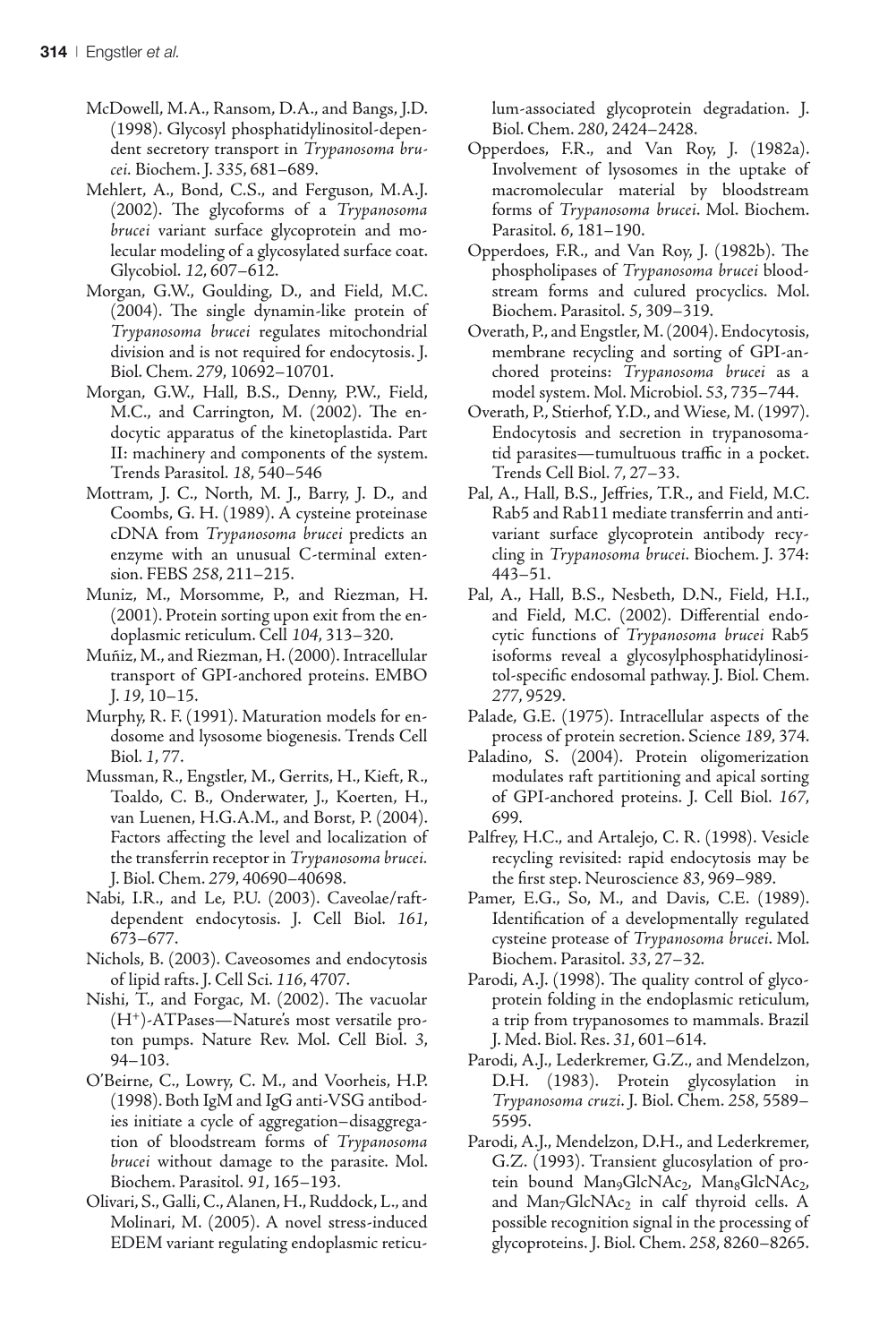- Parton, R.G., and Richards, A.A. (2003). Lipid rafts and caveolae as portals for endocytosis: new insights and common mechanisms. Traffic 4, 724–738.
- Pasqualato, S., Renault, L., and Cherfils, J. (2002). Arf, Arl, Arp and Sar proteins: a family of GTP-binding proteins with a structural device for 'front-back' communication. EMBO reports 3, 1035–1041.
- Pelham, H.R.B. (1991). Recycling of proteins between the endoplasmic reticulum and the Golgi complex. Curr. Opin. Cell Biol. 3, 585– 591.
- Pelham, H.R.B. (1995). Sorting and retrieval between the endoplasmic reticulum and the Golgi apparatus. Curr. Opin. Cell Biol. 7, 530–535.
- Polishchuk, R., Di Pentima, A., and Lippincott-Schwartz, J. (2004). Delivery of raft-associated, GPI-anchored proteins to the apical surface of polarized MDCK cells by a transcytotic pathway. Nature Cell Biol. 6, 297.
- Price, H.P., Panethymitaki, C., Goulding, D., and Smith, D.F. (2005). Functional analysis of TbARL1, an N-myristoylated Golgi protein essential for viability in bloodstream trypanosomes. J. Cell Sci. 118, 831–841.
- Ramos, F. P., Araripe, J. R., Urmenyi, T. P., Silva, R., Cunha E Silva, N. L., Leite Fontes, C. F., da Silveira, J. F., and Rondinelli, E. (2005). Characterization of RAB-like4, the first identified RAB-like protein from Trypanosoma cruzi with GTPase activity. Biochem. Biophys. Res. Commun. 333, 808–817.
- Raiborg, C., Rusten, T. E., and Stenmark, H. (2003). Protein sorting into multivesicular endosomes. Curr. Opin. Cell Biol. 15, 446–455.
- Rapoport, T. A., Matlack, K. E. S., Plath, K., Misselwitz, B., and Staeck, O. (1999). Posttranslational protein translocation across the membrane of the endoplasmic reticulum. Biol. Chem. 380, 1143–1150.
- Robinson, M.S. (1987). Coated vesicles and protein sorting. J. Cell Sci. 87, 203–204.
- Robinson, M.R., and Bonifacino, J.S. (2001). Adaptor-related proteins. Cur Opin. Cell Biol. 13, 444–453.
- Rodriguez-Boulan, E., and Gonzalez, A. (1999). Glycans in post-Golgi apical targeting: sorting signals or structural props? Trends Cell Biol. 9, 291.
- Rodriguez-Boulan, E., Kreitzer, G., and Musch, A. (2005). Organization of vesicular trafficking in epithelia. Nat. Rev. Mol. Cell Biol. 6, 233–247.
- Rouille, Y., Rohn, W., and Hoflack, B. (2000). Targeting of lysosomal proteins. Semin. Cell Dev. Biol. 11, 165–171.
- Rubotham, J., Woods, K., Gracia-Salcedo, J.A., Pays, E., and Nolan, D.P. (2005). Characterization of two protein disulfide isomerases from the endocytic pathway of bloodstream forms of Trypanosoma brucei. J. Biol. Chem. 280, 10410–10418.
- Sabharanjak, S., Sharma, P., Parton, R., and Mayor, S. (2002). GPI-anchored proteins are delivered to the endosomal recycling compartment via a distinct cdc42-regulated, clathrinindependent pinocytic pathway. Dev. Cell 2, 411.
- Sachse, M., Ramm, G., Strous, G., and Klumperman, J. (2002). Endosomes: multipurpose designs for integrating housekeeping and specialized tasks. Histochem Cell Biol. 117, 91–104.
- Sangiorgio, V., Pitto, M., Palestini, P., and Masserini, M. (2004). GPI-anchored proteins and lipid rafts. Ital J. Biochem. 53, 98–111.
- Schwartz, K.J., Peck, R.F., Tazeh, N.N., and Bangs, J.D. (2005). GPI valence regulates secretory progression in bloodstream-form African trypanosomes. J. Cell Sci. 118, 5499–5511.
- Scory, S., Caffery, C.R., Stierhof, Y.-D., Ruppel, A., and Steverding, D. (1999). Trypanosoma brucei: killing of bloodstream forms in vitro and by the cysteine proteinase inhibitor Z-Phe-Ala-CHN<sub>2</sub>. Exp. Parasitol. 91, 327–333.
- Seyfang, A., Mecke, D., and Duszenko, M. (1990). Degradation, recycling and shedding of Trypanosoma brucei variant surface glycoprotein. J. Protozool. 37, 546–552.
- Sharma, P., Sabharanjak, S., and Mayor, S. (2002). Endocytosis of lipid rafts: an identity crisis. Semin Cell Dev. Biol. 13, 205–214.
- Sheader, K., Vaughan, S., Minchin, J., Hughes, K., Gull, K., and Rudenko, G. (2005). Variant surface glycoprotein RNA interference triggers a precytokinesis cell cycle arrest in African trypanosomes. Proc. Nat. Acad. Sci. 102, 8716–8721.
- Shiflett, A.M., Bishop, J.R., Pahwa, A., and Hajduk, S.L. (2005). Human HDLs are platforms for the assembly of multi-component innate immune complexes. J. Biol. Chem. 280, 32578–32585.
- Shimamura, M., Hager, K.M., and Hajduk, S.L. (2001). The lysosomal targeting and intracellular metabolism of trypanosome lytic factor by Trypanosoma brucei brucei. Mol. Biochem. Parasitol. 115, 227–237.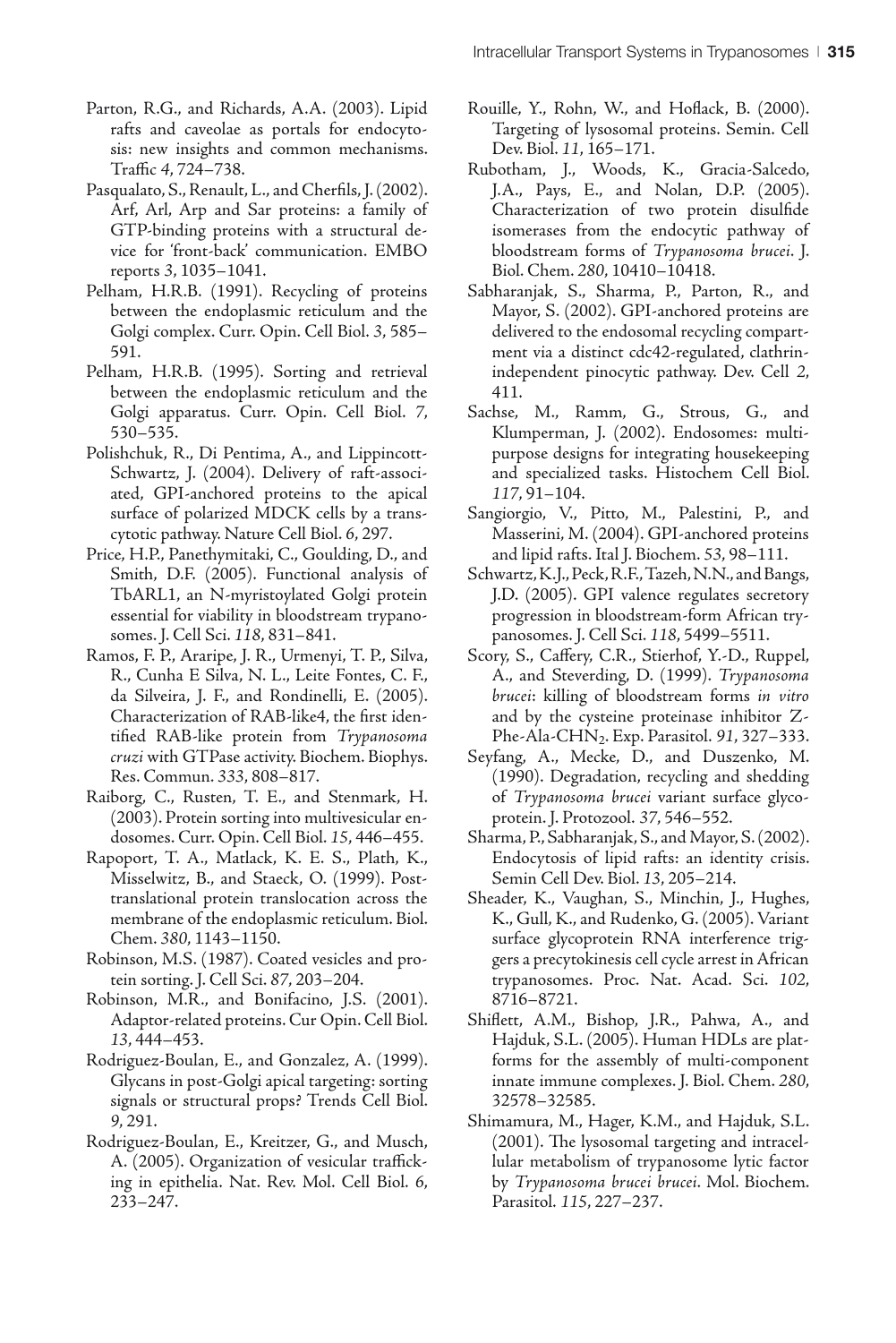- Simpson, A.G., and Roger, A.J. (2004). The real 'kingdoms' of eukaryotes. Curr. Biol. 14, 693– 696.
- Simpson, J.C., and Jones, A.T. (2005). Early endocytic Rabs: functional prediction to functional characterization. Biochem. Soc. Symp, 99–108.
- Skretting, G., Torgersen, M. L., van Deurs, B., and Sandvig, K. (1999). Endocytic mechanisms responsible for uptake of GPI-linked diphtheria toxin receptor. J. Cell Sci. 112, 3899.
- Sonnichsen, B., De, R.S., Nielsen, E., Rietdorf, J., and Zerial, M. (2000). Distinct membrane domains on endosomes in the recycling pathway visualized by multicolor imaging of Rab4, Rab5, and Rab11. J. Cell Biol. 149, 901.
- Sorkin, A. (2004). Cargo recognition during clathrin-mediated endocytosis: a team effort. Curr. Opin. Cell Biol. 16, 392–399.
- Spath, G.F., Lye, L.F., Segawa, H., Sacks, D.L., Turco, S.J., and Beverley, S.M. (2003). Persistence without pathology in phosphoglycan-deficient Leishmania major. Science 301, 1241–1243.
- Steiger, R.F., Opperdoes, F.R., and Bontemps, J. (1980). Subcellular fractionation of Trypanosoma brucei bloodstream forms with special reference to hydrolases. Eur. J. Biochem. 105, 163–175.
- Steinman, R.M., Mellman, I.S., Muller, W.A., and Cohn, Z.A. (1983). Endocytosis and the recycling of plasma membrane. J. Cell Biol. 96, 1.
- Steverding, D. (2003). The significance of transferrin receptor variation in Trypanosoma brucei. Trends Parasitol. 19, 125–127.
- Stoorvogel, W., Oorschot, V., and Geuze, H.J. (1996). A novel class of clathrin-coated vesicles budding from endosomes. J. Cell Biol. 132, 21.
- Stuart, L.M., and Ezekowitz, R.A. (2005). Phagocytosis: elegant complexity. Immunity 22, 539–550.
- Subramaniam, C., Veazy, P., Redmond, S., Horn, D., Carrington, M., Matthews, K., Gull, K., and Field, M.C. (2006). TrypanoFAN: A systematic analysis for gene function of chromosome I of Trypanosoma brucei reveals a high proportion of genes required for efficient growth. in preparation.
- Touret, N., Paroutis, P., and Grinstein, S. (2005). The nature of the phagosomal membrane: endoplasmic reticulum versus plasmalemma. J. Leukoc. Biol. 77, 878–885.
- Triggs, V.P., and Bangs, J.D. (2003). Glycosylpho sphatidylinositol-dependent protein trafficking in bloodstream stage Trypanosoma brucei. Euk. Cell 2, 76–83.
- Troeberg, L., Morty, R.E., Pike, R.N., Londsale-Eccles, J. D., Palmer, J.T., McKerrow, J.H., and Coetzer, T.H.T. (1999). Cysteine proteinase inhibitors kill cultured bloodstream forms of Trypanosoma brucei brucei. Exp. Parasitol. 91, 349–355.
- Trombetta, E.S., and Parodi, A.J. (2003). Quality control and protein folding in the secretory pathway. Annu. Rev. Cell Dev. Biol. 19, 649– 676.
- van der Wouden, J.M., Maier, O., van, I.S.C., and Hoekstra, D. (2003). Membrane dynamics and the regulation of epithelial cell polarity. Int. Rev. Cytol. 226, 127–164.
- van Meer, G., and Simons, K. (1988). Lipid polarity and sorting in epithelial cells. J. Cell Biochem. 36, 51.
- van Meer, G., and Sprong, H. (2004). Membrane lipids and vesicular traffic. Curr. Opin. Cell Biol. 16, 373–378.
- van Vliet, C., Thomas, E. C., Merino-Trigo, A., Teasdale, R.D., and Gleeson, P.A. (2003). Intracellular sorting and transport of proteins. Prog. Biophys. Mol. Biol. 83, 1–45.
- Vanhamme, L., Paturiaux-Hanocq, F., Poelvoorde, P., Nolan, D.P., Lins, L., Van den Abbeele, J., Pays, A., Tebabi, P., Xong, H. V., Jacquet, A., et al., (2003). Apolipoprotein L-I is the trypanosome lytic factor of human serum. Nature 422, 83–87.
- Varma, R., and Mayor, S. (1998). GPI-anchored proteins are organized in submicron domains at the cell surface. Nature 394, 798.
- Vasella, E., Bütikofer, P., Engstler, M., Jelk, J., and Roditi, I. (2003). Procyclin null mutants of Trypanosoma brucei express free glycosylphosphatidylinositols on their surface. Mole Biol. Cell 14, 1308–1318.
- Vassella, E., Probst, M., Schneider, A., Studer, E., Renggli, C.K., Roditi, I. (2004). Expression of a major surface protein of Trypanosoma brucei insect forms is controlled by the activity of mitochondrial enzymes. Mol. Biol. Cell 15, 3986–3993.
- Verma, D.P., and Hong, Z. (2005). The ins and outs in membrane dynamics: tubulation and vesiculation. Trends Plant Sci. 10, 159–165.
- Voeltz, G.K., Rolls, M.M., and Rapoport, T.A. (2002). Structural organization of the endoplasmic reticulum. EMBO Rep. 3, 944–950.
- Vorisek, J. (2000). Functional morphology of the secretory pathway organelles in yeast. Microsc. Res. Tech. 51, 530–546.
- Wang, J., Bohme, U., and Cross, G.A.M. (2003). Structural features affecting variant surface glycoprotein expression in Trypanosoma brucei. Mol. Biochem. Parasitol. 128, 135–145.